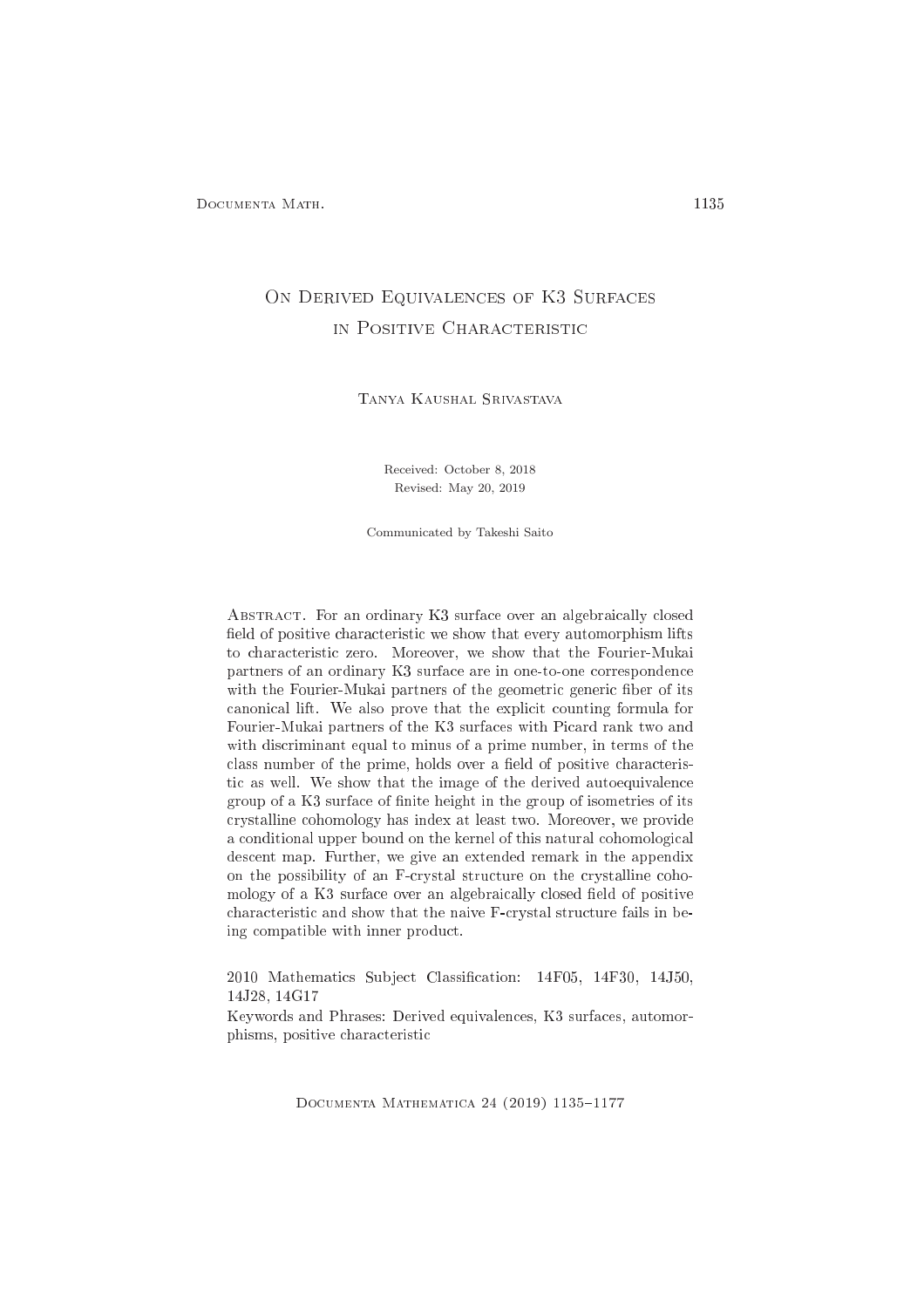### A CKNOWLED GEMENT

The results ontained in this arti
le are a part of PhD thesis written under the supervision of Prof. Dr. Hélène Esnault. I owe her spe
ial gratitude for guidan
e, support, ontinuous en
ouragement and inspiration she always provided me. I thank Berlin Mathematical School for the PhD fellowship. I am greatly thankful to Mi
hael Groe
henig, Vasudevan Srinivas, François Charles, Christian Liedtke, Daniel Huybre
hts, Martin Olsson, Max Liebli
h, Lenny Taelman and Sofia Tirabassi for many mathematical discussions and suggestions. Finally, I would like to thank the referee for careful reading and valuable suggestions.

#### $\mathbf{1}$ **INTRODUCTION**

The derived category of coherent sheaves on a smooth projective variety was first studied as a geometrical invariant by Mukai in the early 1980's. In case the smooth projective variety has an ample canonical or anti-canonical bundle, Bondal-Orlov  $[12]$  proved that, if two such varieties have equivalent bounded derived ategories of oherent sheaves, then they are isomorphi
. However, in general this is not true. The bounded derived ategory of oherent sheaves is not an isomorphism invariant. Mukai  $[52]$  showed that for an Abelian variety over C, its dual has equivalent bounded derived ategory. Moreover, in many ases it an be shown that the dual of an Abelian variety is not birational to it, whi
h implies that derived ategories are not even birational invariants, see [\[30,](#page-39-0) Chapter 9]. Similarly, Mukai showed in [53] that for K3 surfaces over  $\mathbb{C}$ , there are non-isomorphic K3 surfaces with equivalent derived categories. This led to the natural question of classifying all derived equivalent varieties.

For K3 surfaces, the case of interest to us, this was completed over  $\mathbb C$  in late 1990's by Mukai and Orlov  $(53,$  Theorem 1.4,  $[59,$  Theorem 1.5<sup>t</sup>) using Hodge theory along with the Global Torelli Theorem (see  $[4,$  VIII Corollary 11.2],  $[36,$  Theorem 7.5.3.]). As a consequence, it was shown that there are only finitely many non-isomorphic K3 surfaces with equivalent bounded derived ategories (see Proposition [2.28\)](#page-13-0) and <sup>a</sup> ounting formula was also proved by Hosono et. al in  $[29]$ . On the other hand, for K3 surfaces over a field of positive characteristic, a partial answer to the classification question was first given by Lieblich-Olsson  $\left[45\right]$  (see Theorem [2.37\)](#page-16-0) in early 2010's. They showed that there are only finitely many non-isomorphic K3 surfaces with equivalent bounded derived ategories. We remark here that due to unavailability of a positive characteristic version of the global Torelli Theorem for K3 surfaces of finite height, it is currently not feasible to give a complete cohomological des
ription of derived equivalent K3 surfa
es. However, a des
ription in terms of moduli spa
es was given by Liebli
h-Olsson. We also point out here that the proofs of these results go via lifting to characteristic zero and thus use the Hodge theoreti des
ription given by Mukai and Orlov. Furthermore,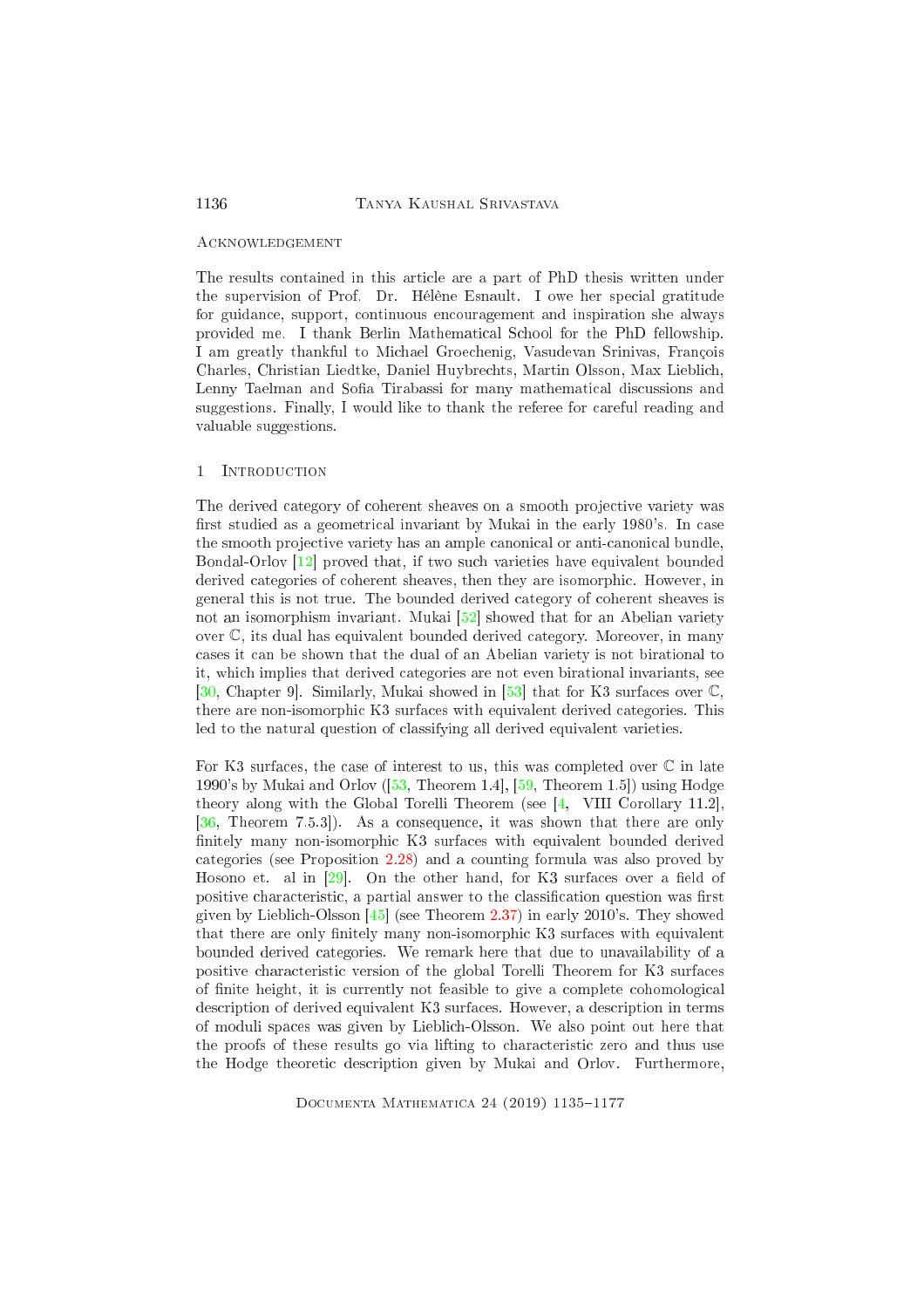Lieblich-Olsson  $[46]$  also proved the derived version of the Torelli theorem using the Crystalline Torelli theorem for supersingular K3 surfa
es.

In this article, we study the above question in more details for the case of K3 surfaces over an algebraically closed field of positive characteristic. We show that the number of isomorphism classes of ordinary K3 surfaces which are derived equivalent to a chosen ordinary K3 surface is the same as the number of isomorphism classes of K3 surfaces in characteristic 0 derived equivalent to the canonical lift of our chosen ordinary K3 (Theorem [4.11\)](#page-31-0). This result should be seen as an eviden
e to the long held belief that the number of Fourier-Mukai partners behaves well with respect to deformation to characteristic zero. Moreover, we show that the geometric reformulations  $[29,$  Question I' and II' of questions of Gauss on the behavior of lass numbers an be extended to include K3 surfaces over algebraically closed fields of characteristic  $p$  (Theorem [4.14\)](#page-32-0). This, we hope, will provide with more ways to answer the questions of Gauss posed in 1801 [\[29,](#page-39-1) Question I and II] on the class number  $h(p)$  of the real quadratic field  $\mathbb{Q}(\sqrt{p})$  for a prime number  $p \equiv 1 \mod 4$ :

QUESTION I: Are there infinitely many primes  $p$  such that the class number  $h(p)$  is 1?

Recall that for imaginary quadratic fields there are only finitely many primes with class number 1, namely  $-1$ ,  $-2$ ,  $-3$ ,  $-7$ ,  $-11$ ,  $-19$ ,  $-43$ ,  $-67$ ,  $-163$ (see  $[55, Chapter 1$  $[55, Chapter 1$  page 37]).

QUESTION II: Is there a sequence of primes  $p_1, p_2, \ldots$  such that  $h(p_k) \to \infty$ ?

Using the counting formula for derived equivalent K3 surfaces, we can reformulate the above questions as:

QUESTION I': Are there infinitely many isomorphism classes of  $K3$  surfaces over an algebraically closed field of positive characteristic or over  $\mathbb C$  with Picard rank 2 and discriminant  $-q$  for distinct primes q, such that it has no non-isomorphic K3 surfa
es derived equivalent to it?

QUESTION II': Is there a sequence of K3 surfaces over an algebraically closed field of positive characteristic or over  $\mathbb C$  with Picard rank 2 and discriminant  $-q$  for distinct primes q such that the number of K3 surfaces derived equivalent to it tends to infinity?

Meanwhile in 1990's another s
hool of thought inspired by string theory in physics led Kontsevich  $[41]$  to propose the homological mirror symmetry conjecture which states that the bounded derived category  $D^b(X)$  of coherent sheaves of a projective variety  $X$  is equivalent (as a triangulated category) to the bounded derived category  $D^bFuk(\check{X},\beta)$  of the Fukaya category  $Fuk(\check{X},\beta)$ of a mirror  $\check{X}$  with its symplectic structure  $\beta$ . Moreover, the symplectic automorphisms of  $\check X$  induce derived autoequivalences of  $D^b(X).$  This provided a natural motivation for the study of the derived autoequivalen
e group.

For K3 surfaces  $X$  over  $\mathbb{C}$ , the structure of the group of derived autoequivalences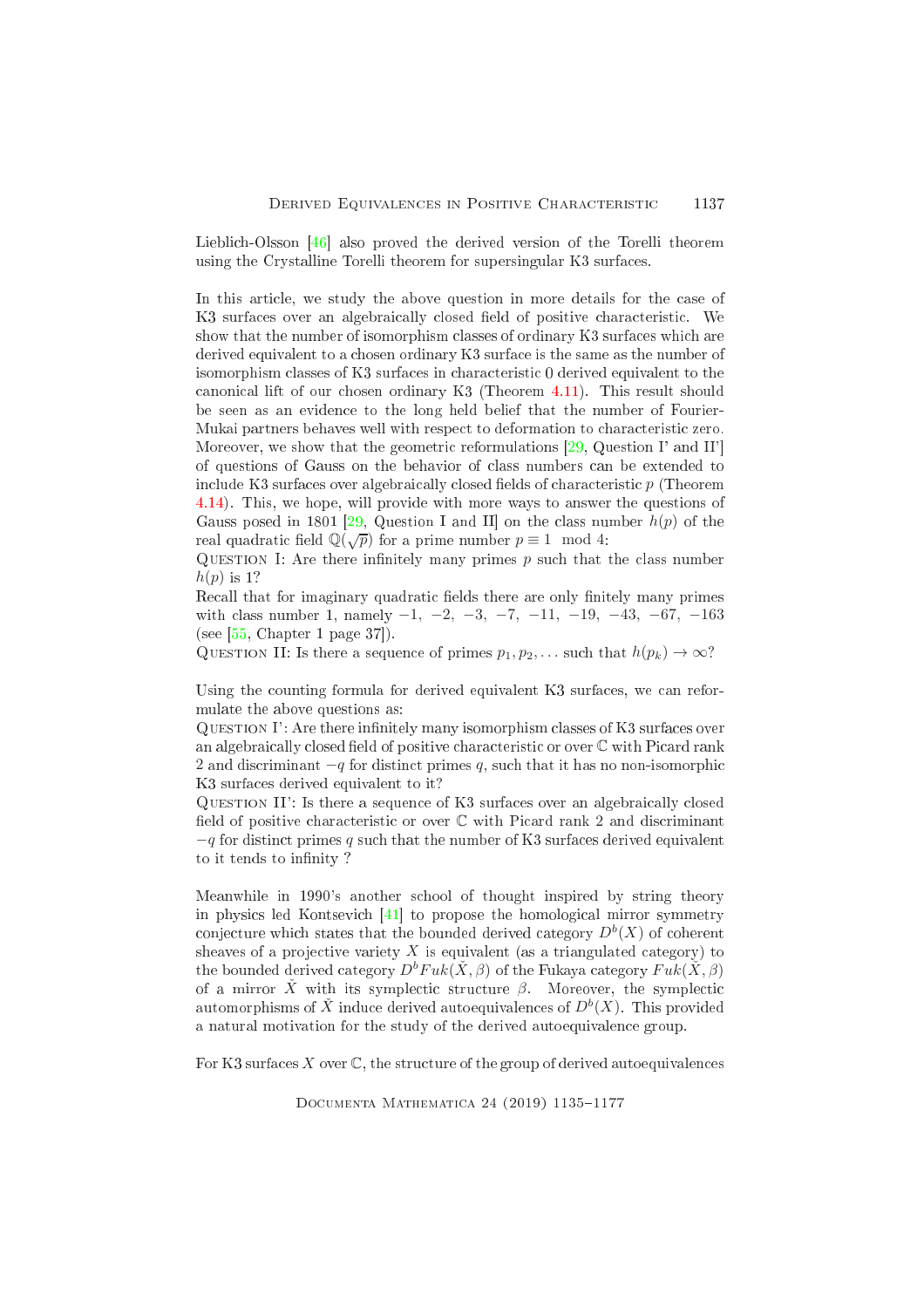was analyzed by Ploog in  $[63]$ , Hosono et al. in  $[28]$  and Huybrechts, et al. in [32]. They showed that the image of  $Aut(D^b(X))$  under the homomorphism

$$
Aut(D^b(X)) \to O_{Hodge}(\widetilde{H(X,\mathbb{Z})}),
$$

where  $O_{Hodge}(H(X,\mathbb{Z}))$  is the group of Hodge isometries of the Mukai lattice of  $X$ , has index 2. However, the kernel of this map has a description only in the special case when the Picard rank of  $X$  is 1, given by [6].

In the spirit of the question on the structure of derived autoequivalence group of K3 surfa
es, we show that this group for K3 surfa
es over algebrai
ally losed fields of positive characteristic displays similar behavior as a K3 surface over  $\mathbb C$ . More precisely, let X be a K3 surface of finite height over an algebraically closed field k of characteristic  $p > 3$  and let  $W(k)$  be the Witt ring with K its field of fraction. Then any derived autoequivalence induces naturally an automorphism of F-isocrystals on  $\mathcal{H}^*_{crys}(X/K)$ .

THEOREM 1.1 (CF. THEOREM [3.18\)](#page-25-0) The image of  $Auteq(D^{b}(X))$  in  $Aut(\mathcal{H}^*_{crys}(X/K))$  has index at least 2.

This is exactly similar to the behavior of K3 surfaces over  $\mathbb C$  as remarked above. Moreover, for general K3 surfa
es we expe
t that the kernel of the natural map  $Auteq(D^{b}(X)) \rightarrow Aut(\mathcal{H}_{crys}^*(X/K))$  will embed in the kernel of a Picard rank <sup>1</sup> lift of it (see Proposition [3.21\)](#page-28-0). This provides us with a possible approa
h to proof of Bridgeland's conjecture  $(14, Conjecture 1.2)$  for K3 surfaces over  $\mathbb{C}$ , by first specializing any K3 surface over  $\mathbb C$  with good reduction to characteristic p and then embedding back the kernel in a Picard rank 1 lift to characteristic zero. This will be undertaken in future work.

As a onsequen
e of studying derived autoequivalen
es, we prove that for ordinary K3 surfaces every automorphism lifts to characteristic zero, which should be seen as adhering to the general philosophy that ordinary K3 surfa
es behave just like omplex K3 surfa
es.

Here is a brief outline of the article. In Section [2](#page-4-0) we recall the notion of height of a K3 surface over a field of positive characteristic, the results on lifting K3 surfaces from characteristic  $p$  to characteristic  $0$ , the moduli spaces of stable sheaves on a K3 surface and derived equivalences on K3 surfaces. We end this se
tion by proving that height of a K3 surfa
e remains invariant under derived equivalences (Lemma [2.39\)](#page-17-0). In Section [3,](#page-17-1) we address the question on the group of derived autoequivalences for K3 surfaces of finite height. We show that the image of the derived autoequivalence group of a K3 surface of finite height in the group of isometries of its crystalline cohomology has index at least two (Theorem [3.18\)](#page-25-0). Moreover, we provide a conditional upper bound on the kernel of this natural ohomologi
al des
ent map (Proposition [3.21\)](#page-28-0). In Section [4,](#page-28-1) we count the number of Fourier-Mukai partner for an ordinary K3 surfa
e (Theorem [4.11\)](#page-31-0) along with showing that the automorphism group lifts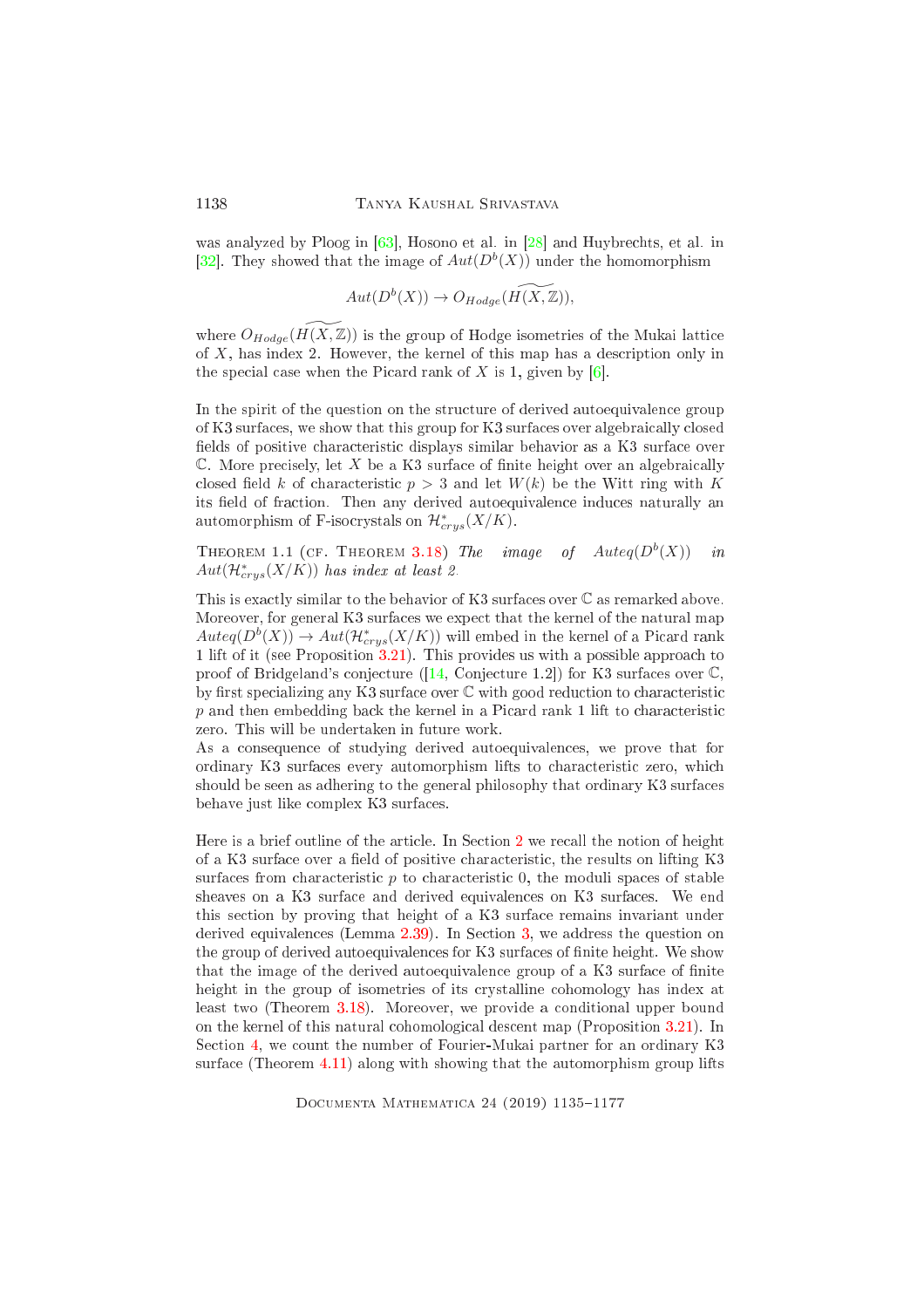to characteristic 0 (Theorem [4.5\)](#page-30-0). We also prove that the explicit counting formula for Fourier-Mukai partners of the K3 surfaces with Picard rank two and with dis
riminant equal to minus of a prime number, in terms of the class number of the prime, holds over a field of positive characteristic as well (Theorem [4.14\)](#page-32-0). In Appendix [A,](#page-33-0) we define an F-crystal structure and show that this integral structure is preserved by derived equivalences but its compatibility with interse
tion pairing fails.

#### <span id="page-4-1"></span> $1.1$ CONVENTIONS AND NOTATIONS

For a perfect field k of positive characteristic p,  $W(k)$  will be its ring of Witt vectors. For any cohomology theory  $H^*_{...}(...)$ , we will denote the dimension of the cohomology groups  $H^i_{...}(\ldots)$  as  $h^i_{...}(\ldots)$ . We will implicitly assume that the cardinality of  $K := Frac(W(k))$  and its algebraic closure  $\overline{K}$  are not bigger than that of  $\mathbb{C}$ , this will allow us to choose an embedding  $\bar{K} \hookrightarrow \mathbb{C}$  which we will use in our arguments to transfer results from characteristic  $0$  to characteristic  $p$ . See also Remarks [2.35](#page-15-0) and [2.29.](#page-13-1) Moreover at times, we will put the condition of characteristic  $p > 3$  as at many places we may have denominators in factors of 2 and 3, like in the definition of Chern characters for K3 surfaces, and these will become invertible in  $W(k)$  due to our assumption on the characteristic.

#### <span id="page-4-0"></span> $\overline{2}$ PRELIMINARIES ON K3 SURFACES AND DERIVED EQUIVALENCES

We recall the notion height of a K3 surface over a field of positive characteristic through its F-crystal, which gives a subclass of K3 surfaces with finite height or infinite height called supersingular K3 surfaces. For an introduction to Brauer group of K3 surfaces and the definition of height via the Brauer groups see [36] and [49]. Both definitions turn out to be equivalent (see, for example, [\[49,](#page-40-4) Prop.  $6.17$ .

Let k be an algebraically closed field of positive characteristic,  $W(k)$  its ring of Witt vectors and  $Frob_W$  the Frobenius morphism of  $W(k)$  induced by the Frobenius automorphism of k. Note that  $Frob_W$  is a ring homomorphism and induces an automorphism of the fraction fields  $K := Frac(W(k))$ , denoted as  $Frob_K$ . We begin by recalling the notion of F-isocrystal and F-crystals which we will use later to stratify the moduli of K3 surfa
es.

<span id="page-4-2"></span>DEFINITION 2.1 [F-(iso)crystal] An F-crystal  $(M, \phi_M)$  over k is a free Wmodule M of finite rank together with an injective  $Frob_W$ -linear map  $\phi_M$ :  $M \to M$ , that is,  $\phi_M$  is additive, injective and satisfies

$$
\phi_M(r \cdot m) = Frob_W(r) \cdot \phi_M(m)
$$
 for all  $r \in W(k), m \in M$ .

An F-isocrystal  $(V, \phi_V)$  is a finite dimensional K-vector space V together with an injective  $Frob_K$ -linear map  $\phi_V : V \to V$ .

A morphism  $u:(M, \phi_M) \to (N, \phi_N)$  of F-crystals (resp. F-isocrystals) is a  $W(k)$ -linear (resp. K-linear) map  $M \to N$  such that  $\phi_N \circ u = u \circ \phi_M$ . An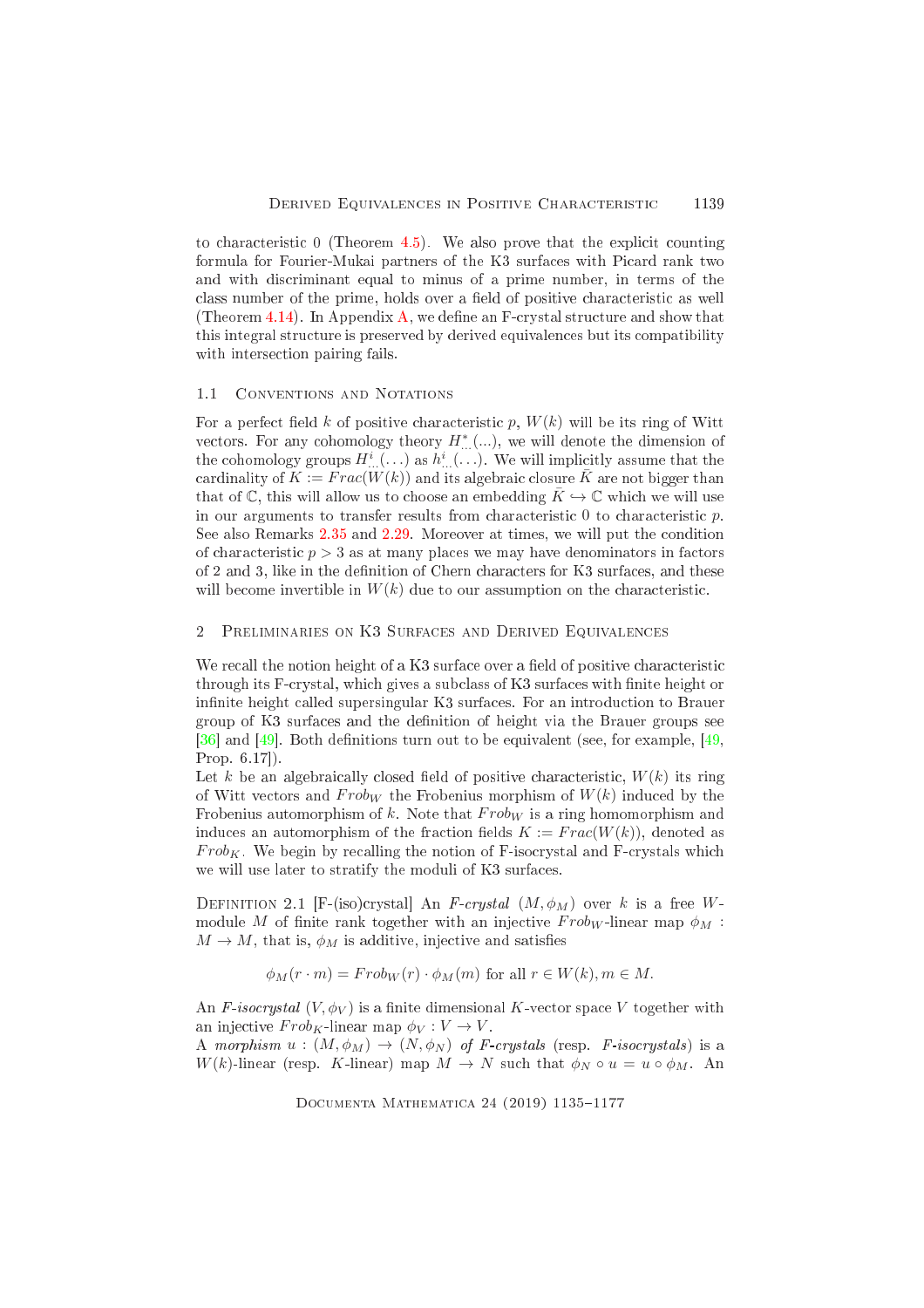isogeny of F-crystals is a morphism  $u:(M, \phi_M) \to (N, \phi_N)$  of F-crystals, such that the induced map  $u \otimes Id_K : M \otimes_{W(k)} K \to N \otimes_{W(k)} K$  is an isomorphism of F-iso
rystals.

Examples:

- 1. The trivial crystal:  $(W, Frob_W)$ .
- 2. This is the ase whi
h will be of most interest to us: Let X be a smooth and proper variety over k. For any n, take the free  $W(k)$  module M to be  $H^n := H^n_{crys}(X/W(k))/torsion$  and  $\phi_M$  to be the Frobenius  $F^*$ . The Poincaré duality induces a perfect pairing

 $\langle -, - \rangle : H^n \times H^{2dim(X)-n} \to H^{2dim(X)} \cong W$ 

which satisfies the following compatibility with Frobenius

$$
\langle F^*(x), F^*(y) \rangle = p^{\dim(X)} Frob_W(\langle x, y \rangle),
$$

where  $x \in H^n$  and  $y \in H^{2dim(X)-n}$ . As  $Frob_W$  is injective, we have that  $F^*$  is injective. Thus,  $(H^n, F^*)$  is an F-crystal. We will denote the F-isocrystal  $H^n_{crys}(X/W)\otimes K$  by  $H^n_{crys}(X/K)$ .

3. The F-isocrystal  $K(1) := (K, Frob_K/p)$ . Similarly, one has the Fisocrystal  $K(n) := (K, Frob_K/p^n)$  for all  $n \in \mathbb{Z}$ . Moreover, for any F-isocrystal V and  $n \in \mathbb{Z}$ , we denote by  $V(n)$  the F-isocrystal  $V \otimes K(n)$ .

Recall that the category of F-crystals over k up to isogeny is semi-simple and the simple objects are the F-crystals:

$$
M_{\alpha} = ((\mathbb{Z}_{p}[T])/(T^{s} - p^{r})) \otimes_{Z_{p}} W(k), (\text{mult. by } T) \otimes Frob_{W}),
$$

for  $\alpha = r/s \in \mathbb{Q}_{\geq 0}$  and r, s non-negative coprime integers. This is a theorem of Dieudonné–Manin [18], [50]. Note that the rank of the F-crystal  $M_{\alpha}$  is s. We call  $\alpha$  the slope of the F-crystal  $M_{\alpha}$ .

DEFINITION 2.2 Let  $(M, \phi)$  be an F-crystal over k and let

$$
(M,\phi) \sim^{isogeny} \oplus_{\alpha \in \mathbb{Q}_{\geq 0}} M_{\alpha}^{n_{\alpha}}
$$

be its de
omposition up to isogeny. Then the elements of the set

$$
\{\alpha \in \mathbb{Q}_{\geq 0} | n_{\alpha} \neq 0\}
$$

are called the *slopes* of  $(M, \phi)$ . For every slope  $\alpha$  of  $(M, \phi)$ , the integer  $\lambda_{\alpha} :=$  $n_{\alpha} \cdot rank_{W} M_{\alpha}$  is called the *multiplicity* of the slope  $\alpha$ .

REMARK 2.3 In case  $(M, \phi)$  is an F-crystal over a perfect field k (rather than being algebraically closed as assumed above), we define its slope and multiplicities to be that of the F-crystal  $(M, \phi) \otimes_{W(k)} W(\overline{k})$ , where  $\overline{k}$  is an algebraic closure of  $k$ .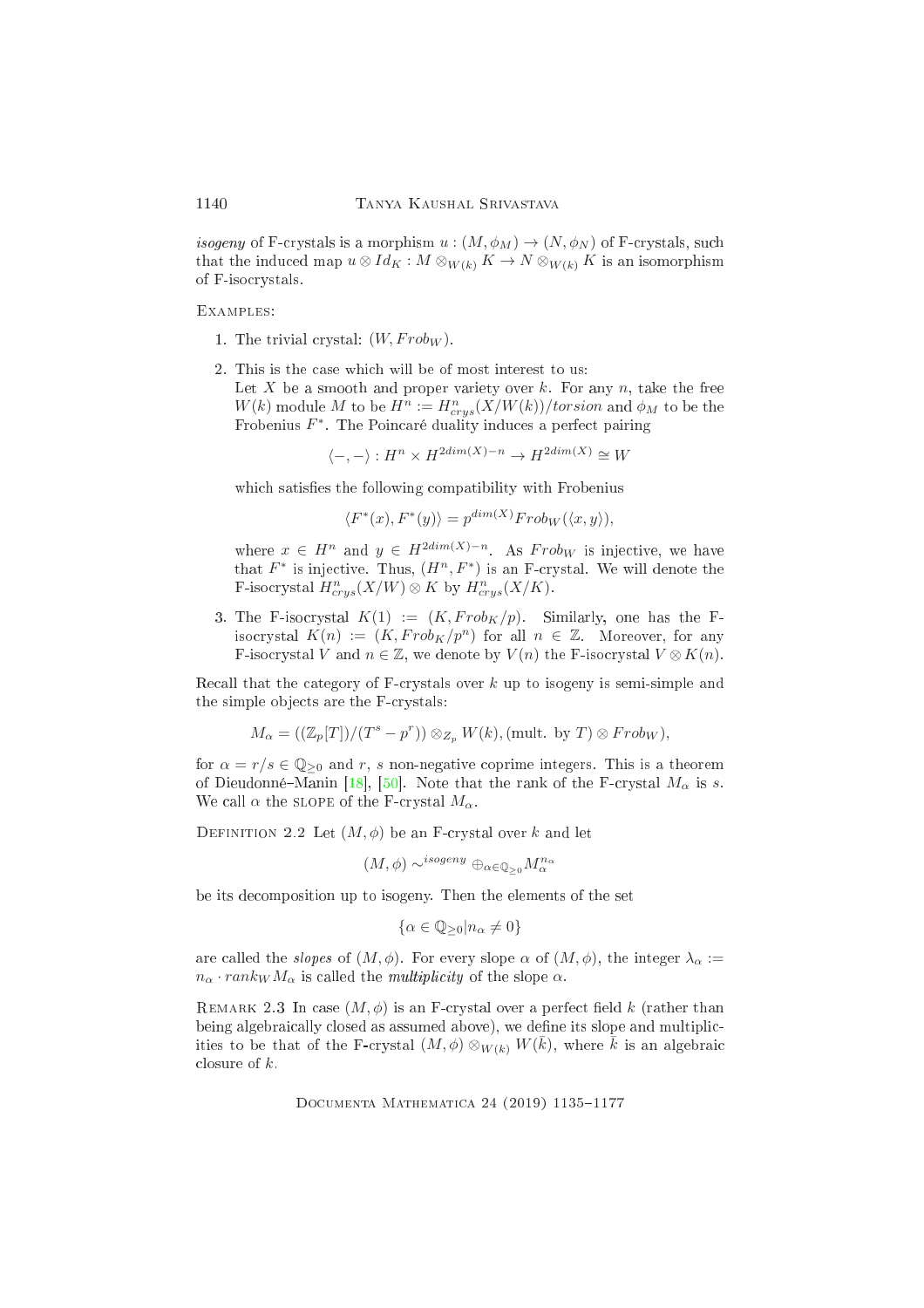We still keep our assumption of  $k$  being an algebraically closed field of positive characteristic.

The above classification result of Dieudonné-Manin is more general. Any Fisocrystal V with bijective  $\phi_V$  is isomorphic to a direct sum of F-isocrystals

$$
(V_{\alpha} := K[T]/(T^s - p^r), (\text{mult. by } T) \otimes Frob_K),
$$

for  $\alpha = r/s \in \mathbb{Q}$ . The dimension of  $V_{\alpha}$  is s and we call  $\alpha$  the slope of  $V_{\alpha}$ .

DEFINITION 2.4 [Height] The *height* of a K3 surface X over k is the sum of multiplicities of slope strictly less than 1 part of the F-crystal  $H^2_{crys}(X/W)$ . In other words, the dimension of the subspa
e of slope stri
tly less than one of the F-isocrystal  $H^2_{crys}(X/K)$ , which is  $\dim(H^2_{crys}(X/K)_{[0,1)} := \bigoplus_{\alpha_i < 1} V_{\alpha_i}^{n_{\alpha_i}}$ .

If for a K3 surface X the  $\dim(H^2_{crys}(X/K)_{[0,1)})=0$ , then we say that the height of X is infinite. Supersingular  $K3$  surfaces (i.e.,  $K3$  surfaces with infinite height) also have an equivalent description that their Picard rank is  $22$  (see [\[49,](#page-40-4) Theorem 4.8]). We will be discussing more about F-crystals later in Appendix [A.](#page-33-0) On the other hand, we have ordinary K3 surfa
es.

DEFINITION 2.5 [Ordinary K3 surface] A K3 surface X over a perfect field  $k$ of positive characteristic is called *ordinary* if the height of  $X$  is 1.

They also have equivalent description via height of Brauer group, see [\[57,](#page-41-5) Lemma  $1.3$ .

# 2.1 LIFTING K3 SURFACES

We state the theorem by Deligne about lifting K3 surfaces which will be used a lot in the theorems that follow. Let  $X_0$  be a K3 surface over a field k of characteristic  $p > 0$ .

DEFINITION 2.6 Lift of a K3 surface A lift of a K3 surface  $X_0$  to characteristic 0 is a smooth projective scheme X over R, where R is a discrete valuation ring such that  $R/\mathfrak{m} = k$ ,  $K := \text{Frac}(R)$  is a field of characteristic zero, the generic fiber of X, denoted  $X_K$ , is a K3 surface and the special fiber is  $X_0$ .

<span id="page-6-0"></span>THEOREM 2.7 (DELIGNE [16] THEOREM 1.6, COROLLARY 1.7, 1.8) Let  $X_0$ be a K3 surface over a field k algebraically closed of characteristic  $p > 0$ . Let  $L_0$  be an ample line bundle on  $X_0$ . Then there exists a finite extension T of  $W(k)$ , the Witt ring of k, such that there exists a deformation of  $X_0$  to a smooth proper scheme X over T and an extension of  $L_0$  to an ample line  $bundle\ L\ on\ X.$ 

Consider the situation where we have a lift of a K3 surface, i.e., let  $X_0$  be a K3 surface over a field of characteristic  $p > 0$  and X a lift over  $S = \text{Spec}(R)$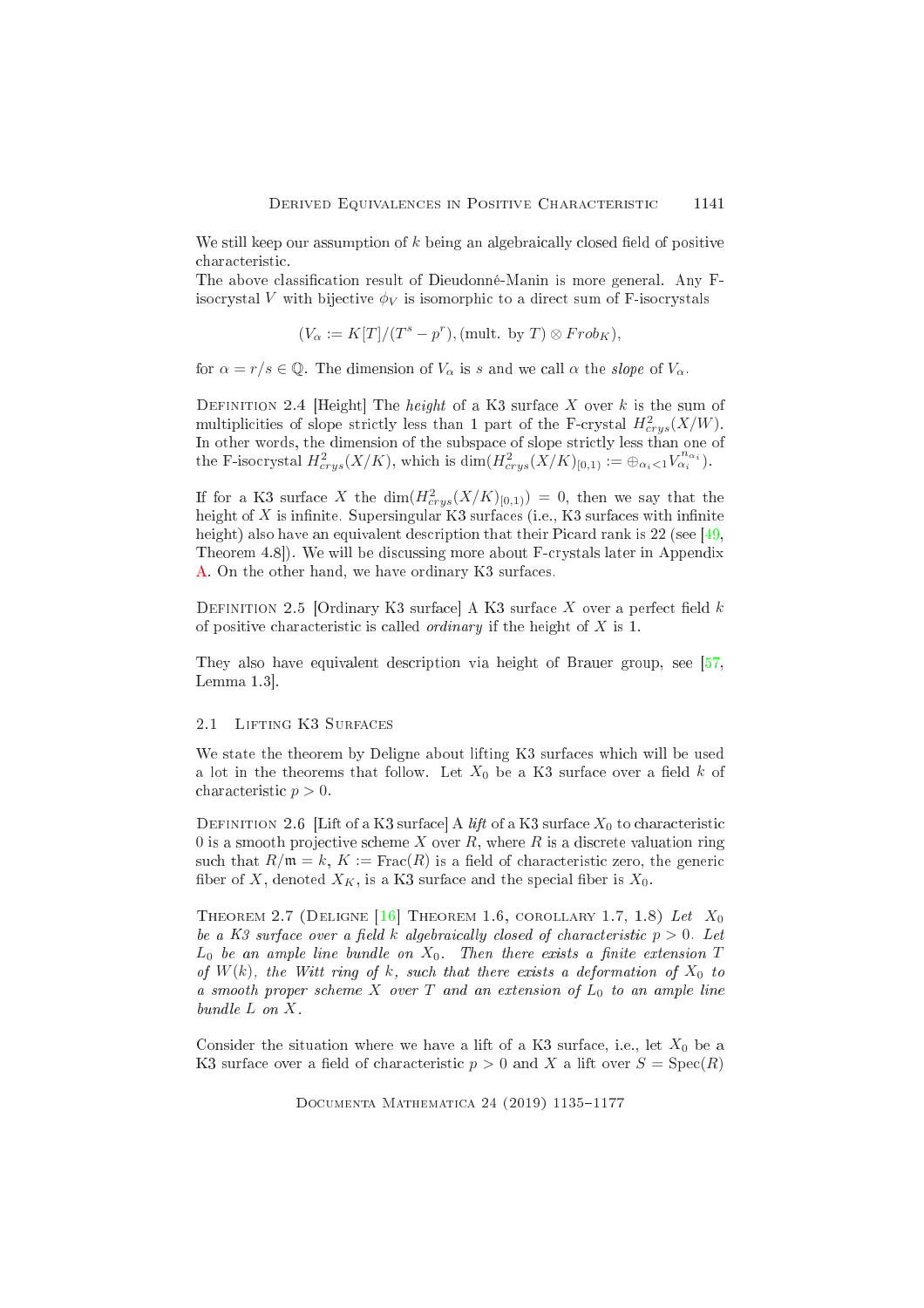as defined above. The de Rham cohomology of  $X/S, \ H^*_{DR}(X/S)$  is equipped with a filtration induced from the Hodge to de Rham spectral sequence:

$$
E_1^{i,j} = H^j(X, \Omega^i_{X/S}) \Rightarrow H^*_{DR}(X/S)
$$

For a construction of this spectral sequence, see  $[21, III-0 11.2]$  $[21, III-0 11.2]$ . We call this filtration on  $H^2_{DR}(X/S)$  the Hodge filtration. Using the comparison isomorphism between the crystalline cohomology of the special fiber and the de Rham cohomology of  $X$  [\[9,](#page-38-5) 7.26.3],

$$
H^i_{crys}(X_0/W(k))\otimes R\cong H^i_{DR}(X/S),
$$

we get a filtration on the crystalline cohomology, also called the Hodge filtration. This Hodge filtration on the crystalline cohomology depends on the choice of a lift of  $X_0$ .

In case  $X$  is an ordinary K3 surface, it admits a special lift to characteristic zero called cananical lift and it has the following Picard preserving property:

PROPOSITION 2.8 ([57], PROPOSITION 1.8) For X an ordinary K3 surface, there exists a canonical lift  $X_{can}$  with the property that any line bundle on X lifts uniquely to  $X_{can}$ .

Moreover, in  $[68,$  Theorem C, Taelman proved a criterion to determine when a lift of an ordinary K3 surface is going to a be a cananical lift. We will be using this criterion.

### 2.2 Moduli Spa
e of Sheaves

Next we discuss about the Moduli space of sheaves on a K3 surface as these spa
es turn out to play a very important role in the theory of derived equivalences of K3 surfaces. We introduce the moduli stack of sheaves on a K3 surface and show that it's a  $\mu_r$ -Gerbe under some numerical conditions. We will try to keep the exposition here characteristic independent and in case of characteristic restrictions we will mention them as necessary. Moreover, in the case of a K3 surface defined over a field we will not assume the field to be algebraically closed and in general, for a relative K3 surface, we will work with a spectrum of a mixed hara
teristi dis
rete valuation ring as the base s
heme. The main references for this section are  $[44, Section 2.3.3]$  $[44, Section 2.3.3]$  and  $[45, Section 3.15]$  $[45, Section 3.15]$ . We refer the reader to  $[24]$ , for a comparison between the moduli stack point of view and that of more classical moduli functors. For an introduction to theory of gerbes we refer the reader to  $[58]$ .

Before proceeding to the definition of moduli stacks of sheaves that we will be working with, let us also re
all the notion of (Gieseker) semistability for coherent sheaves (for details see  $[31,$  Section 1.2]): Let X be a projective scheme over a field  $k$ . The Euler characteristic of a coherent sheaf  $\mathcal F$  is  $\chi(\mathcal{F}) = \sum_{i} (-1)^{i} h^{i}(X, \mathcal{F})$ . If we fix an ample line bundle  $\mathcal{O}(1)$  on X, then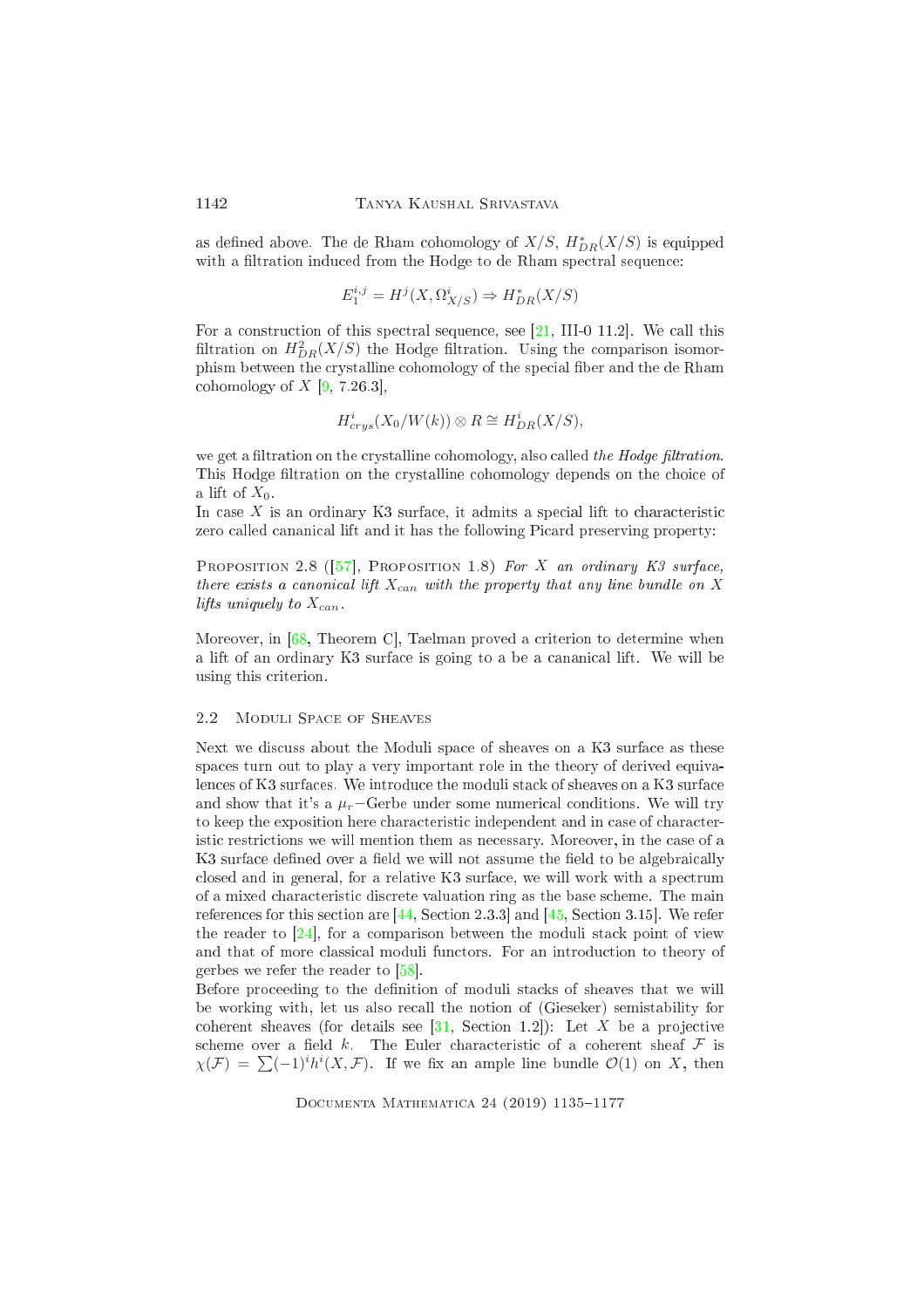the Hilbert polynomial  $P(\mathcal{F})$  given by  $n \mapsto \chi(\mathcal{F} \otimes \mathcal{O}(n))$  can be uniquely written in the form

$$
P(\mathcal{F}, n) = \sum_{i=0}^{dim(\mathcal{F})} \alpha_i(\mathcal{F}) m^i/i!,
$$

with integral coefficients  $\alpha_i(\mathcal{F})$ . We denote by  $p(\mathcal{F}, n) := P(\mathcal{F}, n)/\alpha_{dim(\mathcal{F})}(\mathcal{F})$ , the reduced Hilbert polynomial of  $\mathcal F$ .

DEFINITION 2.9 [Semistability] A coherent sheaf  $\mathcal F$  of dimension d is semistable if  $\mathcal F$  has no nontrivial proper subsheaves of strictly smaller dimension and for any subsheaf  $\mathcal{E} \subset \mathcal{F}$ , one has  $p(\mathcal{E}) \leq p(\mathcal{F})$ . It is called *stable* if for any proper subsheaf the inequality is stri
t.

<span id="page-8-1"></span>REMARK 2.10 The ordering on polynomials is the ordering on the coefficients.

DEFINITION 2.11 [Mukai vector] For a smooth projective X over  $k$ , given a perfect complex  $E \in D(X)$ , where  $D(X)$  is the derived category of coherent sheaves on  $X$ , we define the *Mukai vector* of  $E$  to be

$$
v(E) := ch(E)\sqrt{td_X} \in A^*(X)_{num, \mathbb{Q}}.
$$

Here,  $ch(-)$  denotes the Chern class map,  $td<sub>X</sub>$  is the Todd genus and  $A^*(X)_{num, \mathbb{Q}}$  is the numerical Chow group of X with rational coefficients.

For X a K3 surface over k, the Mukai vector of a complex is given by (see  $[30,$ Chapter  $10$ :

$$
v(E) = (rank(E), c_1(E), rank(E) + c_1(E)^2/2 - c_2(E)).
$$

Let X be a projective scheme over  $k$  and  $h$  an ample line bundle.

DEFINITION 2.12 [Moduli Stack] The moduli stack of semistable sheaves, denoted  $\mathfrak{M}_{h}^{ss}$ , is defined as follows:

 $\mathfrak{M}_{h}^{ss}:\left(Sch/k\right)\to\left(\text{groupoids}\right)$  $S \mapsto \{ \mathcal{F} | \mathcal{F} \text{ an } S\text{-flat coherent sheaf on } X \times S \text{ with semistable fibers.} \}$ 

Similarly, the *moduli stack of stable sheaves* can be defined by replacing semistable above with stable and we denote it by  $\mathfrak{M}^s_h$ .

If we fix a vector  $v \in A^*(X)_{num, \mathbb{Q}}$ , we get an open and closed substack  $\mathfrak{M}_h^{ss}(v)$ classifying semistable sheaves on  $X$  with Mukai vector  $v$ .

The following result has been proved by Lieblich  $[44]$ , for the more general ase of moduli of twisted sheaves. Restri
ting to the ase of semistable sheaves without any twisting a simpler argument is given in  $[67,$  Theorem 2.30.

<span id="page-8-0"></span>THEOREM 2.13 The stack  $\mathfrak{M}^{ss}_{h}$  is an algebraic stack and the stack  $\mathfrak{M}^{ss}(v)$  is an algebraic substack of finite type over  $k$ .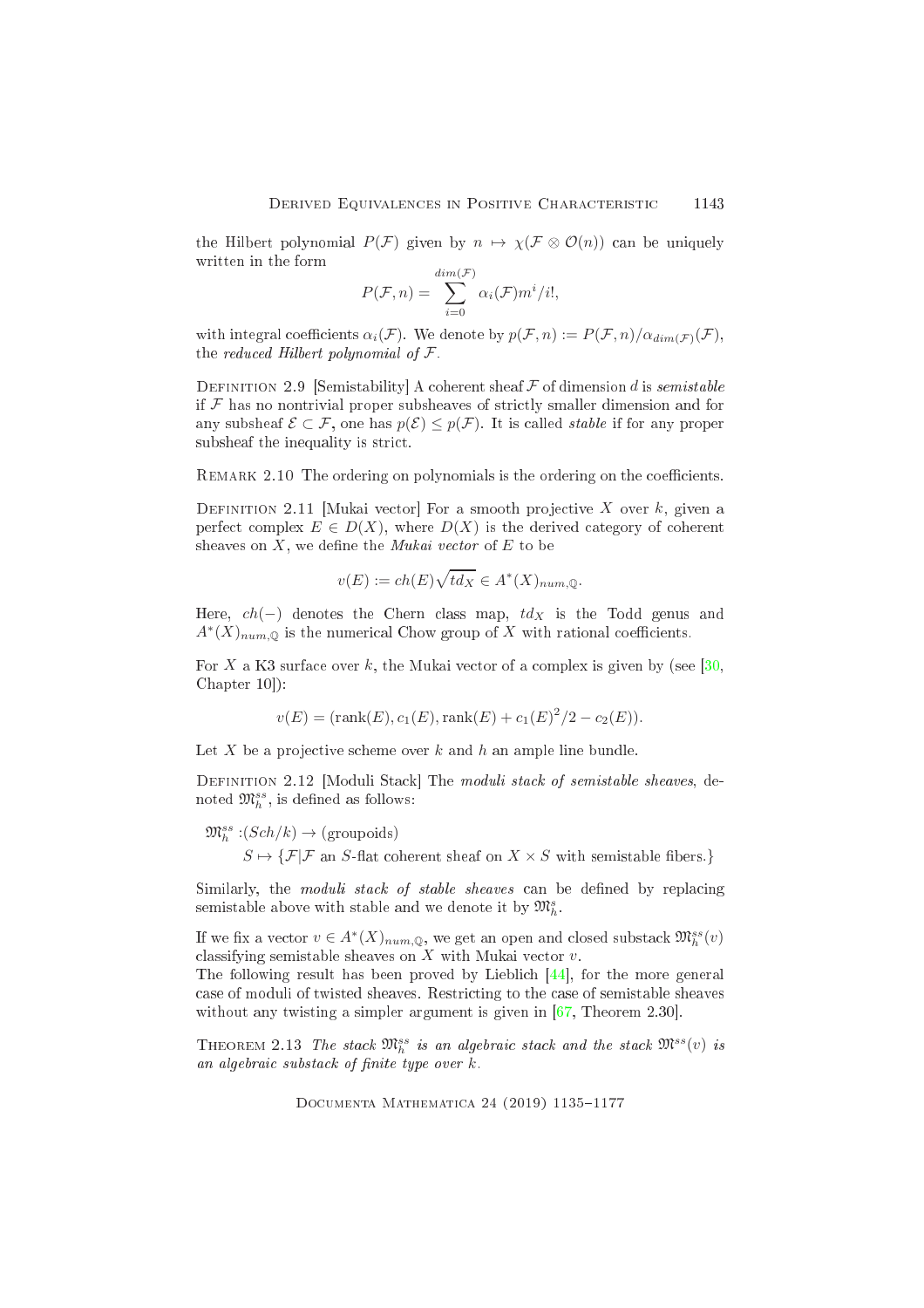REMARK 2.14 Recall that the Mukai vector  $v$  for a sheaf on a K3 surface determines its Hilbert polynomial and its rank as well.

Moreover, the stack  $\mathfrak{M}^{ss}_h(v)$  contains an open substack of geometrically stable points (see Footnote [3\)](#page-9-0) denoted  $\mathfrak{M}^s_h(v)$ .

THEOREM 2.15 The algebraic stack  $\mathfrak{M}^s_h(v)$  admits a coarse moduli space.

For a proof see  $[44,$  Lemma 2.3.3.3, Prop. 2.3.3.4 or  $[67,$  Theorem 2.34.

THEOREM 2.16 (MUKAI-ORLOV) Let X be a K3 surface over a field  $k$ .

- 1. Let  $v \in A^*(X)_{num, \mathbb{Q}}$  $v \in A^*(X)_{num, \mathbb{Q}}$  $v \in A^*(X)_{num, \mathbb{Q}}$  be a primitive element with  $v^2 = 0$  (with respect to the Mukai pairing<sup>1</sup>) and positive degree 0 part<sup>2</sup>. Then  $\mathfrak{M}_{h}^{ss}(v)$  is nonempty.
- 2. If, in addition, there is a complex  $P \in D(X)$  with Mukai vector v' such that  $\langle v, v' \rangle = 1$ , then every semistable sheaf with Mukai vector v is lo-cally free and geometrically stable<sup>[3](#page-9-0)</sup>, in which case  $\mathfrak{M}_{h}^{ss}(v)$  is a  $\mu_r$ -gerbe for some r, over a smooth projective surface  $M_h(v)$  such that the associated  $\mathbb{G}_m$  gerbe is trivial<sup>4</sup>.
- REMARK 2.17 1. Note that the triviality of the  $\mathbb{G}_m$ -gerbe is equivalent to the existence of a universal bundle over  $X \times M_h(v)$ , also see [\[45,](#page-40-1) Remark] 3.19].
	- 2. See  $[31,$  Remark 6.1.9 for a proof that under the assumption of the above Theorem part (2), any semistable sheaf is locally free and geometrically stable.

PROOF: The non-emptiness follows from [\[36,](#page-40-0) Chapter 10 Theorem 2.7] and [ $45$ , Remark 3.17]. For the construction of the universal bundle, one has to ,in the end, a
tually use GIT again. For a proof see [\[36,](#page-40-0) Chapter 10 Proposition  $3.4$  and  $\left[31, \text{Theorem } 4.6.5\right]$  $\left[31, \text{Theorem } 4.6.5\right]$  $\left[31, \text{Theorem } 4.6.5\right]$  (this is from where we have the numerical criteria, in particular, also see [\[31,](#page-39-6) Corollary 4.6.7]).  $\Box$ We generalize our moduli stack to the relative setting. Let  $X<sub>S</sub>$  be a flat pro-

jective scheme over S with an ample line bundle h. (The case of  $S = \text{Spec}(R)$ ) for  $R$  a discrete valuation ring of mixed characteristic, will be of most interest to us.)

<span id="page-9-1"></span><sup>&</sup>lt;sup>1</sup>The Mukai pairing is just an extension of the intersection pairing, defined as follows: let  $(a_1, b_1, c_1) \in A^*(X)_{num, \mathbb{Q}}$  and  $(a_2, b_2, c_2) \in A^*(X)_{num, \mathbb{Q}}$ , then the Mukai pairing is  $\langle (a_1, b_1, c_1), (a_2, b_2, c_2) \rangle = b_2 \cdot b_1 - a_1 \cdot c_2 - a_2 \cdot c_1 \in \hat{A}^2(X)_{num, \mathbb{Q}}$ .<br>
<sup>2</sup>The degree zero part just means the  $A^0(X)_{num, \mathbb{Q}}$  term in the representation of the Mukai

<span id="page-9-2"></span>vector in  $A^*(X)_{num,Q}$ .

<span id="page-9-0"></span> $^3\mathrm{A}$  coherent sheaf  ${\cal F}$  is geometrically stable if for any base field extension  $l/k,$  the pullback  $\mathcal{F} \otimes_k l$  along  $X_l = X \times_k \text{Spec}(l) \to X$  is stable.

<span id="page-9-3"></span> $^4\rm{We}$  will denote this moduli space later as  $M_X(v)$  to lay emphasis that it is the moduli space of stable sheaves over X.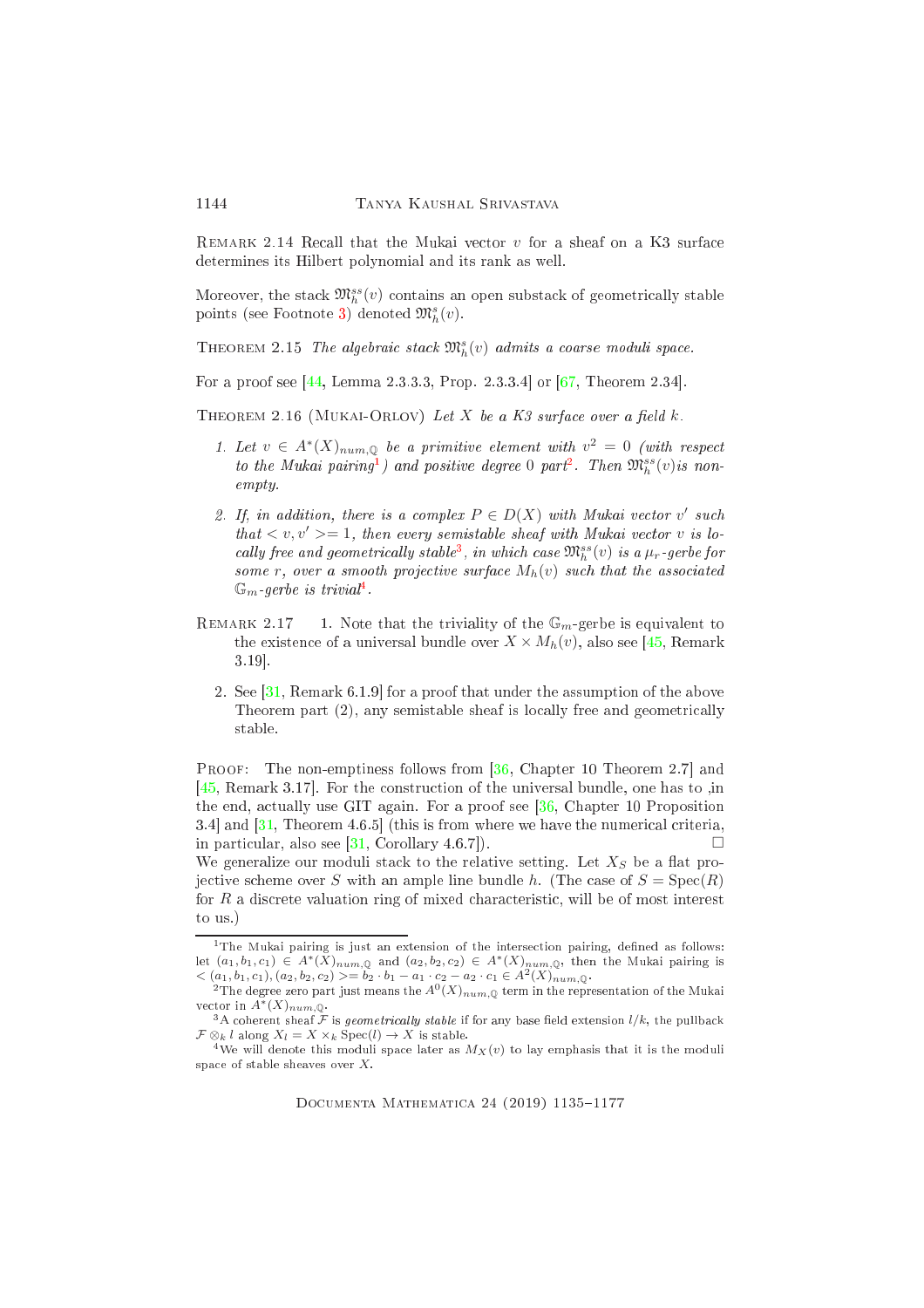DEFINITION 2.18 [Relative Moduli Stack] The relative moduli stack of semistable sheaves, denoted  $\mathfrak{M}^{ss}_{h}$ , is defined as follows:

 $\mathfrak{M}_{h}^{ss}:\left(Sch/S\right)\to\left(\text{groupoids}\right)$ 

 $T\mapsto \{\mathcal{F}|\mathcal{F}% (T+Z)\}<\infty$   $T$  -flat coherent sheaf on  $X\times_{S}T$  with semistable fibers}.

The *relative moduli stack of stable sheaves* can be defined similarly and we denoted it by  $\mathfrak{M}^s_h$ .

The following theorem shows the existence of the fine moduli space for the relative moduli stack, when  $X_R$  is a relative K3 surface over a mixed characteristi dis
rete valuation ring, under some numeri
al onditions. Re
all that the condition of flatness is going to be always satisfied in our relative K3's case by definition as they are smooth. The relative stack can be provided to be an algebraic stack using arguments similar to the ones used for proving Theorem [2.13.](#page-8-0) Moreover, all the results above about the moduli stack hold also for the relative sta
k. So, there exists a oarse moduli spa
e (Compare from footnote 1 in  $[36, Chapter 10]$  $[36, Chapter 10]$  or  $[31, Theorem 4.3.7]$  $[31, Theorem 4.3.7]$ , the statement there is actually weaker as we do not ask for morphism of  $k$ -schemes, which is not going to be possible for mixed characteristic case. So, for the mixed characteristic case one replaces, in the GIT part of the proof, the quot functor by its relative functor, which is representable in this case as well  $[56,$  Theorem 5.1.]). Moreover, the non-emptiness results also remain valid in mixed characteristic setting and we have:

THEOREM 2.19 (FINE RELATIVE MODULI SPACE) Let  $X_V$  be a relative K3  $surface over a mixed characteristic discrete valuation ring V with X as a special$ fiber over  $Spec(k)$ 

- 1. Let  $v \in A^*(X)_{num, \mathbb{Q}}$  be a primitive element with  $v^2 = 0$  (with respect to the Mukai pairing) and positive degree 0 part. Then,  $\mathfrak{M}^{ss}_h(v)$ , the submoduli stack of  $\mathfrak{M}^{ss}_{h}$  with fixed Mukai vector v, is non-empty.
- 2. If, in addition, there is a complex  $P \in D(X_V)$  with Mukai vector v' such that  $\langle v, v' \rangle = 1$ , then every semistable sheaf with Mukai vector v is locally free and stable, in which case  $\mathfrak{M}_{h}^{ss}(v)$  is a  $\mu_r$ -gerbe for some r, over a smooth projective surface  $M_h(v)$  such that the associated  $\mathbb{G}_m$ -gerbe is trivial.

Note that in the mixed characteristic setting, for any complex  $E_V \in D^b(X_V)$ we define its Mukai vector to be just the Mukai vector of  $E := E_V \otimes_V k$  in  $A^*(X)_{num, \mathbb{Q}}$ . This definition makes sense as  $X_V \to V$  is flat.

With this we conclude our exposition on moduli stacks and spaces of sheaves.

# 2.3 DERIVED EQUIVALENCES OF K3 SURFACES

We now give a summary of selected results on derived equivalences of a K3 surfaces for both positive characteristic and characteristic zero. We begin by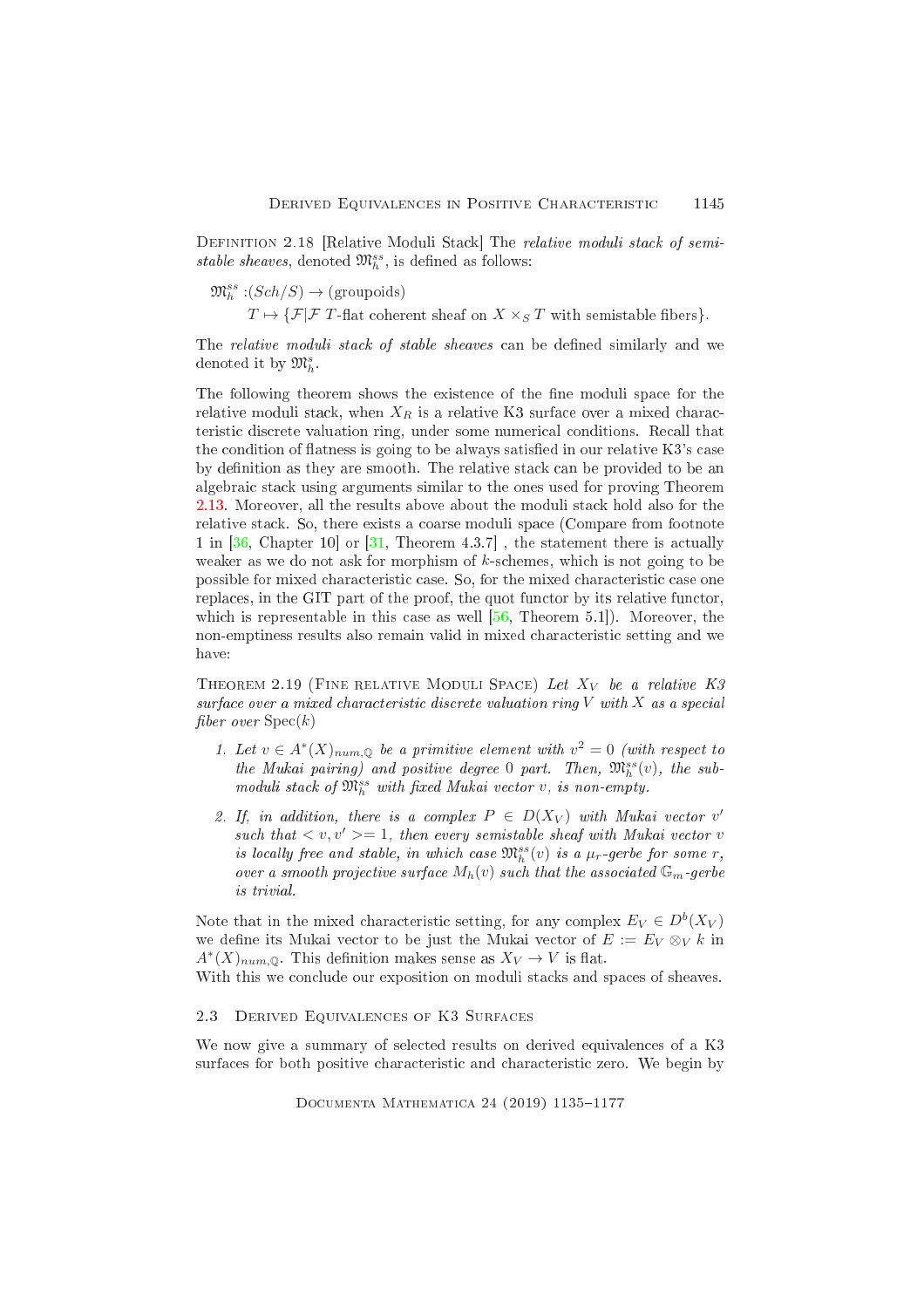a general discussion on derived equivalences and then specialize to different characteristics. Let X be a K3 surface over a field k and let  $D^b(X)$  be the bounded derived category of coherent sheaves of  $X$ . We refer the reader to [30] for a quick introduction to derived categories and the textbooks  $[20]$ ,  $[39]$  for details.

DEFINITION 2.20 Two K3 surfaces  $X$  and  $Y$  over  $k$  are said to be *derived* equivalent if there exists an exact equivalence  $D^b(X) \simeq D^b(Y)$  of the derived categories as triangulated categories .

DEFINITION 2.21 [Fourier-Mukai Transform] For a perfect complex  $\mathcal{P} \in$  $D^b(X \times Y)$ , the *Fourier-Mukai transform* is a functor of the derived categories which is defined as follows:

$$
\Phi_P: D^b(X) \to D^b(Y)
$$
  

$$
\mathcal{E} \mapsto \mathbb{R} p_{Y*}((p_X^*\mathcal{E}) \otimes^{\mathbb{L}} \mathcal{P}),
$$

where  $p_X, p_Y$  are the projections from  $X \times Y$  to the respective X and Y.

For details on the properties of Fourier-Mukai transform see [\[30,](#page-39-0) Chapter 5]. Note that not every Fourier-Mukai transform induces an equivalence. The only general enough riteria available to he
k whether the Fourier Mukai transform indu
es a derived equivalen
e is by Bondol-Orlov, see for example, [\[36,](#page-40-0) Chapter 16 Lemma 1.4, Proposition 1.6 and Lemma 1.7. In case the Fourier-Mukai transform is an equivalence, we have the following definition:

DEFINITION 2.22 A K3 surface Y is said to be a Fourier Mukai partner of X if there exists a Fourier-Mukai transform between  $D^b(X)$  and  $D^b(Y)$  which is an equivalence. We denote by  $FM(X)$  the set of isomorphism classes of Fourier Mukai Partners of X and by  $|FM(X)|$  the cardinality of the set, which is called the Fourier Mukai number of X .

<span id="page-11-1"></span>We state here the most important result in the theory of Fourier-Mukai transforms and derived equivalen
es.

THEOREM 2.23 (ORLOV,  $[30]$  THEOREM 5.14) Every equivalence of derived ategories for smooth proje
tive varieties is given by a Fourier Mukai transform. More precisely, let  $X$  and  $Y$  be two smooth projective varieties and let

$$
F: D^b(X) \to D^b(Y)
$$

be a fully faithful exact functor. If  $F$  admits right and left adjoint functors, then there exists an object  $P \in D^b(X \times Y)$  unique up to isomorphism such that  $F$  is isomorphic to  $\Phi_P$ .

DOCUMENTA MATHEMATICA 24 (2019) 1135-1177

1146

<span id="page-11-0"></span><sup>&</sup>lt;sup>5</sup>We don't need to start with Y being a K3 surface, this can be deduced as a consequence by the existen
e of an equivalen
e on the level of derived ategories of varieties, see [\[30,](#page-39-0) Chapter 4, 6 and 10 and  $[5,$  Chapter 2 for the properties preserved by derived equivalences. However, note that Orlov's Representability Theorem [2.23](#page-11-1) is used in some proofs.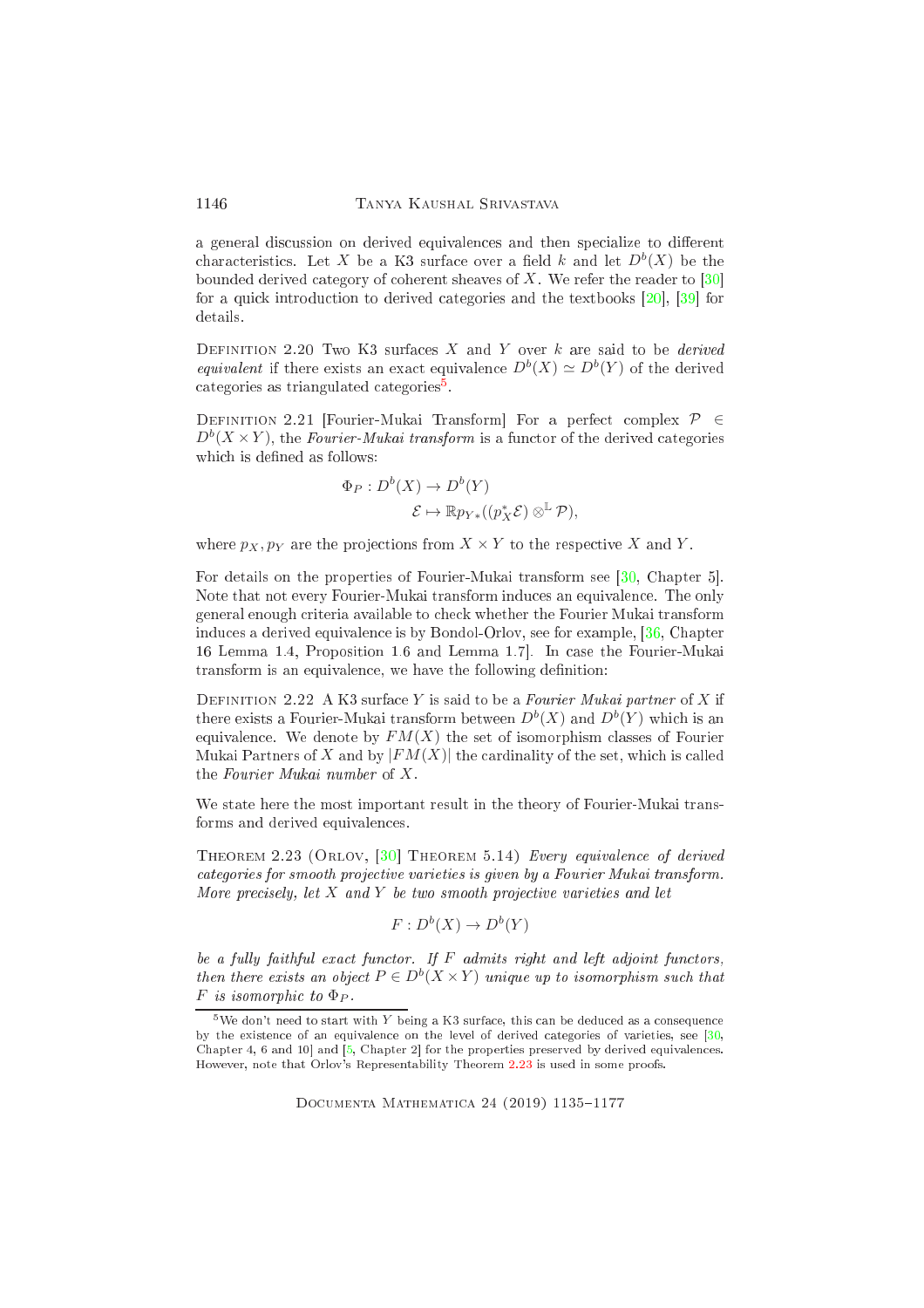REMARK 2.24 This theorem allows us to restrict the collection of derived equivalences to a smaller and more manageable collection of Fourier-Mukai transforms, which will be studied via cohomological descent.

Any Fourier Mukai transform,  $\Phi_P$ , descends from the level of the derived categories to various cohomological theories  $(H^*_{...}(\ ) ),$  as

$$
D^{b}(X) \xrightarrow{\mathcal{E} \mapsto \mathbb{R}p_{Y*}((\mathbb{L}p_{X}^{*}\mathcal{E})\otimes^{\mathbb{L}}P)} D^{b}(Y)
$$
  
\n
$$
\downarrow ch(\sqrt{td_{X}} \qquad \qquad D^{b}(Y)
$$
  
\n
$$
H^{*}(X) \xrightarrow{\alpha \mapsto p_{Y*}((p_{X}^{*}\alpha) \cdot ch(P)\sqrt{td_{X\times Y}})} H^{*}(Y),
$$

where  $ch()$  is the total Chern character and  $td_X$  is the Todd genus of X. This des
ent provides a way to study the Fourier Mukai partners of X using cohomological methods. For details see  $[30, Section 5.2]$  $[30, Section 5.2]$  and  $[45, Section 2]$  $[45, Section 2]$ .

In characteristic 0 (mostly over  $\mathbb{C}$ , see remark [2.35](#page-15-0) below), we will use the singular cohomology along with  $p/l$ -adic/étale cohomology and in characteristic  $p > 0$ , we will use crystalline cohomology or *l*-adic etale cohomology. In the mixed characteristic setting, we will be frequently using a different combination of cohomologies along with their comparison theorems from *p*-adic Hodge theory.

Remark 2.25 The Orlov Representability Theorem [2.23](#page-11-1) works only for smooth projective varieties, so when we work with relative schemes we will restrict from the collection of derived equivalences and work only with the subcollection of Fourier-Mukai transforms.

<span id="page-12-1"></span>Over the field of complex numbers, Mukai and Orlov provide the full description of the set  $FM(X)$  as:

THEOREM 2.26 (MUKAI  $[53]$ , THEOREM 1.4 AND THEOREM 1.5,  $[59]$ ) Let X be a K3 surface over  $\mathbb C$ . Then the following are equivalent:

- 1. There exists a Fourier-Mukai transform  $\Phi: D^b(X) \cong D^b(Y)$  with kernel  $\mathcal P$ .
- 2. There exists a Hodge isometry  $f: \tilde{H}^*(X,\mathbb{Z}) \to \tilde{H}^*(Y,\mathbb{Z})$ , where  $\tilde{H}^*(\mathcal{A},\mathbb{Z})$ is the singular cohomology of the corresponding analytic space and is compared with the de Rham cohomology of the algebraic variety  $X$  which comes with a Hoage futrations and Mukai pairing.
- 3. There exists a Hodge isometry  $f: T(X) \simeq T(Y)$  between their transcendental latti
es.

<span id="page-12-0"></span> $6$ The Mukai pairing is just an extension of the intersection pairing, defined as follows: let  $(a_1, b_1, c_1) \in \tilde{H}^*(X, \mathbb{Z})$  and  $(a_2, b_2, c_2) \in \tilde{H}^*(X, \mathbb{Z})$ , then the Mukai pairing is  $< (a_1, b_1, c_1), (a_2, b_2, c_2) > = b_2 \cdot b_1 - a_1 \cdot c_2 - a_2 \cdot c_1 \in H^4(X, \mathbb{Z}).$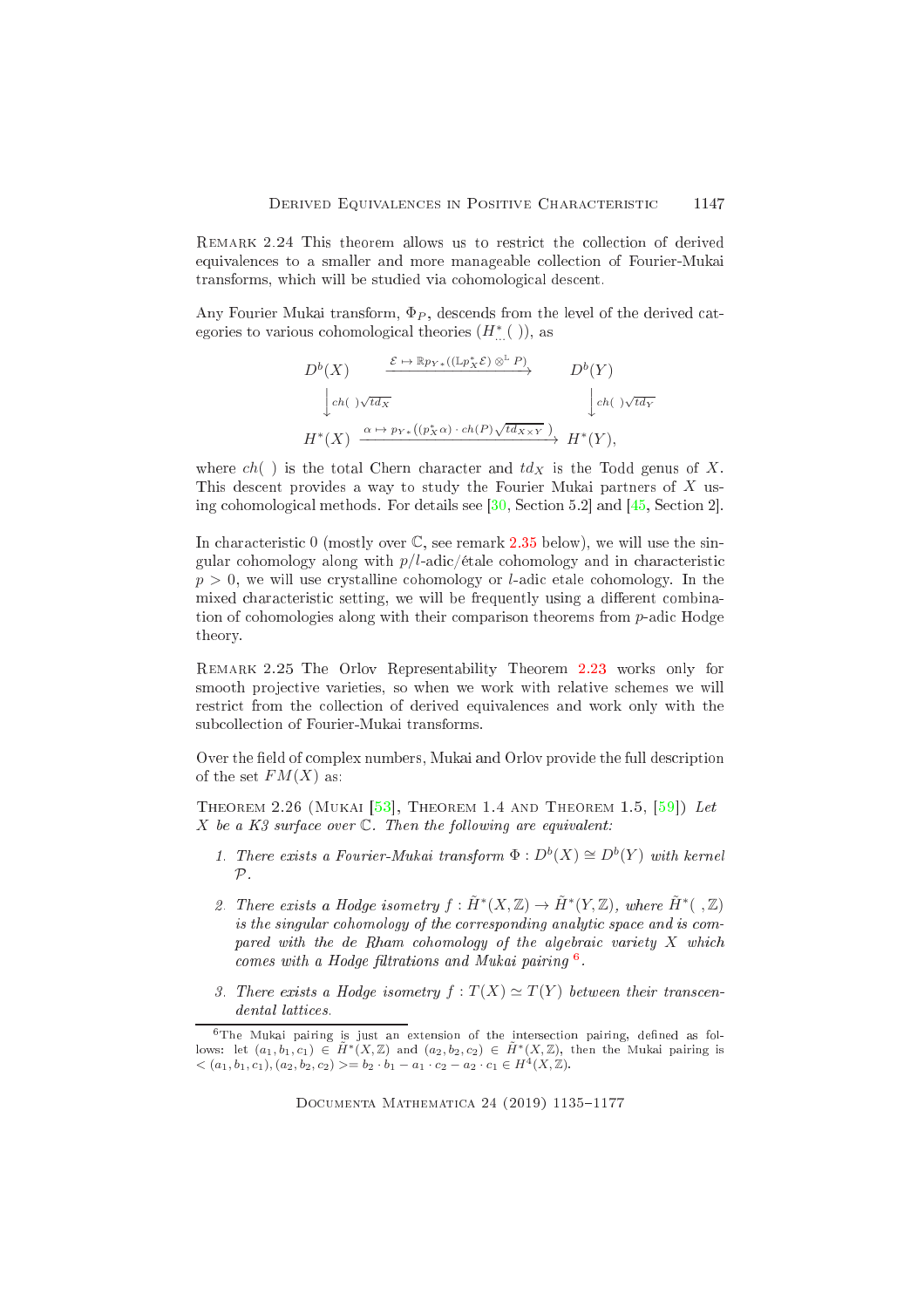# 1148 Tanya Kaushal Srivastava

- $\mathcal{A}$ . Y is a two dimensional fine compact moduli space of stable sheaves on X with respect to some polarization on X, i.e.,  $Y \cong M_X(v)$  for some Mukai vector  $v \in A^*(X)_{num, \mathbb{Q}}$  (cf. Definition [2.11\)](#page-8-1).
- 5. There is an isomorphism of Hodge structures between  $H^2(M_X(v),\mathbb{Z})$  and  $v^\perp/\mathbb{Z} v$  which is compatible with the cup product pairing on  $H^2(M_X(v),\mathbb{Z})$ and the bilinear form on  $v^{\perp}/\mathbb{Z}v$  induced by that on the Mukai lattice  $\tilde{H}^*(X,\mathbb{Z})$ .

<span id="page-13-3"></span>The following result is the étale version of the Mukai-Orlov cohomological version of de
ription of derived equivalen
es of K3 surfa
es over C.

PROPOSITION 2.27 (P-ADIC ÉTALE COHOMOLOGY VERSION) If X and Y are derived equivalent K3 surfa
es, then there is an isomorphism between  $H^2_{\acute{e}t}(M_X(v),{\mathbb Z}_p)$  and  $v^{\perp}/{\mathbb Z}_p v,$  (see footnote  $^7)$  $^7)$  $^7)$ , which is compatible with the cup product pairing on  $H^2_{\acute{e}t}(M_X(v),{\mathbb Z}_p)$  and the bilinear form on  $v^{\perp}/\mathbb{Z}_p v$ induced by that on the Mukai lattice  $\tilde{H}^*(X,\mathbb{Z}_p)$ , where p is a prime number and  $\mathbb{Z}_p$  is the ring of p-adic integers.

<span id="page-13-0"></span>PROOF: This follows from Artin's Comparison Theorem [\[22,](#page-39-7) Tome III, Exposé 11, Théorème 4.4 between étale and singular cohomology and the theorem above.  $\Box$ 

PROPOSITION 2.28 ([36] PROPOSITION 3.10) Let X be a complex projective  $K3$  surface, then X has only finitely many Fourier-Mukai partners, i.e.,

$$
|FM(X)| < \infty.
$$

<span id="page-13-1"></span>REMARK 2.29 The above result is also true for any algebraically closed field of characteristic 0. Indeed, if  $X$  and  $Y$  are two K3 surfaces over a field  $K$ algebraically closed and characteristic 0, we have  $X \cong Y \Leftrightarrow X_{\mathbb{C}} \cong Y_{\mathbb{C}}$ . One way is obvious via base hange and for the other dire
tion we just need to show that every isomorphism  $X_\mathbb{C} \cong Y_\mathbb{C}$  comes from an isomorphism  $X \cong$  $Y$ . To define an isomorphism only finitely many equations are needed, so we can assume that the isomorphism is defined over  $A$ , a finitely generated  $K$ algebra (take A to be the ring  $K[a_1, \ldots, a_n]$ , where  $a_i$  are the finitely many coefficients of the finitely many equations defining our isomorphism). Thus, we have have our isomorphism defined over an affine scheme,  $X_A \cong Y_A,$  where  $X_A := X \times_K \text{Spec}(A)$  (resp.  $Y_A := Y \times_K \text{Spec}(A)$ ). As K is algebraically closed, any closed point  $t \in \text{Spec}(A)$  has residue field K. Now taking a Krational point will give us our required isomorphism.

<span id="page-13-2"></span><sup>7</sup>We are abusing the notation here: The Mukai ve
tor is now onsidered as an element of  $H^*_{\acute{e}t}(X,\Z_p)$  and  $v^\perp$  is the orthogonal complement of  $v$  in  $H^*_{\acute{e}t}(X,\Z_p)$  with respect to Mukai pairing. Thus,  $v^{\perp}$  is a  $\mathbb{Z}_p$  lattice. Then we mod out this lattice by the  $\mathbb{Z}_p$  module generated by v.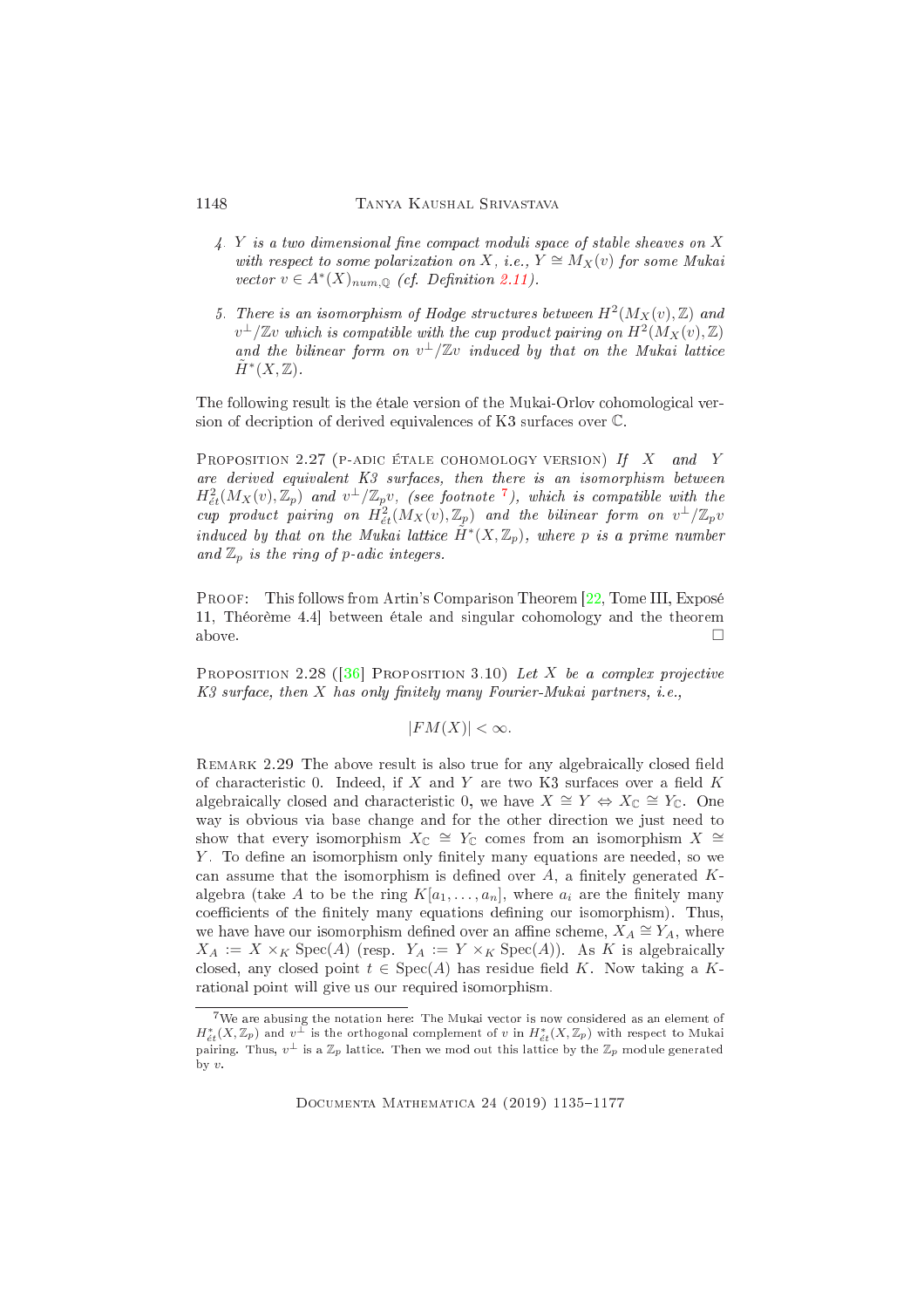This gives us a natural injection:

$$
FM(X) \hookrightarrow FM(X_{\mathbb{C}})
$$

$$
Y \mapsto Y_{\mathbb{C}}.
$$

Hence, we have  $|FM(X)| \leq |FM(X_{\mathbb{C}})| \leq \infty$ .

<span id="page-14-1"></span>Let  $S = NS(X)$  be the Néron-Severi lattice of X. The following theorem gives us the omplete ounting formula for Fourier-Mukai partners of a K3 surfa
e.

THEOREM 2.30 (COUNTING FORMULA [29]) Let  $\mathcal{G}(S) = \{S_1 = S, S_2, \ldots S_m\}$ be the set of isomorphism classes of lattices with same signature and discriminant as S. Then

$$
|FM(X)| = \sum_{j=1}^{m} |Aut(S_j) \setminus Aut(S_j^*/S_j) / O_{Hdg}(T(X))| < \infty.
$$

<span id="page-14-0"></span>The relation with the class number  $h(p)$  of  $\mathbb{Q}(\sqrt{-p})$ , for a prime p, is:

THEOREM 2.31 ([29] THEOREM 3.3) Let the rank  $NS(X) = 2$  for X, a K3 surface, then det  $NS(X) = -p$  for some prime p, and  $|FM(X)| = (h(p)+1)/2$ .

REMARK 2.32 The surjectivity of period map  $[36,$  Theorem 6.3.1 along with [\[36,](#page-40-0) Corollary 14.3.1] implies that there exists a K3 with Picard rank 2 and discriminant  $-p$ , for each prime p (see [\[29,](#page-39-1) Remark after Theorem 3.3]).

We now describe the known results about the derived autoequivalence group  $Aut(D^b(X))$  for a K3 surface over C. Observe that Theorem [2.26](#page-12-1) implies that we have the following natural map of groups:

$$
Aut(X) \hookrightarrow Aut(D^b(X)) \to O_{Hdg}(\tilde{H}^*(X,\mathbb{Z})).
$$

The following theorem gives a description of the second map:

THEOREM 2.33 ([29], [63]) Let  $\varphi$  be a Hodge isometry of the Mukai lattice  $\tilde{H}^*(X,\mathbb{Z})$  of a K3 surface X, i.e.  $\varphi \in O_{Hdg}(\tilde{H}^*(X,\mathbb{Z}))$ . Then there exists an autoequivalen
e

$$
\Phi_E: D^b(X) \to D^b(X) \tag{1}
$$

with  $\Phi_E^H = \varphi \circ (\pm id_{H^2}) : \tilde{H}^*(X, \mathbb{Z}) \to \tilde{H}^*(X, \mathbb{Z})$ . In particular, the index of image

$$
Aut(D^b(X)) \to O_{Hdg}(\tilde{H}^*(X,\mathbb{Z}))
$$
\n(2)

is at most 2.

On the other hand, it has been shown that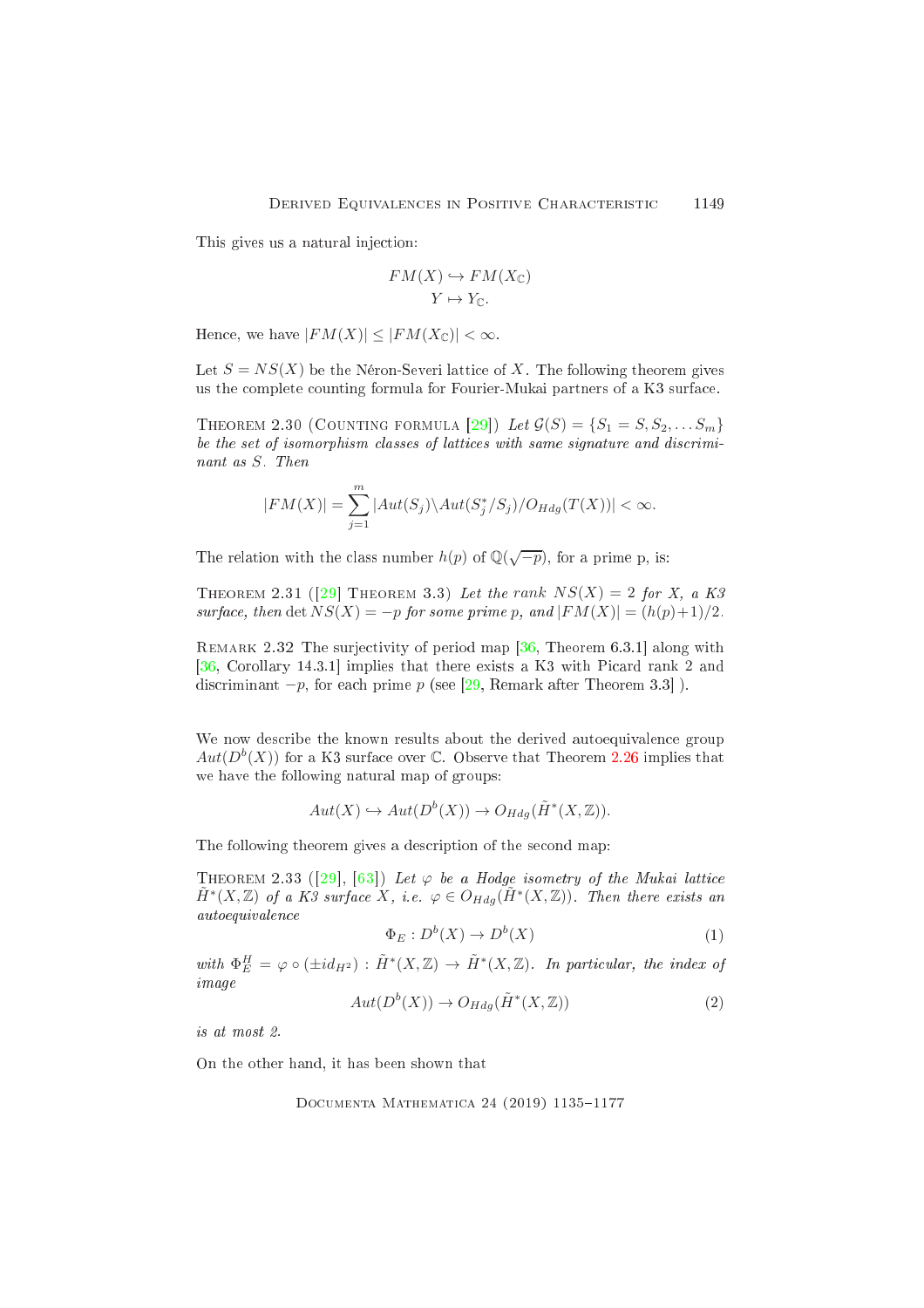THEOREM 2.34 ([32]) The cone-inversion Hodge isometry  $id_{H^0 \oplus H^4} \oplus -id_{H^2}$ on  $\tilde{H}^*(X,\mathbb{Z})$  is not induced by any derived auto-equivalence. In particular, the index of image

$$
Aut(D^b(X)) \to O_{Hdg}(\tilde{H}^*(X,\mathbb{Z}))
$$
\n(3)

<span id="page-15-0"></span>is exa
tly 2.

REMARK 2.35  $[36, 16.4.2]$  $[36, 16.4.2]$  The above results have been shown for K3 surfaces over  $\mathbb C$  only but the results are valid for K3 surfaces over any algebraically closed field of characteristic 0, in the sense made precise below. The argument goes as follows: We reduce the case of  $char(k) = 0$  to the case of  $\mathbb{C}$ . We begin by making the observation that every K3 surface  $X$  over a field  $k$  is defined over a finitely generated subfield  $k_0$ , i.e., there exists a K3 surface  $X_0$  over  $k_0$ such that  $X := X_0 \times_{k_0} k$ . Similarly, if  $\Phi_P : D^b(X) \to D^b(Y)$  is a Fourier Mukai equivalence, then there exists a finitely generated field  $k_0$  such that  $X, Y$  and  $P$ are defined over  $k_0$ . Moreover, the  $k_0$ -linear Fourier-Mukai transform induced by  $P_0$ ,  $\Phi_{P_0} : D^b(X_0) \to D^b(Y_0)$  will again be a derived equivalence (use, for example, the criteria  $[30,$  Proposition 7.1 to check this.).

Now assume that  $k_0$  is algebraically closed. Note that any Fourier-Mukai kernel which induces an equivalence  $\Phi_{P_0}: D^b(X_0) \longrightarrow D^b(X_0)$  is rigid, i.e.  $\text{Ext}^{1}(P_{0}, P_{0}) = 0$  (see [\[36,](#page-40-0) Proposition 16.2.1]), thus any Fourier-Mukai equivalen
e

$$
\Phi_P: D^b(X_0 \times_{k_0} k) \xrightarrow{\sim} D^b(X_0 \times_{k_0} k)
$$

descends to  $k_0$  (see for example [\[36,](#page-40-0) Lemma 17.2.2] for the case of line bundles, the general case follows similarly<sup>8</sup>). Hence, for a K3 surface  $X_0$  over the algebraic closure  $k_0$  of a finitely generated field extension of  $\mathbb Q$  and for any choice of an embedding  $k_0 \hookrightarrow \mathbb{C}$ , which always exists, one has

$$
Aut(D^b(X_0 \times_{k_0} k)) \cong Aut(D^b(X_0)) \cong Aut(D^b(X_0 \times_{k_0} \mathbb{C})).
$$

In this sense, for K3 surfaces over algebraically closed fields k with  $char(k) = 0$ , the situation is identical to the case of complex K3 surfaces.

We can now write down the following exact sequence: For  $X$  a projective omplex K3 surfa
e one has

$$
0 \to \text{Ker} \to \text{Aut}(D^b(X)) \to \text{O}_{\text{Hdg}}(\tilde{H}^*(X,\mathbb{Z})) / \{i\} \to 0,
$$
 (4)

<span id="page-15-1"></span>In the general case we sketch the proof: Use the moduli stack of simple universally gluable perfect complexes over  $X_0\times X_0/k_0,$  denoted  $s\mathcal{D}_{X_0\times X_0/k_0},$  as defined in [\[45,](#page-40-1) Section 5]. From the arguments following the definition, it is an algebraic stack which admits a coarse moduli algebraic space  $sD_{X_0\times X_0/k_0}$ . Note that for any  $k_0$  point  $P_0$  which induces an equivalen
e, the lo
al dimension of the oarse moduli spa
e is zero as the tangent spa
e is a subspace of  $Ext^1(P_0, P_0) = 0$  (see, for example, [\[43,](#page-40-8) 3.1.1] or proof of [\[45,](#page-40-1) Lemma 5.2]) and the coarse moduli space is also smooth. The smoothness follows from the fact that the deformation of the complex is unobstructed (see, for example, [\[1,](#page-37-2) Tag 03ZB and Tag 02HX]) in equi-characteristic case as one always has a trivial deformation. Indeed, let  $A$  be any Artinian local k-algebra, then pullback along the structure morphism  $Spec(A) \rightarrow Spec(k)$ gives a trivial deformation of  $X \times X$  and also a trivial deformation of any complex on  $X \times X$ . Thus, we can repeat the argument as in [\[36,](#page-40-0) Lemma 17.2.2] as now the image of the classifying map  $f: \text{Spec}(A) \to sD_{X_0 \times X_0/k_0}$  is constant (In the notation of [\[36,](#page-40-0) Lemma 17.2.2]).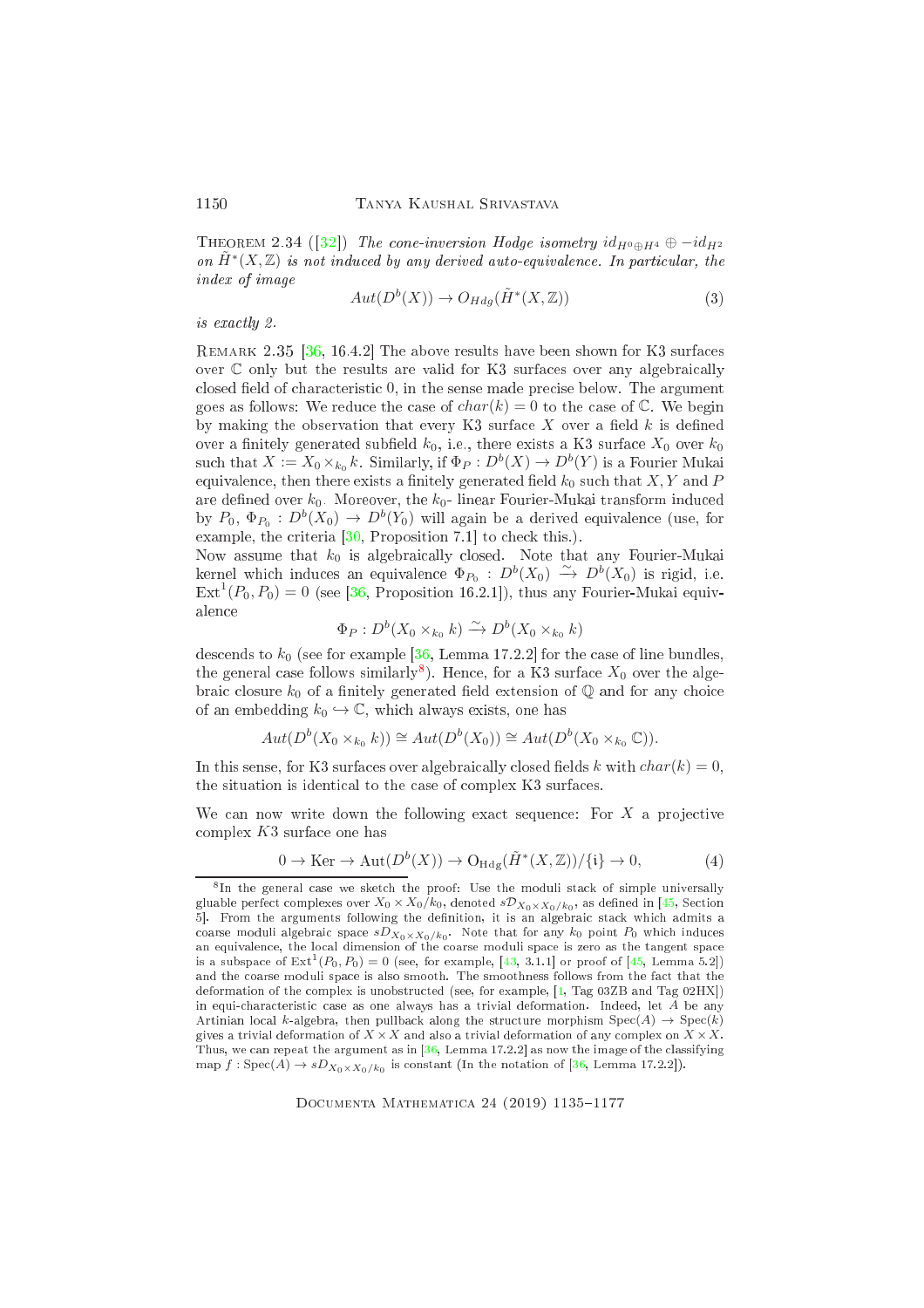where  $\tilde{H}^*(X,\mathbb{Z})$  is the cohomology lattice with Mukai pairing and extended Hodge structure, and  $O_{Hdg}(-)$  is the group of Hodge isometries, i is the cone inversion isometry  $Id_{H^0\oplus H^4}\oplus -Id_{H^2}$ .

REMARK 2.36 The structure of the kernel of this map has been described only in the special case of a projective complex K3 surface with  $Pic(X) = 1$ in  $[6]$ . (For a discussion about the results in non-projective case see  $[33]$ .) However, Bridgeland in [\[14,](#page-38-2) Conjecture 1.2] has conjectured that this kernel can be described as the fundamental group of an open subset of  $H^{1,1} \otimes \mathbb{C}$ . Equivalently, the conjecture says that the connected component of the stability manifold (see  $[13]$ ,  $[14]$  for the definitions) associated to the collection of the stability conditions on  $D^b(X)$  covering an open subset of  $H^{1,1} \otimes \mathbb{C}$  is simply onne
ted. The equivalen
e of the two formulations follows from a result of Bridgeland  $(14,$  Theorem 1.1,), which states that the kernel acts as the group of deck transformations of the covering of an open subset of  $H^{1,1} \otimes \mathbb{C}$  by a connected component of the stability manifold. Bayer and Bridgeland  $[6]$  have verified the conjecture in the special cases of  $Pic(X) = 1$  (see [33] for the non-projective case).

Lastly, we state the main results on derived equivalences of K3 surfaces over an algebraically closed field of positive characteristic known so far. For generalizations of some results to non-algebraically closed fields of positive characteristic see  $[69]$ .

In case,  $char(k) = p > 2$ , Lieblich-Olsson [45], proved the following:

THEOREM 2.37 ( $[45]$ , THEOREM 1.1) Let X be a K3 surface over an algebraically closed field k of positive characteristic  $\neq 2$ 

- <span id="page-16-0"></span>1. If Y is a smooth projective k-scheme with  $D^b(X) \cong D^b(Y)$ , then Y is a K<sub>3</sub> surface isomorphic to a fine moduli space of stable sheaves.
- 2. There exists only finitely many smooth projective k-schemes Y with  $D^{b}(X) \cong D^{b}(Y)$ . If X has rank  $NS(X) \geq 12$ , then  $D^{b}(X) \cong D^{b}(Y)$ implies that  $X \cong Y$ . In particular, any supersingular K3 surface is determined up to isomorphism by its derived ategory.

REMARK 2.38 One of the open questions is to have a cohomological criteria for derived equivalent K3 surfaces over a field of positive characteristic like we have in hara
teristi 0 where Hodge theory and Torelli Theorems were available. However, as there is no crystalline Torelli Theorem for non-supersingular K3 surfaces over a field of positive characteristic and the naive F-crystal (see Appendix) fails to be ompatible with inner produ
t, the des
ription in terms of Frystals is not yet possible. Even though one has rystalline Torelli Theorem for supersingular K3 surfa
es, it is essentially not providing any more information as there are no non-trivial Fourier-Mukai partners of a supersingular K3 surfa
e. However, Liebli
h-Olsson proved a derived Torelli Theorem using the Ogus Crystalline Torelli Theorem  $[62]$ , see  $[46,$  Theorem 1.2.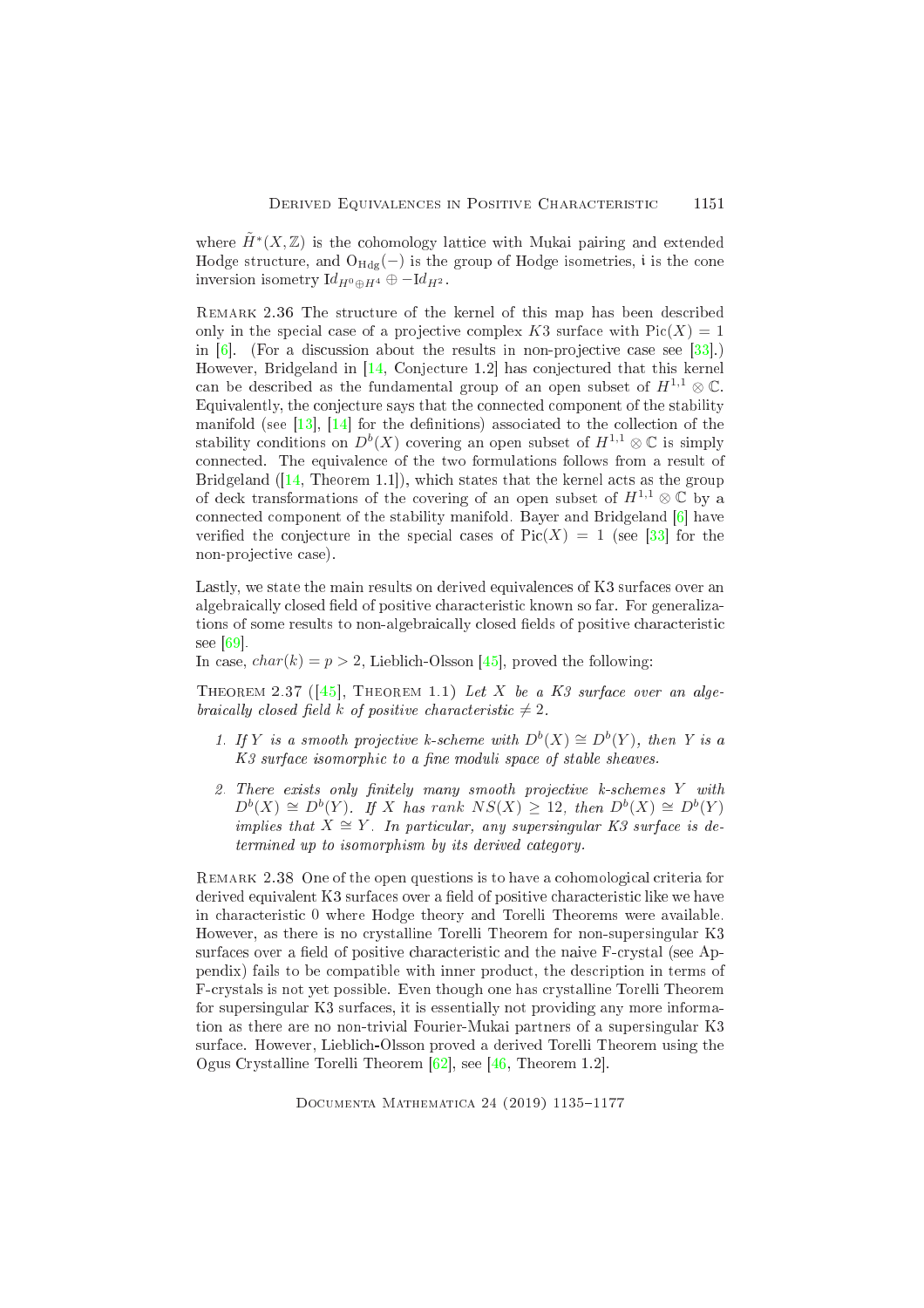### 2.4 Height is a Derived Invariant

Let us already show here that height of a K3 surface is a derived invariant. This will allow us to stay within a subclass of K3 surfaces while checking derived equivalen
es.

<span id="page-17-0"></span>LEMMA 2.39 Height of a  $K3$  surface X over an algebraically closed field of characteristic  $p > 3$  is a derived invariant.

**PROOF:** Recall that the height of a K3 surface  $X$  is given by the dimension of the subspace  $H^2_{crys}(X/K)_{[0,1)}$  of the F-isocrystal  $H^2_{crys}(X/K)$ . Now note that the Frobenius acts on the one dimensional isocrystals  $H^0_{crys}(X/K)(-1)$  and  $H^4_{crys}(X/K)(1)$  (Tate twisted) as multiplication by p (see Appendix below for this computation). This implies that the slope of these F-isocrystals is exactly one. Thus, the F-iso
rystal

$$
H^*_{crys}(X/K) := H^0_{crys}(X/K)(-1) \oplus H^2_{crys}(X/K) \oplus H^4_{crys}(X/K)(1)
$$

has the same subspa
e of slope of dimension stri
tly less than one as that of the F-isocrystal  $H^2_{crys}(X/K)$ , i.e.,  $H^*_{crys}(X/K)_{[0,1)} = H^2_{crys}(X/K)_{[0,1)}$ . Note that any derived equivalence of  $X$  and  $Y$  preserves the F-isocrystal  $H^*_{crys}(-/K)$ , i.e., if  $\Phi_P$ :  $D^b(X) \simeq D^b(Y)$  is a derived equivalence of two K3 surfaces  $X$  and  $Y$ , then the induced map on the F-isocrystals

$$
\Phi_P^* : H^*_{crys}(X/K) \to H^*_{crys}(Y/K)
$$

is an isometry. Thus, for the height of Y given by  $\dim(H_{crys}^2(Y/K)_{[0,1)})$  we have

$$
\dim(H_{crys}^2(Y/K)_{[0,1)}) = \dim(H_{crys}^*(Y/K)_{[0,1)})
$$
  
= 
$$
\dim(H_{crys}^*(X/K)_{[0,1)})
$$
  
= 
$$
\dim(H_{crys}^2(X/K)_{[0,1)}) = \text{height of } X
$$

Hence the result.

- REMARK 2.40 1. In characteristic 0, there is no notion of height but in this case the Brauer group itself is a derived invariant of a K3 surface, as  $Br(X) \cong Hom(T(X), \mathbb{Q}/\mathbb{Z})$ , where  $T(X)$  is the transcendental lattice.
	- 2. On the other hand, the Picard lattice is not a derived invariant in any characteristic, though it trivially remains invariant in the case of K3 surfa
	es whi
	h do not have non-trivial Fourier-Mukai partners.
- <span id="page-17-1"></span>3 DERIVED AUTOEQUIVALENCES OF K3 SURFACES IN POSITIVE CHARAC-TERISTIC

In this se
tion, we ompare the deformation of an automorphism as a morphism and as a derived autoequivalen
e and show that for K3 surfa
es these deformations are in one-to-one correspondence. Then we discuss Lieblich-Olsson's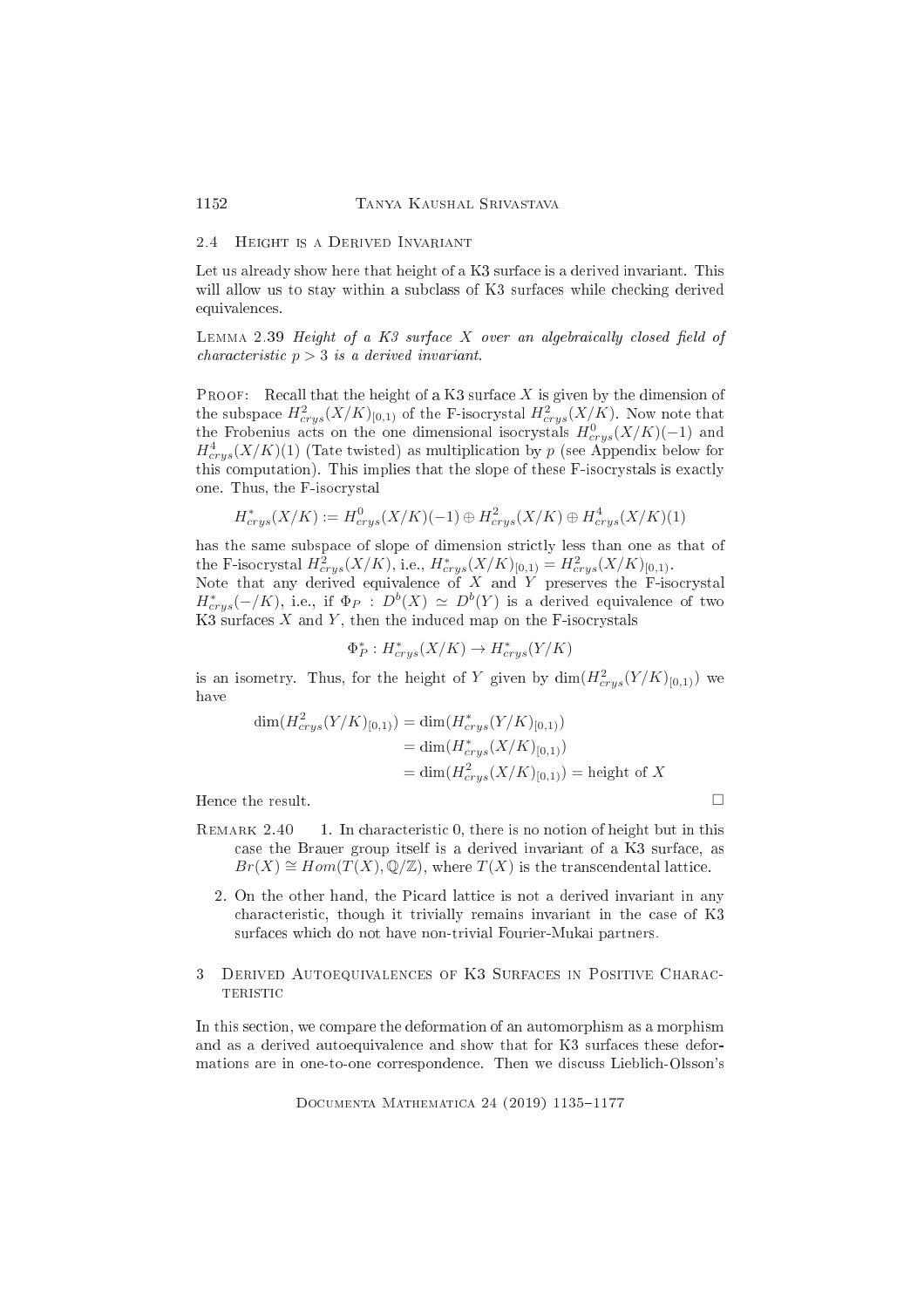results on lifting derived autoequivalen
es. Then we use these lifting results to prove results on the structure of the group of derived autoequivalences of a K3 surface of finite height over a field of positive characteristic.

# 3.1 OBSTRUCTION TO LIFTING DERIVED AUTOEQUIVALENCES

Let X be a projective variety over an algebraically closed field  $k$  of positive characteristic p,  $W(k)$  its ring of Witt vectors and  $\sigma: X \to X$  an automorphism of  $X$ . Then this automorphism will induce an equivalence of derived categories

$$
\sigma^*: D^b(X) \xrightarrow{\cong} D^b(X)
$$

and it is easy to check that derived equivalence  $\sigma^*$  is also represented by the Fourier-Mukai transform  $\Phi_{\mathcal{O}_{\Gamma(\sigma)}}$ , where  $\mathcal{O}_{\Gamma(\sigma)}$  is the pushforward of the structure sheaf of the graph of  $\sigma$  to  $X \times X$  and is considered as a coherent sheaf in  $D^b(X \times X)$ . This representation of  $\sigma$  provides us with another way of deforming it as a perfect complex in  $D^b(X \times X)$ , other than just as a morphism. A priori these two ways of deformations are not equivalent but for K3 surfa
es they turn out to be so and we will exploit this equivalen
e of deformations later to prove that every automorphism of ordinary K3 surfa
es lift.

We begin by recalling the classical result that for a variety the infinitesimal deformation of a closed sub-variety with a vanishing  $H^1(X, \mathcal{O}_X)$  as a closed subscheme is determined by the deformation of its (pushforward of) structure sheaf as a coherent sheaf on  $X \times X$ . We then use this result to show that on a K3 surfa
e we an lift an automorphism as a automorphism if and only if we an lift it as a perfe
t omplex in the derived ategory.

REMARK 3.1 For a K3 surface this result can also be seen using [\[45,](#page-40-1) Proposition 7.1 and the *p*-adic criterion of lifting automorphisms on K3 surfaces  $[19,$ Remark 6.5.

Let X and  $\sigma$  be as above.

DEFINITION 3.2 For any Artin local  $W(k)$ -algebra A with residue field k, an infinitesimal deformation of X over A is a proper and flat scheme  $X_A$  over A such that the following square is cartesian:



In case X is smooth, we ask  $X_A$  to be smooth over A as well. In this case,  $X_A$ is automatically flat over  $A$ .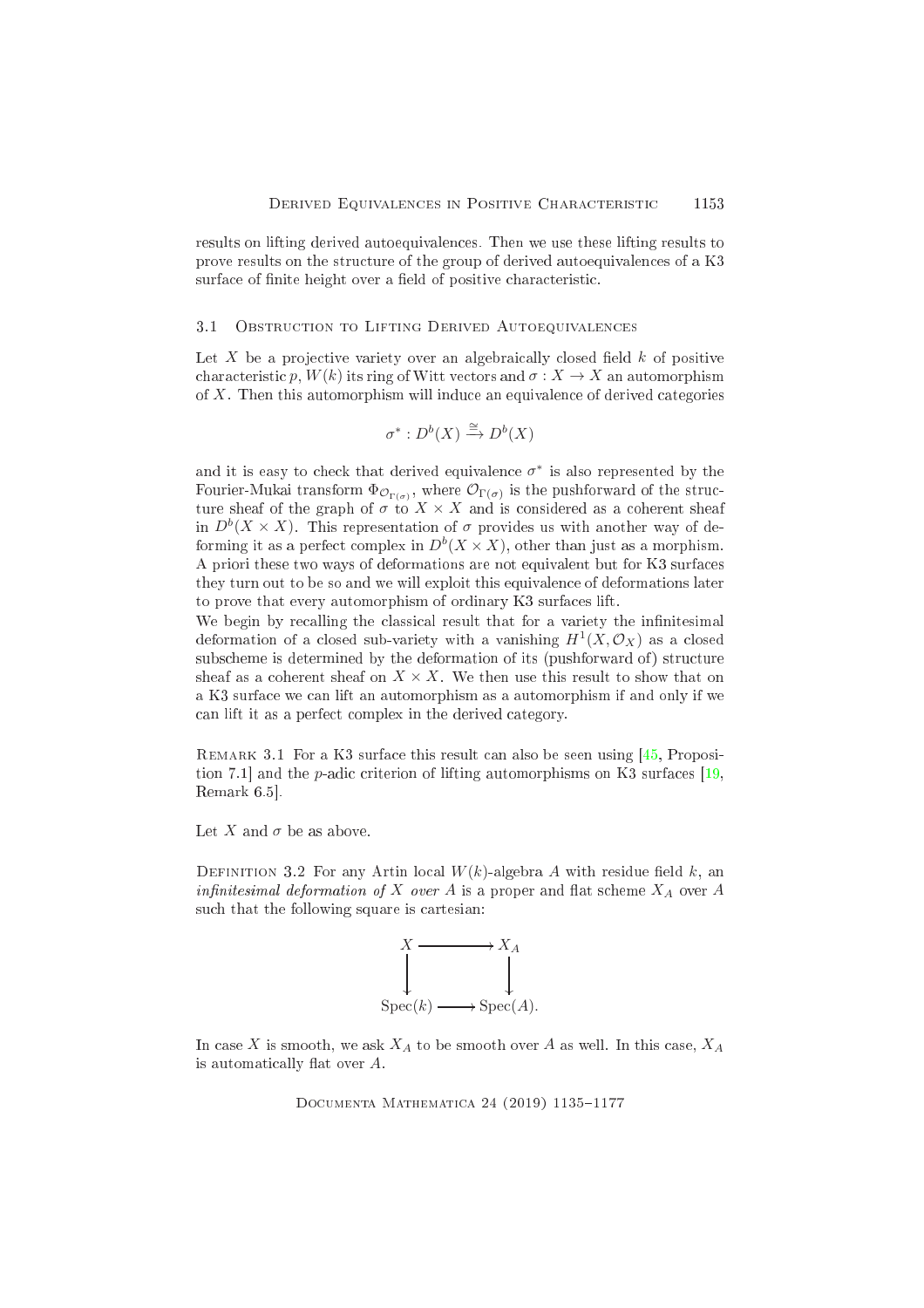Consider the following two deformation functors:

$$
F_{aut} : (\text{Artin local } W(k)\text{-algebras with residue field } k) \to (Sets)
$$
  

$$
A \mapsto \{\text{Lifts of automorphism } \sigma \text{ to } A\},
$$
 (5)

where by lifting of automorphism  $\sigma$  over A we mean that there exists an infinitesimal deformation  $X_A$  of X and an automorphism  $\sigma_A: X_A \to X_A$  which reduces to  $\sigma$ , i.e., we have the following commutative diagram:



This is the *deformation functor of an automorphism as a morphism*. Now consider the *deformation functor of an automorphism as a coherent sheaf* defined as follows:

 $F_{coh}$ :(Artin local  $W(k)$ -algebras with residue field  $k) \rightarrow (Sets)$ A  $\mapsto$  {Deformations of  $\mathcal{O}_{\Gamma(\sigma)}$  to  $A$ }/iso, (6)

where by deformations of  $\mathcal{O}_{\Gamma(\sigma)}$  to A we mean that there exists an infinitesimal deformation  $Y_A$  of  $Y := X \times X$  over A and a coherent sheaf  $\mathcal{F}_A$ , which is a deformation of the coherent sheaf  $U_{\Gamma(\sigma)}$  and  $U_{\Gamma(\sigma)}$  is considered as a coherent sheaf on  $X \times X$  via the closed embedding  $\Gamma(\sigma) \hookrightarrow X \times X$ . Isomorphisms are defined in the obvious way.

REMARK 3.3 Note that there are more deformations of  $X \times X$  than the ones of the shape  $X_A \times_A X'_A$ , where  $X_A$  and  $X'_A$  are deformations of X over A. From now we make a choice of this deformation  $(Y_A)$  to be  $X_A \times X_A$ . Also see Remark  $[3.14]$  and compare from Theorem  $[3.7]$  and Remark  $[3.15]$  below.

Let X be a smooth projective scheme over k and for A an Artin local  $W(k)$ algebra assume that there exists an infinitesimal lift of  $X$  to  $X_A$ . Note that such a lift may not always exist but for the case of K3 surfaces of finite height it does, see  $[47, Corollary 4.2]$  $[47, Corollary 4.2]$  and Theorem [2.7.](#page-6-0) However, for supersingular K3 surfaces, the lift does not exists over all Artin local rings but in some cases it does exist by Theorem [2.7.](#page-6-0) Observe that there is a natural transformation  $\eta: F_{aut} \to F_{coh}$  given by

$$
\eta_A: F_{aut}(A) \longrightarrow F_{coh}(A)
$$
  

$$
(\sigma_A: X_A \to X_A) \mapsto \mathcal{O}_{\Gamma(\sigma_A)}/X_A \times X_A.
$$
 (7)

<span id="page-19-0"></span>THEOREM 3.4 The natural transformation  $\eta : F_{aut} \to F_{coh}$  between the deformation functors is an isomorphism for varieties with  $H^1(X, \mathcal{O}_X) = 0$ .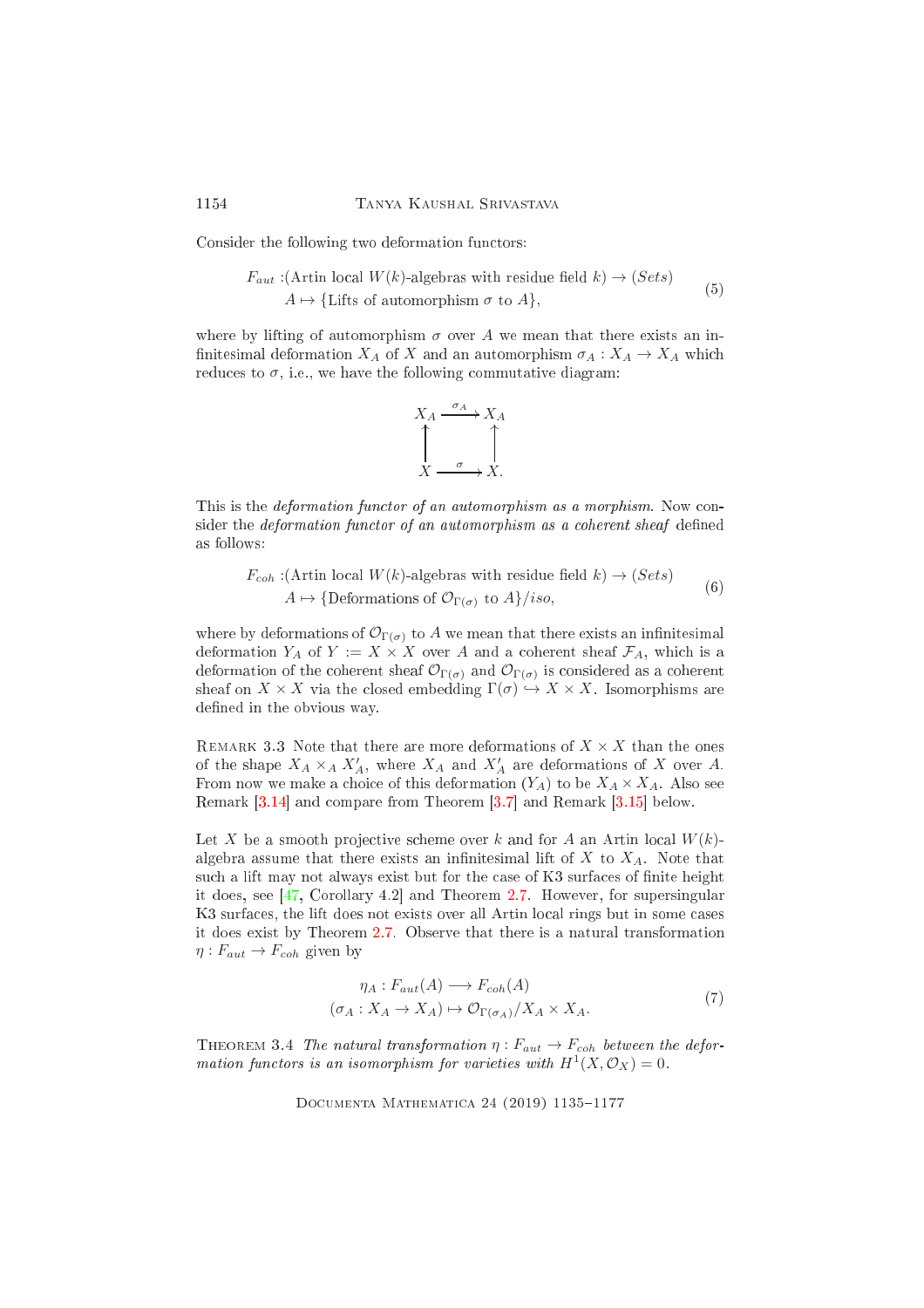We provide an algebraic proof by constructing a deformation-obstruction long exact sequence connecting the two functors. The proof follows from the following more general proposition 3.6, substituting  $X \times X$  for Y and taking the embedding *i* to be the graph of the automorphism  $\sigma$ . To use proposition 3.6 we need the following lemma.

<span id="page-20-1"></span>LEMMA 3.5 (CF.  $[27]$  LEMMA 24.8) To give an infinitesimal deformation of an automorphism  $f: X \to X$  over  $X_A$  it is equivalent to give an infinitesimal deformation of the graph  $\Gamma_f$  as a closed subscheme of  $X \times X$ .

**PROOF:** To any deformation  $f_A$  of f we associate its graph  $\Gamma_{f_A}$ , which gives a closed subscheme of  $X_A \times X_A$ . It is an infinitesimal deformation of  $\Gamma_f$ . Conversely, given a deformation Z of  $\Gamma_f$  over A, the projection  $p_1: Z \hookrightarrow$  $X_A \times_A X_A \to X_A$  gives an isomorphism after tensoring with k. From flatness (see, for example, EGA IV, Corollary 17.9.5) of Z over A it follows that  $p_1$  is an isomorphism, and so Z is the graph of  $f_A = p_2 \circ p_1^{-1}$ .  $\Box$ The following proposition is certainly known to the experts but we were unable to find a proof in literature, so we wrote one for reader's convenience.

PROPOSITION 3.6 (Cf. [27, Ex 19.1]) Let  $i: X \hookrightarrow Y$  be a closed embedding with  $X$  integral and projective scheme of finite type over  $k$ . Then there exists a long exact sequence

$$
0 \to H^0(\mathcal{N}_X) \to \mathbb{E}xt^1_Y(\mathcal{O}_X, \mathcal{O}_X) \to H^1(\mathcal{O}_X) \to
$$
  

$$
H^1(\mathcal{N}_X) \to \mathbb{E}xt^2_Y(\mathcal{O}_X, \mathcal{O}_X) \to \dots,
$$
 (8)

where  $\mathcal{N}_X$  is the normal bundle of X.

**PROOF:** Consider the short exact sequence given by the closed embedding  $i$ 

<span id="page-20-0"></span>
$$
0 \to I \to \mathcal{O}_Y \to i_* \mathcal{O}_X \to 0. \tag{9}
$$

Apply the global Hom contravariant functor  $\text{Hom}_Y(-, i_*\mathcal{O}_X)$  to the above short exact sequence and we get the following long exact sequence from [26, III] Proposition 6.4,

$$
0 \to \text{Hom}_Y(i_*\mathcal{O}_X, i_*\mathcal{O}_X) \to \text{Hom}_Y(\mathcal{O}_Y, i_*\mathcal{O}_X) \to \text{Hom}_Y(I, i_*\mathcal{O}_X) \to
$$
  
\n
$$
\text{Ext}^1_Y(i_*\mathcal{O}_X, i_*\mathcal{O}_X) \to \text{Ext}^1_Y(\mathcal{O}_Y, i_*\mathcal{O}_X) \to \text{Ext}^1_Y(I, i_*\mathcal{O}_X) \to
$$
  
\n
$$
\text{Ext}^2_Y(i_*\mathcal{O}_X, i_*\mathcal{O}_X) \to \dots
$$

Now note that we can make the following identifications

- 1. Hom $\gamma(i_{*}\mathcal{O}_{X}, i_{*}\mathcal{O}_{X}) \cong k$  as X is integral and projective.
- 2. Hom $_Y(\mathcal{O}_Y, i_*\mathcal{O}_X) = H^0(\mathcal{O}_X) = k$  using [26, III Propostion 6.3 (iii), Lemma 2.10 and the fact that  $X$  is connected.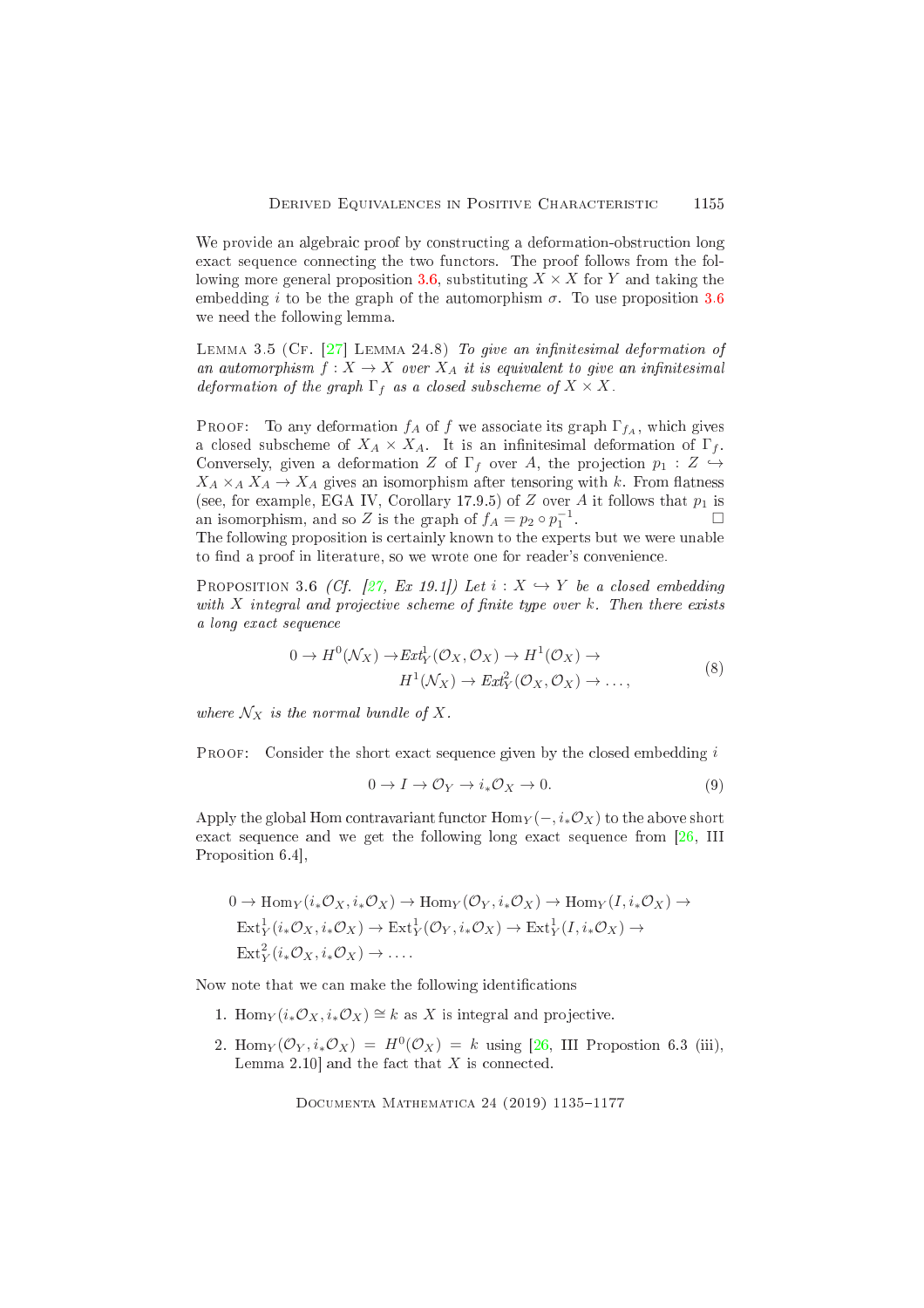3. As any injective endomorphism of a field is an automorphism, we can modify the long exa
t sequen
e as follows:

$$
0 \to \text{Hom}_Y(I, i_*\mathcal{O}_X) \to \text{Ext}^1_Y(i_*\mathcal{O}_X, i_*\mathcal{O}_X) \to \text{Ext}^1_Y(\mathcal{O}_Y, i_*\mathcal{O}_X) \to \dots
$$

4. Hom<sub>Y</sub>( $I, i_*\mathcal{O}_X$ ) ≅ Hom<sub>X</sub>( $i^*I, \mathcal{O}_X$ ) using a junction formula on page 110 of  $[26]$ . Moreover, using  $[26, III,$  $[26, III,$  Proposition 6.9, we have

$$
\operatorname{Hom}_X(i^*I, \mathcal{O}_X) = \operatorname{Hom}_X(\mathcal{O}_X, \mathcal{H}om_X(i^*I, \mathcal{O}_X)),
$$

and using the discussion in [\[1,](#page-37-2) Tag 01R1], we have  $\mathcal{H}om_X(i^*I, \mathcal{O}_X) = \mathcal{N}_X$ . Thus, putting this together with [\[26,](#page-39-10) III Proposition 6.3 (iii) and Lemma  $2.10$ , we get

$$
\mathrm{Hom}_Y(I, i_*\mathcal{O}_X) \cong H^0(\mathcal{N}_X).
$$

5. Note that again using  $[26, III]$  $[26, III]$  Proposition 6.3 (iii) and Lemma 2.10, we get

$$
Ext_Y^1(\mathcal{O}_Y, i_*\mathcal{O}_X) \cong H^1(\mathcal{O}_X).
$$

6. Note that using the adjun
tion for Hom sheaves we have:

$$
i_*\mathcal{N}_X = i_*\mathcal{H}om_X(i^*I, \mathcal{O}_X) \cong \mathcal{H}om_Y(I, i_*\mathcal{O}_X).
$$

Thus,  $H^1(\mathcal{N}_X) := H^1(X, \mathcal{N}_X) = H^1(Y, i_*\mathcal{N}_X)$  using [\[26,](#page-39-10) III Lemma 2.10. To compute  $H^1(Y, i_*\mathcal{N}_X)$ , we choose an injective resolution of  $i_*\mathcal{O}_X$  as an  $\mathcal{O}_Y$ -module  $0 \to \mathcal{O}_X \to \mathcal{J}^\bullet$ . From [\[23,](#page-39-11) Proposition 4.1.3], we know that  $\mathcal{H}om_Y(I, \mathcal{J}^i)$  are flasque sheaves and so we can compute the cohomology group using this flasque resolution. Hence,

$$
H^i = \frac{Ker(\text{Hom}_Y(I, \mathcal{J}^i) \to \text{Hom}_Y(I, \mathcal{J}^{i+1}))}{Im(\text{Hom}_Y(I, \mathcal{J}^{i-1}) \to \text{Hom}_Y(I, \mathcal{J}^i))} = \text{Ext}^i_Y(I, i_*\mathcal{O}_X).
$$

Thus, putting all of the above observations together, we get our required long exact sequence.

PROOF: [Proof of Theorem  $3.4$ :] Note that the obstruction spaces for the functors  $F_{aut}$  and  $F_{coh}$  are  $H^1(\mathcal{N}_X)$  and  $\text{Ext}^2_Y(\mathcal{O}_X, \mathcal{O}_X)$  respectively. See, for example,  $[27,$  Theorem 6.2, Theorem 7.3 and Lemma [3.5](#page-20-1) above. The same results give us the tangent spaces for the functors  $F_{aut}$  and  $F_{coh}$  and they are  $H^0(\mathcal{N}_X)$  and  $\text{Ext}^1_Y(\mathcal{O}_X, \mathcal{O}_X)$ . Now using Proposition [3.6](#page-20-0) along with our assumption of vanishing  $H^1(X, \mathcal{O}_X)$  one has that the obstruction space of  $F_{aut}$ is a subspace of the obstruction of  $F_{coh}$  and this inclusion sends one obstruction lass to the other one. Therefore, the obstru
tion to lifting the automorphism as a morphism vanishes if and only if the obstru
tion to lifting the automorphism as a sheaf vanishes. Moreover, the isomorphism of tangent spa
es implies that the number of lifts in both cases is same.  $\square$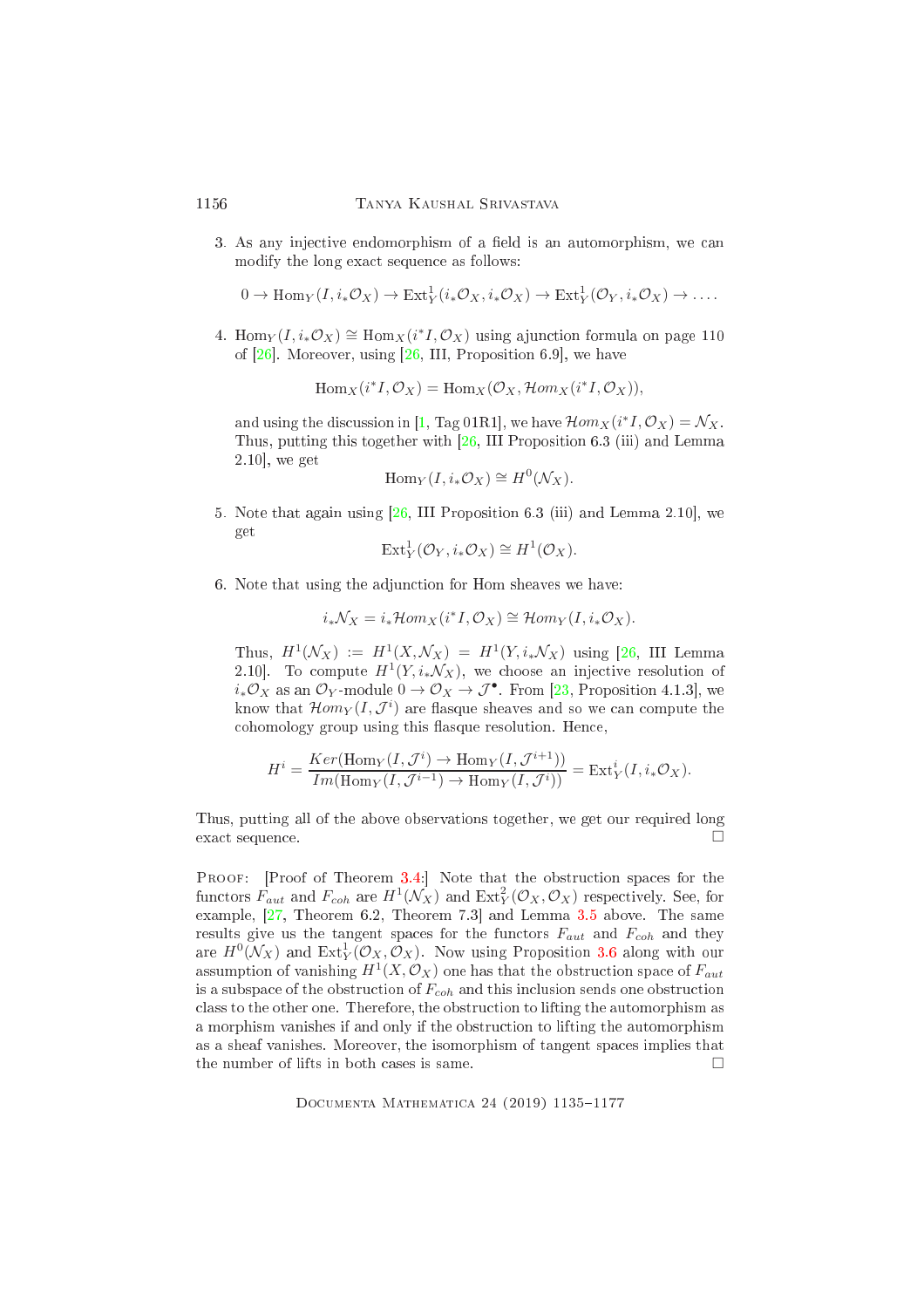This shows that for projective varieties with vanishing  $H^1(X, \mathcal{O}_X)$ , one doesn't have extra deformations of automorphisms as a sheaf. Note that we could still ask for deformations as a perfect complex but since the perfect complex we start with is a coherent sheaf any deformation of it as a perfect complex will also have only one non-zero coherent cohomology sheaf. Indeed, this follows from the fact that deformations cannot grow cohomology sheaves ,as if  $F_4^{\bullet}$  is the deformation of  $\mathcal{O}_X$  over A such that  $H^1(F_A^{\bullet}) \neq 0$  (to simplify our argument we are assuming  $F_A^{\bullet}$  is bounded above at level 1, i.e.,  $F_A^i = 0 \ \forall i > 1$ , then we can replace this complex in the derived category by a complex like

$$
\ldots \to F_A^{-1} \to Ker(F_A^0 \to F_A^1) \xrightarrow{0} H^1(F_A^{\bullet}) \to 0.
$$

Then reducing to special fiber gives that  $H^1(F_A^{\bullet}) \otimes_A k = 0$ , but this will only happen if  $H^{i}(F_{A}^{\bullet})=0$ . Moreover, as we are in the derived category, we can show that the deformed perfect complex is then quasi isomorphic to a coherent sheaf. Indeed, the quotient map to the non-zero coherent cohomology sheaf provides the quasi-isomorphism. This shows that there are no extra deformations as a perfect complex as well. Hence, an automorphism  $\sigma$  on a projective variety X with vanishing  $H^1(X, \mathcal{O}_X)$  lifts if and only if the derived equivalence it induces,  $\Phi_{\mathcal{O}_{\Gamma(\sigma)}}: D^b(X) \to D^b(X)$ , lifts as a Fourier-Mukai transform.

<span id="page-22-0"></span>Now we state the two theorems proved by Lieblich-Olsson which give a criteria to lifting perfect complexes.

THEOREM 3.7 ( $[45]$  THEOREM 6.3) Let X and Y be two K3 surfaces over an algebraically closed field k, and  $P \in D^b(Y \times X)$  be a perfect complex inducing an equivalence  $\Phi: D^b(Y) \to D^b(X)$  on the derived categories. Assume that the induced map on cohomology (see below) satisfies:

- 1.  $\Phi(1,0,0) = (1,0,0),$
- 2. the induced isometry  $\kappa : Pic(Y) \to Pic(X)$  sends  $C_Y$ , the ample cone of Y, isomorphically to either  $C_X$  or  $-C_X$ , the  $(-)$ ample cone of X.

Then there exists an isomorphism of infinitesimal deformation functors  $\delta$ :  $Def_X \to Def_Y$  such that

- 1.  $\delta^{-1}(Def_{(Y,L)}) = Def_{(X,\Phi(L))};$
- 2. for each augmented Artinian W-algebra  $W \rightarrow A$  and each  $(X_A \rightarrow A) \in$  $Def_X(A)$ , there is an object  $P_A \in D^b(\delta(X_A) \times_A X_A)$  reducing to P on  $Y \times X$ .

<span id="page-22-1"></span>THEOREM 3.8 ( $\overline{45}$ ), THEOREM 7.1) Let k be a perfect field of characteristic  $p > 0$ , W be the ring of Witt vectors of k, and K be the field of fractions of W. Fix K3 surfaces X and Y over k with lifts  $X_W/W$  and  $Y_W/W$ . These lifts induce corresponding Hodge filtrations via de Rham cohomology on the crystalline cohomology of the special fibers. Denote by  $F_{Hda}^1(X) \subset H^2(X/K) \subset H^*(X/K)$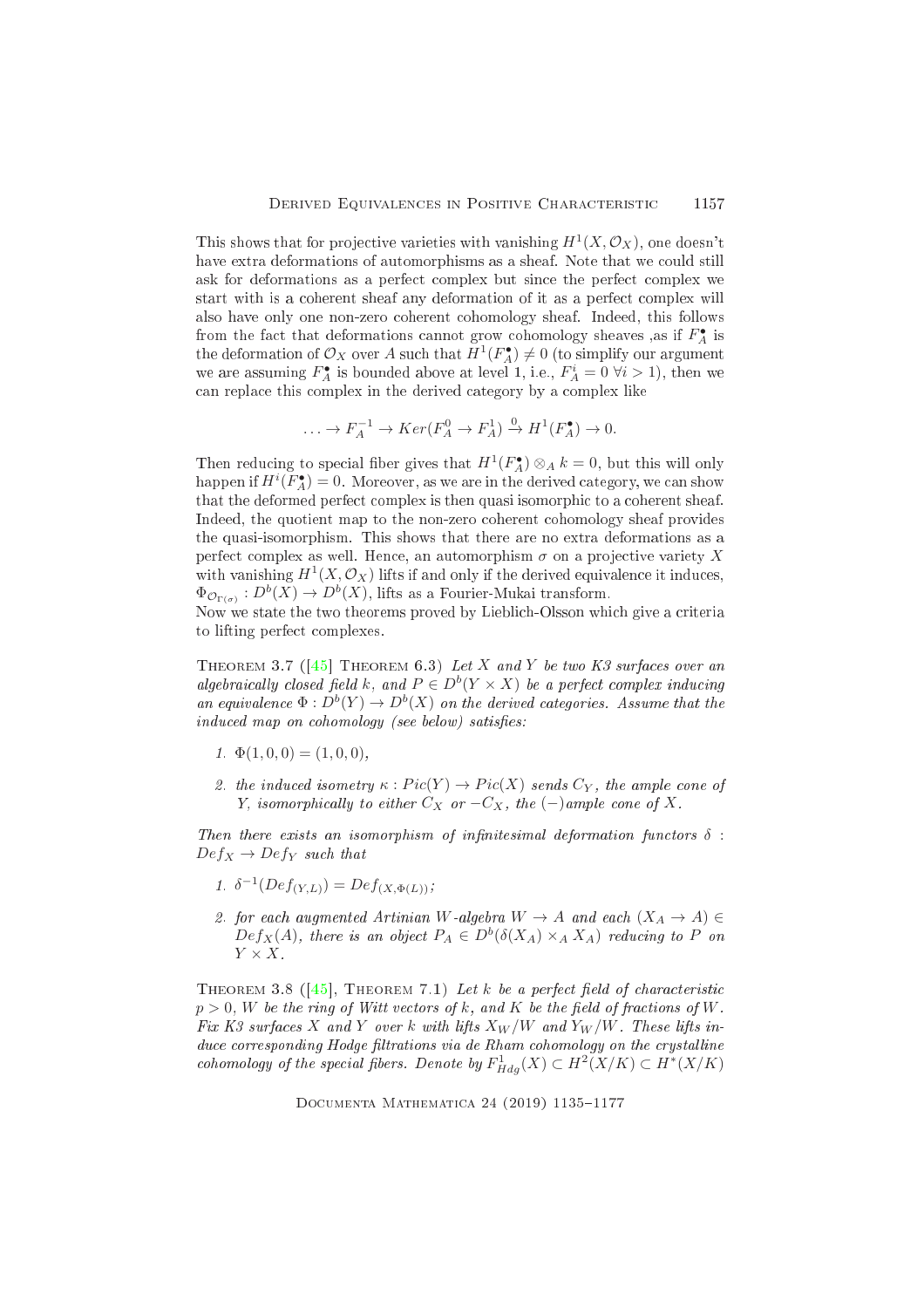and  $F^1_{Hdg}(Y) \subset H^2(Y/K) \subset H^*(Y/K)$  (similarly for  $F^2_{Hdg}(-)$ ), where  $H^{\ast}(X/K)$  and  $H^{\ast}(Y/K)$  are the corresponding Mukai F-isocrystals. Suppose that  $P \in D^b(X \times Y)$  is a kernel whose associated functor  $\Phi: D^b(X) \to D^b(Y)$ is fully faithful. If

$$
\Phi:H^*(X/K)\to H^*(Y/K)
$$

sends  $F^1_{Hdg}(X)$  to  $F^1_{Hdg}(Y)$  and  $F^2_{Hdg}(X)$  to  $F^2_{Hdg}(Y)$ , then P lifts to a perfect complex  $P_W \in D^b(X_W \times_W Y_W)$ .

REMARK 3.9 Note that however, infinitesimally the hodge filtration is not preserved. We have the same counterexamples as in the case of infinitesimal integral variational Hodge conjecture: take a line bundle such that  $\mathcal{L}^{\otimes p} \neq \mathcal{O}_X$ , then we have the Chern character of  $\mathcal{L}^{\otimes p}$  is 0 as  $p.ch(\mathcal{L}) = 0$ , so it lies in the correct Hodge level, but it need not lift. For example: see  $[10, \text{ Lemma } 3.10]$  $[10, \text{ Lemma } 3.10]$ .

REMARK 3.10 Note that the lifted kernel also induces an equivalence. Indeed, for a K3 surfa
e fully faithful Fourier-Mukai fun
tor of derived ategories is an equivalence (see  $[30,$  Proposition 7.6<sup>t</sup>) and so we can also lift the Fourier-Mukai kernel of the inverse equivalen
e. Then the omposition of the equivalen
e we started with and its inverse will give us a lift of the identity as an derived autoequivalence. But using the fact that the  $\text{Ext}^1_{X\times X}(P,P) = 0$  (see [\[46,](#page-40-2) Lemma  $3.7$  (ii)]) for any kernel inducing an equivalence, we get that the lift of the identity is unique and is the identity itself. Thus, the lifted Fourier-Mukai functor is an equivalence.

COROLLARY 3.11 Take P to be  $\mathcal{O}_{\Gamma(\sigma)}$ , where  $\sigma : X \to X$  is an automorphism of a  $K3$  surface X over k. Then the following are equivalent

- 1. P lifts to an autoequivalence of  $D^b(X_W)$
- 2. σ lifts to an automorphism of  $X_W$
- 3.  $\Phi_P: H^*(X/K) \to H^*(X/K)$  preserves the Hodge filtration.

However, we see that we can still lift it as an isomorphism as follows:

THEOREM 3.12 (WEAK LIFTING OF AUTOMORPHISMS) Let  $\sigma : X \rightarrow X$  be an automorphism of a  $K3$  surface  $X$  defined over an algebraically closed field  $k$ of characteristic p. There exists a smooth projective model  $X_R/R$ , where R is a discrete valuation ring that is a finite extension of  $W(k)$ , with  $X_K$  its generic fiber such that there is a  $P_R$ , a perfect complex in  $D^b(X_R \times Y_R)$ , reducing to  $\mathcal{O}_{\Gamma(\sigma)}$  on  $X \times X$ , where  $Y_R$  is another smooth projective model abstractly isomorphic to  $X_R$  (see Remark [3.13] below).

PROOF: We divide the proof into 3 steps: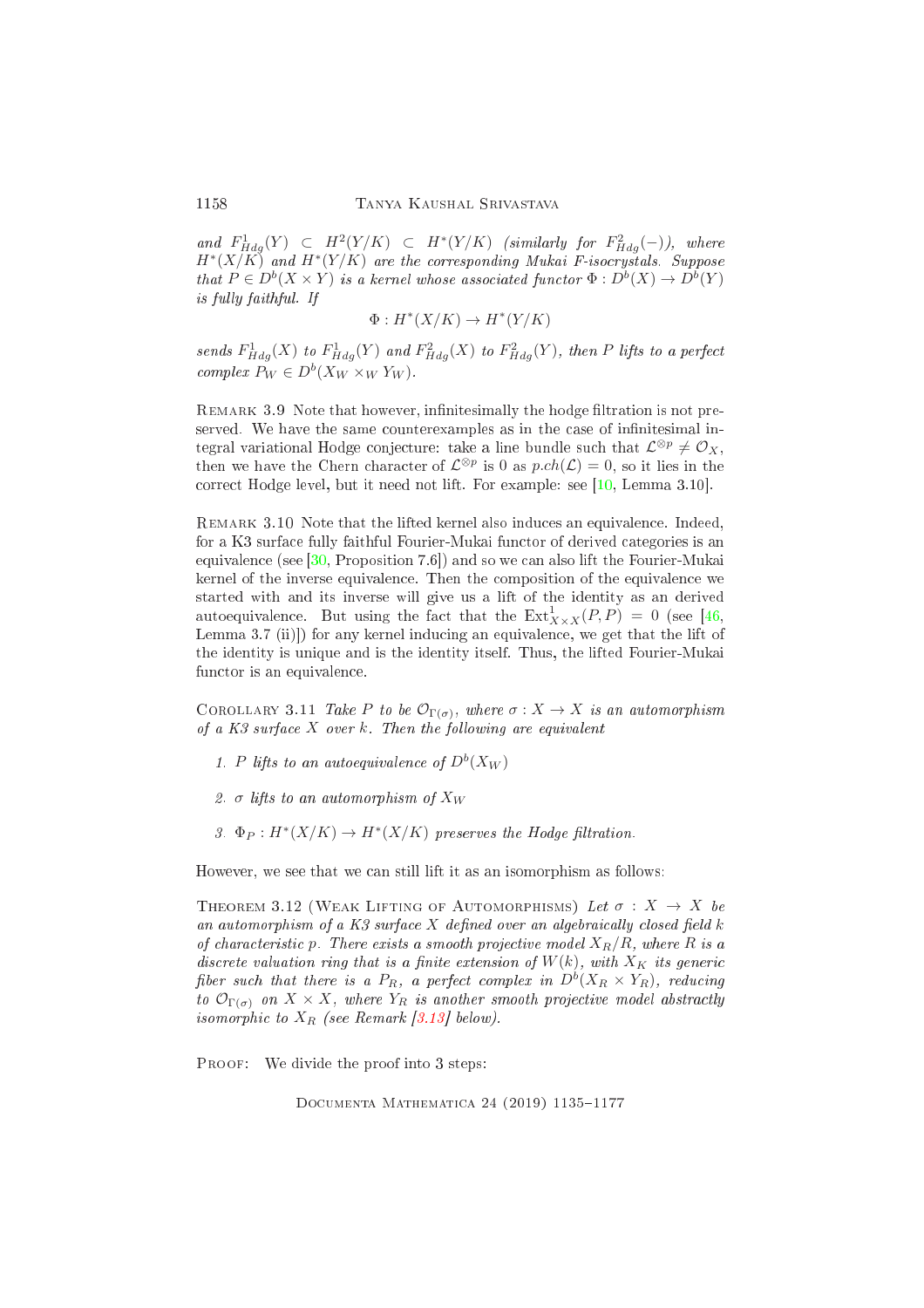1. Lifting Kernels Infinitesimally: Note that  $\Phi_{\mathcal{O}_{\Gamma(\sigma)}}$  is a strongly filtered derived equivalen
e, i.e.,

$$
\Phi_{\mathcal{O}_{\Gamma(\sigma)}}^{*}=\sigma^{*}:H_{crys}^{i}(X/W)\xrightarrow{\sim} H_{crys}^{i}(X/W)
$$

is an isomorphism which preserves the gradation of crystalline cohomology. Choose a projective lift of  $X$  to characteristic zero along with a lift of  $H_X$ . It always exists as proved by Deligne [16], i.e., a projective lift  $(X_V, H_{X_V})$  of  $(X, H_X)$  over V a discrete valuation ring, which is a finite extension of  $W(k)$ , the Witt ring over k. Let  $V_n := V/\mathfrak{m}^n$  for  $n \geq 1$ , m the maximal ideal of V and let  $K$  denote the fraction field of  $V$ . Then, for each  $n$ , using the lifting criterion above, there exists a polarized lift  $(X'_n, H_{X'_n})$  over  $V_n$  and a complex  $P_n \in D_{Perf}(X_n \times X'_n)$  lifting  $\mathcal{O}_{\Gamma(\sigma)}$ .

- 2. Applying the Grothendie
k Existen
e Theorem for perfe
t omplexes: By the classical Grothendieck Existence Ttheorem [\[26,](#page-39-10) II.9.6], the polarized formal scheme  $(\lim_{n} X'_n, \lim_{n} H_{X'_n})$  is algebraizable. So, there exists a pro-<br>jective lift  $(X' | \overleftarrow{H}_{X'})$  over V that is the formal completion of  $(X' | H_{X'})$ jective lift  $(X', \overleftarrow{H_{X'}})$  over V that is the formal completion of  $(X'_n, H_{X'_n})$ . Now using the Grothendie
k Existen
e Theorem for perfe
t omplexes (see [\[43,](#page-40-8) Proposition 3.6.1]) the formal limit of  $(P_n)$  is algebraizable and gives a complex  $P_V \in D_{Perf}(X_V \times X'_V)$ . In particular,  $P_V$  lifts  $\mathcal{O}_{\Gamma(\sigma)}$ and using Nakayama's lemma,  $P_V$  induces an equivalence.
- 3. Now apply the global Torelli Theorem to show that the two models are isomorphic: For any field extension  $K'$  over  $K$ , the generic fiber complex  $P_{K'} \in D^b(X_{K'} \times X'_{K'})$  induces a Fourier-Mukai equivalence  $\Phi_{P_{K'}}: D(X_{K'}) \to D(X'_{K'})$ . Using Bertholet-Ogus isomorphisms [10], we see that  $\Phi_{K'}$  preserves the gradation on de Rham cohomology of  $X_{K'}$ . Fix an embedding of  $K' \hookrightarrow \mathbb{C}$  gives us a filtered Fourier Mukai equivalence

$$
\Phi_{P_{\mathbb{C}}} : D^b(X_{K'} \times \mathbb{C}) \to D^b(X'_{K'} \times \mathbb{C}),
$$

which in turn induces an Hodge isometry of integral lattices:

$$
H^2(X_{K'} \times \mathbb{C}, \mathbb{Z}) \xrightarrow{\sim} H^2(X'_{K'} \times \mathbb{C}, \mathbb{Z}),
$$

using Theorem [2.26](#page-12-1) and the fact that a filtered equivalence preserves the grading. This implies that  $X_{K'} \times \mathbb{C} \cong X'_{K'} \times \mathbb{C}$ , which after taking a finite extension  $V'$  of  $V$  gives that the generic fiber are isomorphic  $X_{K'} \cong X'_{K'}$ (we abuse notation to still denote the fraction field of  $V'$  by  $K'$ ). And sin
e the polarization was lifted along, this gives a
tually a map of polarized K3 surfaces denoted by  $f_{K'} : (X_{K'}, H_{X_{K'}}) \xrightarrow{\sim} (X'_{K'}, H_{X'_{K'}}).$ 

<span id="page-24-0"></span>Now we can conclude that the the generic fibers are isomorphic as well by forgetting the polarization. So now we need to show that the models are isomorphic, i.e.,  $X_{V'} \cong X'_{V'}$ , which will follow from [\[54,](#page-41-10) Theorem 2].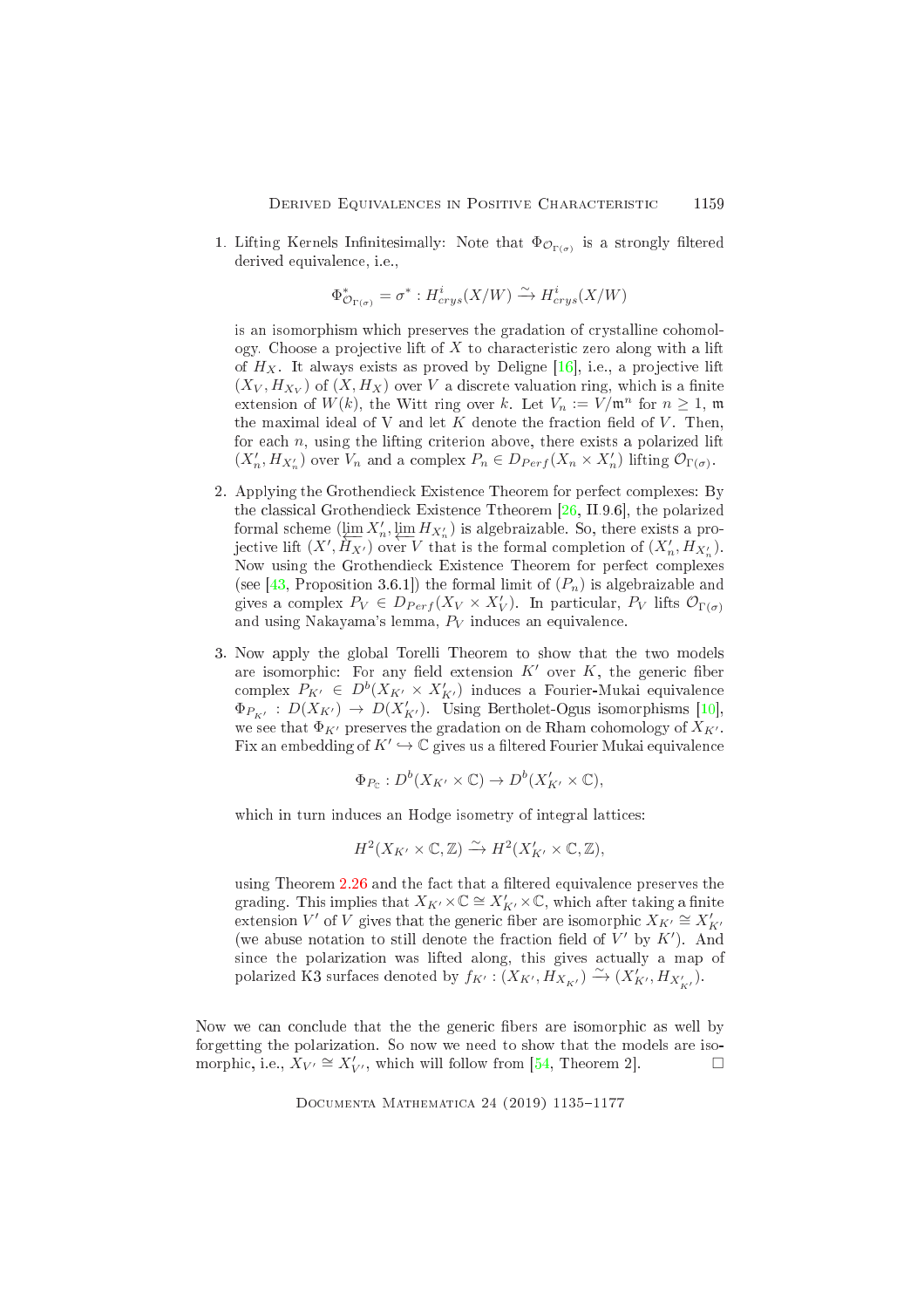REMARK 3.13 Note that even though the generic fibers are isomorphic which indeed implies that the models are abstractly isomorphic (via the Matsusaka-Mumford Theorem) but not as models of the special fiber as the isomorphism will not be the identity on the special fiber, just for the simple reason that we started with different polarizations on the special fibers.

<span id="page-25-1"></span>REMARK 3.14 This dependence on the choice of the lift  $X_A$  of X and the ability to find another lift  $Y_A$  can be seen as a reformulation of the formula stated in  $[35,$  Theorem on Page 2.

<span id="page-25-2"></span>REMARK 3.15 The above results can be rephrased to say that in the moduli space of lifts of  $X \times X$  we cannot always deform the automorphism in the direction of  $X_A \times X_A$  but can do so always in the direction of some  $X_A \times Y_A$ , where  $X_A$  and the automorphism determine  $Y_A$  uniquely.

Next, we discuss the structure of the derived autoequivalence group of a K3 surface of finite height.

#### THE CONE INVERSION MAP 3.2

Let X be a K3 surface over k of finite height with  $char(k) = p > 3$ .

DEFINITION 3.16 The *positive cone*  $\mathcal{C}_X \subset NS(X)_\mathbb{R}$  is the connected component of the set  $\{\alpha \in NS(X)|(\alpha)^2 > 0\}$  that contains one ample class (or equivalently, all of them).

DEFINITION 3.17 [Cone Inversion map] Let  $\mathcal{C}_X$  be the positive cone, the *cone* inversion map on the cohomology is the map that sends the positive cone  $\mathcal{C}_X$ to  $-\mathcal{C}_X$ .

Explicitly, in characteristic 0, we define the map to be  $(-id_{H^2}) \oplus id_{H^0 \oplus H^4}$ :  $\tilde{H}^*(X,\mathbb{Z}) \to \tilde{H}^*(X,\mathbb{Z})$ , where  $\tilde{H}^*(X,\mathbb{Z})$  is the Mukai lattice ([\[30,](#page-39-0) Section 10.1]). Note that the cone inversion map is a Hodge isometry. In characteristic  $p > 3$ , we define the map to be  $(-id_{H^2}) \oplus id_{H^0 \oplus H^4} : H^*_{crys}(X/K) \to H^*_{crys}(X/K),$ where  $H^*_{crys}(X/K)$  is the Mukai F-isocrystal (see appendix  ${\rm A)}$ ). Note that the cone inversion map preserves the Hodge Filtration on  $H^2_{crys}(X/K)$ .

<span id="page-25-0"></span>(In characteristic 0, the following proposition is proved in  $[32]$  with the Mukai Frystal repla
ed with Mukai latti
e.).

THEOREM 3.18 The image of  $Aut(D^b(X))$  in  $Aut(\mathcal{H}^*_{crys}(X/K))$  has index at least 2, where  $\mathcal{H}^*_{crys}(X/K)$  is the Mukai F-isocrystal.

We prove the above proposition by showing that the one inversion map on the ohomology does not ome from any derived auto-equivalen
e. The proof is done by contradiction, we assume that such an auto-equivalence exists, then lift the kernel of the derived auto-equivalence to char 0, and then we use the results of  $[32]$ , to get a contradiction that this does not happen.

Recall that we have the following diagram of descend to cohomology of a Fourier-Mukai transform  $\Phi_P$ , for  $P \in D^b(X \times Y)$ :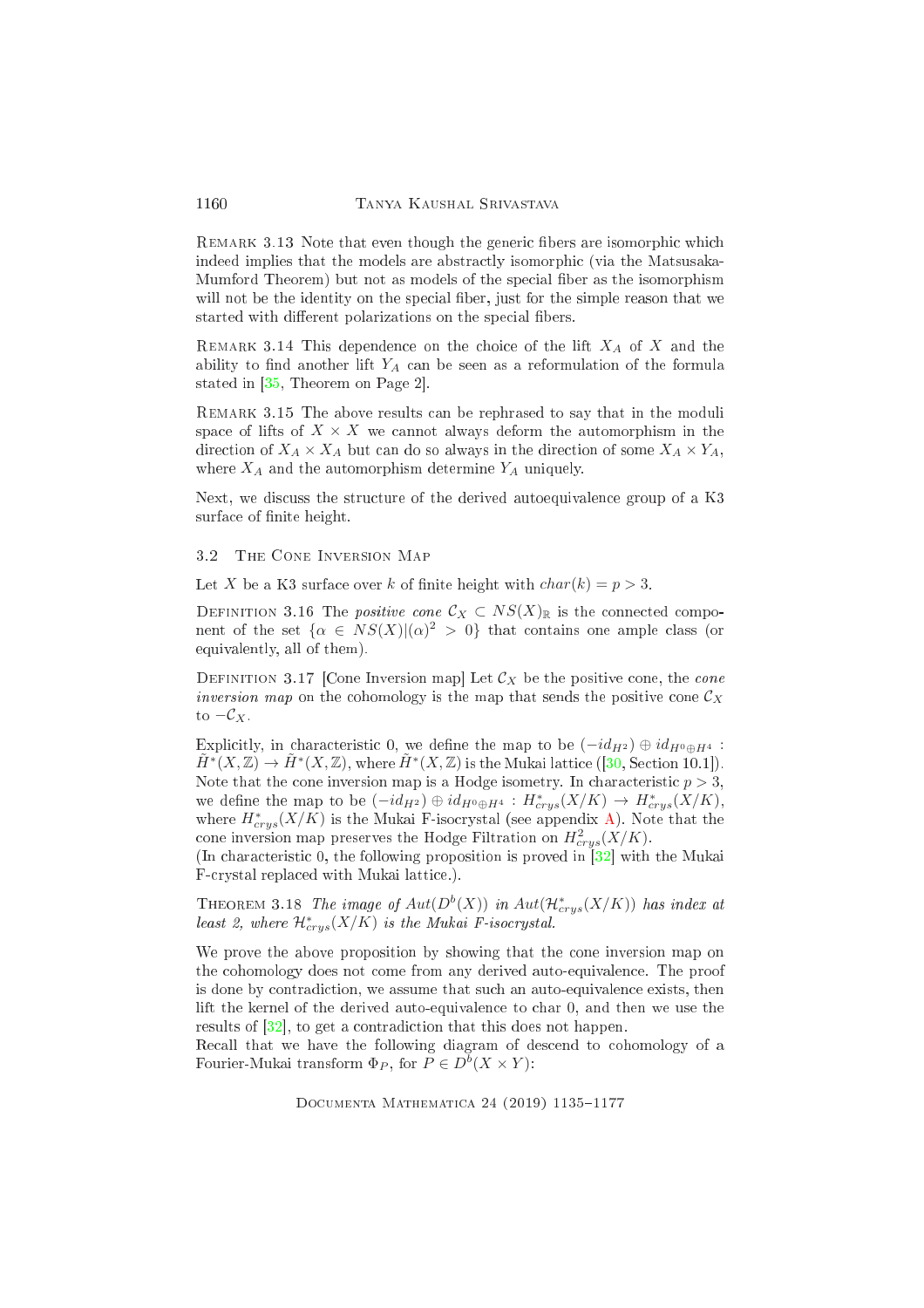

where  $ch(-)$  is the Chern character and  $td_-$  is the Todd genus.

PROOF: [Proof of Theorem 3.18] Assume that the cone inversion map is indu
ed by a derived auto-equivalen
e. Then using Orlov's representability Theorem  $([59], [60])$ , we know that this derived auto-equivalence is a Fourier-Mukai transform and we denote the kernel of the transform by  $\mathcal{E}$ . Since  $\mathcal{E}$  induces the cone inversion map and this map preserves the Hodge filtration on the crystalline cohomology, using Theorem [3.8,](#page-22-1) we know that we can lift the perfect complex  $\mathcal{E}$  to a perfect complex  $\mathcal{E}_W$  in  $D^b(X_W \times X_W)$ , where  $X_W$  is the lift of  $X$  as in [\[47,](#page-40-9) Corollary 4.2]. Note that the lifted complex also indu
es a derived equivalen
e. Indeed, using Nakayama's lemma we see that the adjunction maps  $\Delta_* \mathcal{O}_{X_W} \to \mathcal{E}_W \circ \mathcal{E}_W^\vee$  and  $\mathcal{E}_W \circ \mathcal{E}_W^\vee \to \Delta_* \mathcal{O}_{Y_W}$  are quasiisomorphisms. Moreover, since we have  $H^*_{crys}(X/W)\,\cong\, H^*_{DR}(X_W/W),$  we know that the lifted omplex indu
es again the one inversion map on the cohomology. It also follows that for any field extension  $K'/K$ , the generic fiber complex  $\mathcal{E}_{K'} \in D^b(X_{K'} \times_{K'} X_{K'})$  induces a Fourier Mukai equivalence  $\Phi: D^b(X_{K'}) \to D^b(X_{K'})$ . Choosing an embedding  $K \hookrightarrow \mathbb{C}$  (see our conventions [1.1]) yields a Fourier-Mukai equivalence  $D^b(X_K \otimes \mathbb{C}) \to D^b(X_K \otimes \mathbb{C})$ which induces the cone inversion map on  $\tilde{H}^*(X,\mathbb{Z})$ . This is a contradiction as in characteristic zero this does not happen, see [32] for a proof.  $\square$ We now make an interesting observation about the kernel of the map:

<span id="page-26-0"></span>COROLLARY 3.19 Let X be a K3 surface over  $k$ , an algebraically closed field of positive characteristic. Then the kernel of the natural map

$$
0 \to Ker \to Aut(D^b(X)) \to Aut(H^*_{crys}(X/K))
$$

lifts. More precisely, assume that  $X_V$  be a lift of X over V, a mixed characteristic discrete valuation ring with residue field  $k$ , then every derived autoequivalence in the kernel of the map above lifts as an autoequivalence of the derived category of  $X_V$ .

PROOF: This is clear as any autoequivalence in the kernel induces the identity automorphism on the cohomology which is bound to respect every Hodge filtration on the F-isocrystal and then we use Theorem [3.8.](#page-22-1)  $\Box$ This allows us to give at least an upper bound on the kernel as follows: Let X be a K3 surface over an algebraically closed field of characteristic  $p > 2$ .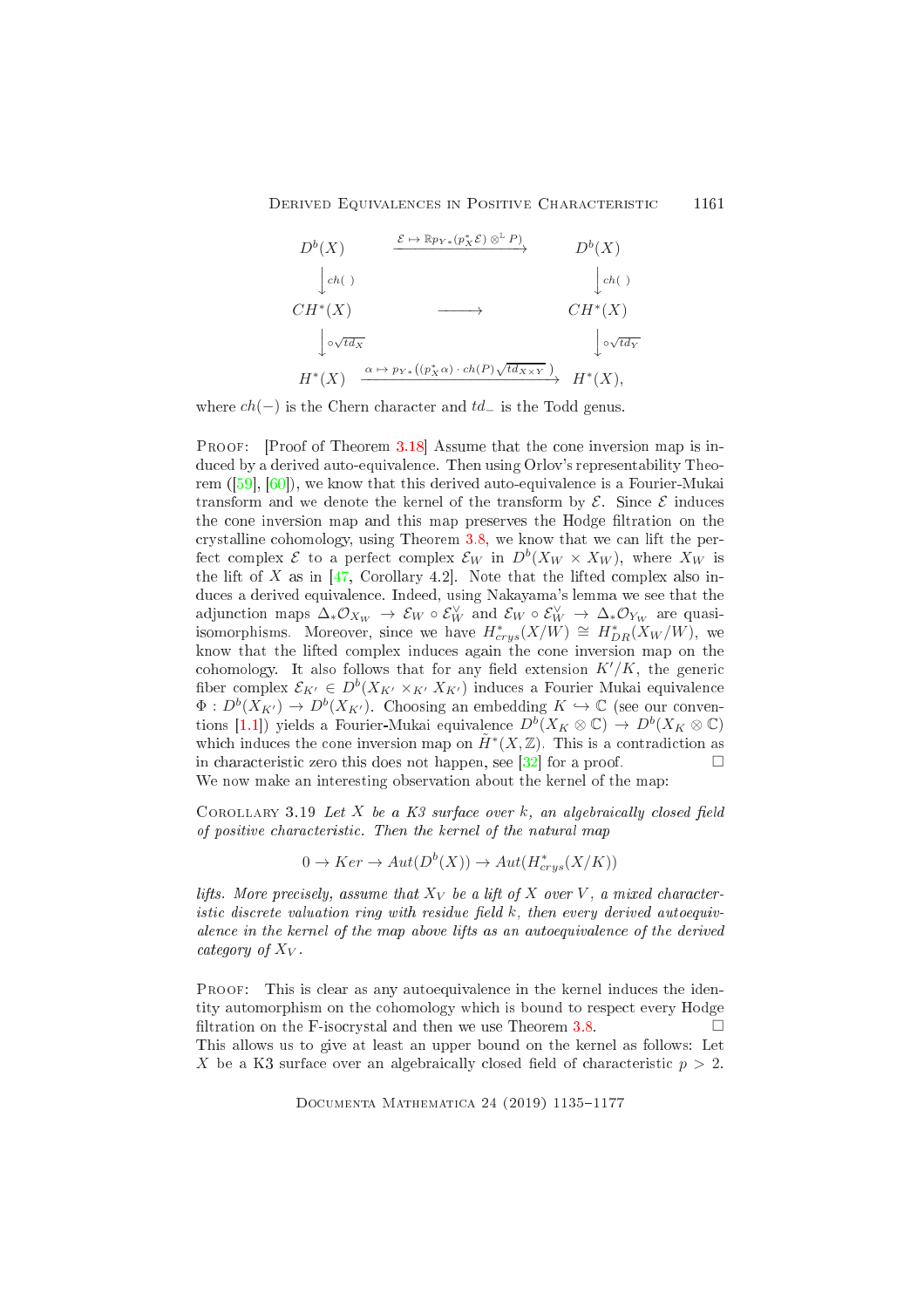Choose a lift of  $X$ , denoted as  $X_R$ , such that the Picard rank of the geometric generic fiber is 1. There always exists such a lift as shown by Esnault-Oguiso in  $[19,$  Theorem 4.1.

Let  $\Phi_P : D^b(X) \to D^b(X)$  be a Fourier-Mukai autoequivalence induced by  $P \in D^b(X \times X)$  that belong to the kernel of the natural map

$$
Aut(D^b(X)) \to Aut(H^*_{crys}(X/K)).
$$

We will denote the kernel of this map as  $Ker_X$ . Now using [\[46,](#page-40-2) Lemma 3.7 (ii)] we see that the set of infinitesimal deformations of the kernel  $P$  is a singleton set, which in turn implies that the lift of P to  $X_R \times X_R$  (this was just the orollary [3.19\)](#page-26-0) is unique.

Next, note that the fiber of the lift of  $P$  over the geometric generic point of R, denoted as  $P_{\bar{K}}$ , also belongs to the kernel of the natural map (again base changed to  $\mathbb C$  using the embedding  $\bar K\subset \mathbb C$ )

$$
Aut(D^b(X_{\mathbb{C}})) \to O_{Hdg}(\tilde{H}^*(X_{\mathbb{C}},\mathbb{Z})),
$$

denoted as  $Ker_{X_{\mathbb C}}.$  Indeed, this follows from the base change on cohomology and Berthelot-Ogus's isomorphism [10]. Let us assume that  $\Phi_{P_0}$  does not induces the identity on the singular cohomology of  $X_{\mathbb{C}}$  and hence, using the following natural ommutative diagram



 $\Phi_{P_{\mathbb{C}}}$  also does not induces the identity on the de Rham cohomology of  $X_{\mathbb{C}}$ . As the autoequivalence  $\Phi_{P_{\mathbb{C}}}$  is just the base change of  $\Phi_{P_{\bar{K}}}$  we see that the map induced by  $\Phi_{P_{\bar{K}}}$  on the de Rham cohomology of  $X_{\bar{K}}$  is not the identity. Now again  $\Phi_{P_{\bar{K}}}$  comes via base change from  $\Phi_{P_{K}}$  so it is not the identity on de Rham cohomology of  $X_K$ , now using the Berthelot-Ogus's isomorphism it does not induce the identity on the crystalline cohomology of X but this is not possible as it is a lift of an autoequivalen
e whi
h indu
es the identity on the rystalline ohomology.

This gives us the following map

$$
Ker_X \to Ker_{X_{\mathbb{C}}}
$$

$$
\Phi_P \mapsto \Phi_{P_{\mathbb{C}}}
$$

with the kernel consisting of those autoequivalences which lift to the identity on the geometric generic fiber.

REMARK 3.20 We expect that in the case of a general polarized K3 surface, the set of autoequivalences which lift to the identity on the geometric generic fiber will contain only the identity itself.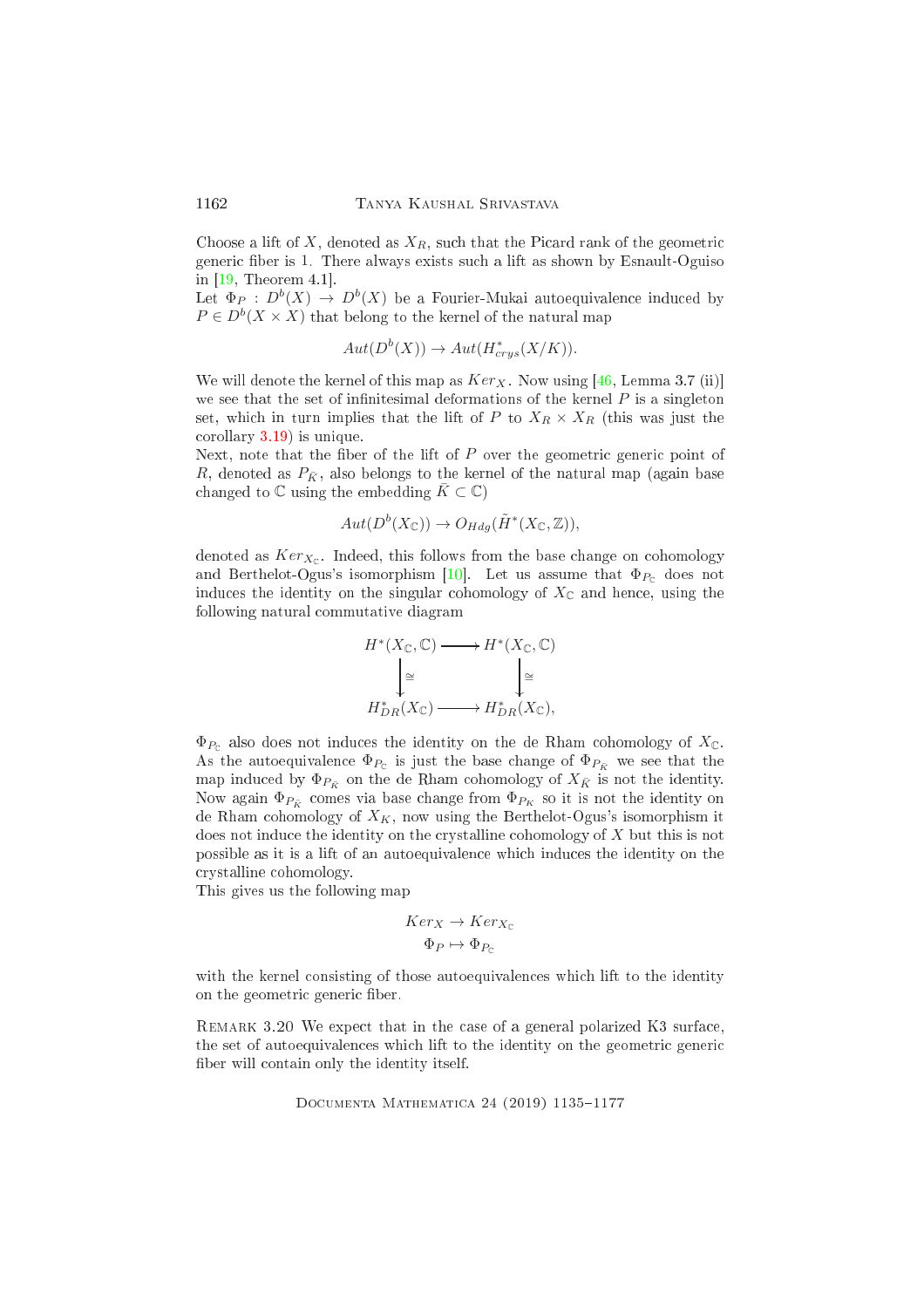Now, using the Picard rank 1 lift of Esnault-Oguiso, we see that there is a subgroup of  $Ker_X$  inside  $Ker_{X_{\Gamma}}$ . And the kernel  $Ker_{X_{\Gamma}}$  has been described in  $[6,$  Theorem 1.4. Thus, we have shown that

<span id="page-28-0"></span>PROPOSITION 3.21 Let  $X$  be a  $K3$  surface over  $k$ , an algebraically closed field of characteristic  $p > 3$ , and  $X_R \to \text{Spec}(R)$  be a Picard rank one lift of X with  $X_{\mathbb{C}}$  the base change to  $\mathbb{C}$  of the geometric generic fiber of  $X_R$ . Here, R is mixed  $\label{eq:characteristic} characteristic~discrete~valuation~ring~with~residue~field~k.~~Then~Ker_{X_{\mathbb C}}~contains~$ a subgroup of  $Ker_X$ . Moreover, in the case the set of autoequivalences which lift to the identity on the geometric generic fiber contains only the identity itself, then  $Ker_X \subset Ker_{X_{\Gamma}}$ .

#### <span id="page-28-1"></span>COUNTING FOURIER-MUKAI PARTNERS IN POSITIVE CHARACTERISTIC  $\mathcal{A}$

In this last section, we count the number of Fourier-Mukai partners of an ordinary K3 surface, in terms of the Fourier-Mukai partners of the geometric generic fiber of its canonical lift. Moreover, we prove that any automorphism of ordinary K3 surfaces lifts to its canonical lift. We start with comparing the Fourier-Mukai partners of a K3 surface over a field of positive characteristic with that of the geometric generic fiber of its lift to characteristic zero. Then we restrict to ordinary K3 surfaces and give a few consequences to lifting automorphisms of ordinary K3 surfaces. Moreover, we give a sufficient condition on derived autoequivalences of an ordinary K3 surface so that they lift to the canonical lift. Lastly, we show that the class number counting formula (compare from Theorem 2.31) also holds for K3 surfaces over a characteristic  $p$  field.

Let X (resp. Y) be a regular proper scheme with  $D^{b}(X)$  (resp.  $D^{b}(Y)$ ) its bounded derived category. Recall that we say that  $Y$  is a Fourier-Mukai partner of X if there exists a perfect complex  $P \in D^b(X \times Y)$  such that the following map is an equivalence of derived categories:

$$
\Phi_P: D^b(X) \xrightarrow{\cong} D^b(Y)
$$
  

$$
\mathcal{Q} \mapsto \mathbb{R}p_{Y*}((p_X^*\mathcal{Q}) \otimes^{\mathbb{L}} \mathcal{P}),
$$
 (10)

where  $p_X$  (resp.  $p_Y$ ) is the projection from  $X \times Y$  to X (resp. Y). We want to count the number of Fourier-Mukai partners of a K3 surface in positive characteristic. We will do this by lifting the K3 surface to characteristic 0 and then counting the Fourier-Mukai partners of the geometric generic fibers. For this we will show that the specialization map for Fourier-Mukai partners defined below is injective and surjective:

$$
\{FM\text{ partners of } X_{\bar{K}}\} \to \{FM\text{ partners of } X\}
$$
  

$$
M_{X_{\bar{K}}}(v) \to M_X(v).
$$
 (11)

<span id="page-28-2"></span>Here,  $X$  is a K3 surface of finite height over  $k$  an algebraically closed field of characteristic  $p > 3$ ,  $X_{\overline{K}}$  is the geometric generic fiber of  $X_W$ , which is a Picard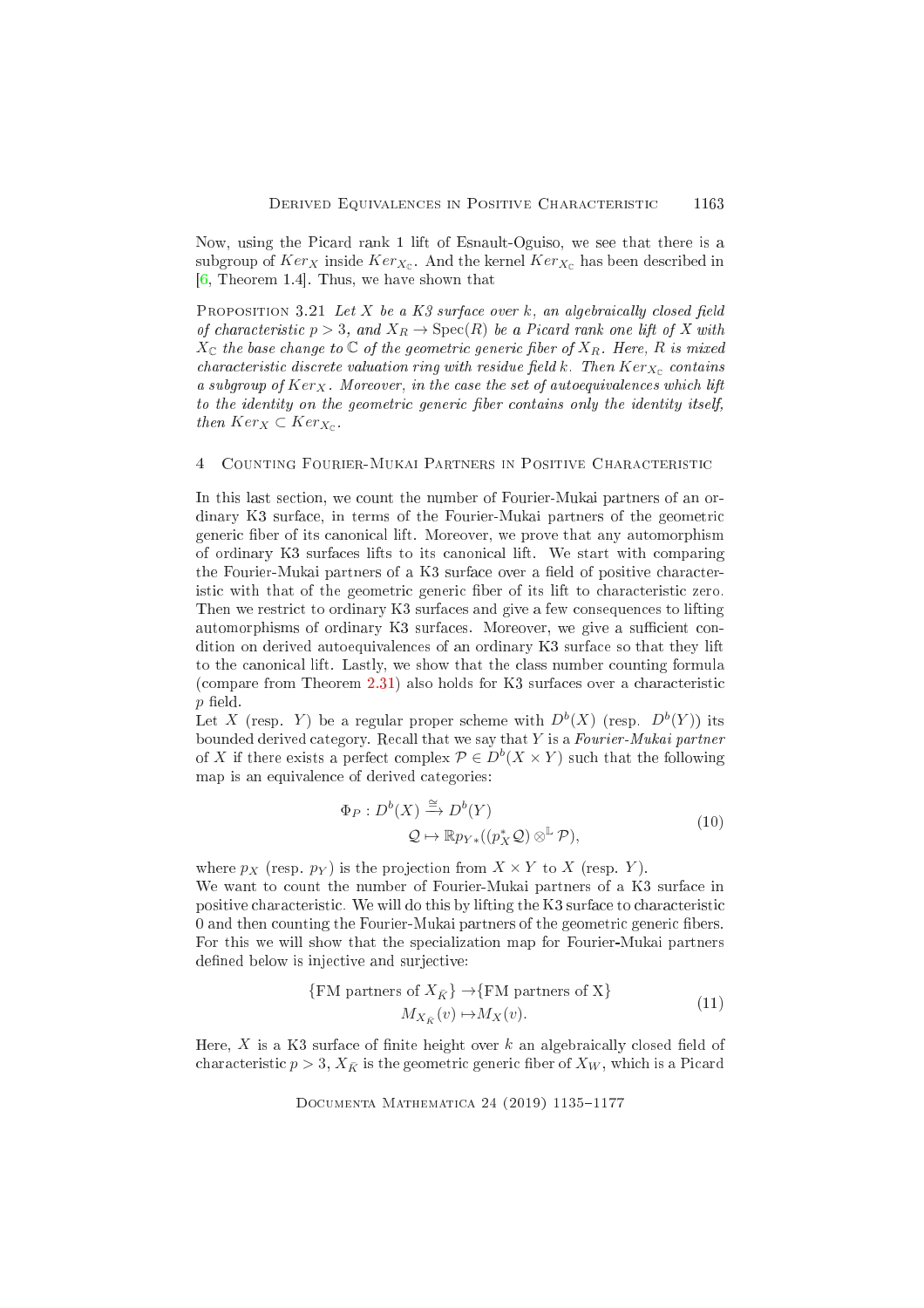preserving lift of X, and  $M_X(v)$  (resp.  $M_{X_{\bar{K}}}(v)$ ,  $M_{X_W}(v)$ ) is the (fine) moduli space of stable sheaves with Mukai vector v on X (resp.  $X_{\bar{K}}$ ,  $X_W$ ). Note that from now on we will fix one such lift of  $X$ . Such a lift always exists by [\[47,](#page-40-9) Corollary 4.2 for K3 surfaces of finite height. On the other hand, Theorem [2.37](#page-16-0) shows that supersingular K3 surfa
es have no nontrivial Fourier-Mukai partners, so from now we restrict to the case of K3 surfaces of finite height. To show that the map  $(11)$  is well defined, we need the following lemma:

LEMMA 4.1 ((POTENTIALLY) GOOD REDUCTION)  $(1/46,$  Theorem 5.3]) Let V be a discrete valuation ring with a fraction field  $K$ , a field of characteristic  $0$ , and residue field  $k$  of characteristic p such that there is a K3 surface  $X_K$  over K with good reduction, then all the Fourier-Mukai partners of  $X_{\bar{K}}$  have good reduction possibly after a finite extension of  $K$ .

Thus for any Fourier-Mukai partner of  $X_{\bar{K}}$  which is of the form  $M_{X_{\bar{K}}}(v)$  is a geometric generic fiber of  $M_{X_V}(v)/V,$  where  $V$  is a finite (algebraic) extension of  $W(k)$ . Note that the residue field of V is still k as k is algebraically closed. Now using functoriality of the moduli functor we note that the special fiber of  $M_{X_V}(v)$  is  $M_X(v)$ . This is a Fourier-Mukai partner of X (see, for example,  $(2.37)$  $(2.37)$ . Thus, the map  $(11)$  is well-defined.

<span id="page-29-0"></span>PROPOSITION 4.2 (LIEBLICH-OLSSON [45]) The specialization map  $(11)$ above is surjective.

**PROOF:** From [\[45,](#page-40-1) Theorem 3.16], note that all Fourier-Mukai partners of X are of the form  $M_X(v)$ . Moreover, one can always assume v to be of the form  $(r, l, s)$  where l is the Chern class of a line bundle and r is prime to p (see  $[45, Lemma 8.1]$  $[45, Lemma 8.1]$ . (Note that we take the Mukai vector here in the respective Chow groups rather than cohomology groups). Then since we have chosen our lift  $X_W$  of X to be Picard preserving, we can also lift the Mukai vector to  $(r_W, l_W, s_W)$ , again denoted by v, and this gives a FM partner of  $X_W$ , namely  $M_{X_W}(v)$ , and taking the geometric generic fiber of it gives a Fourier-Mukai partner of  $X_{\bar{K}}$ .

REMARK 4.3 Note that the  $Pic(X_{\overline{K}}) \cong Pic(X)$ , i.e., the specialization map is an isomorphism. This is essentially due to the fact that  $k$  is algebraically closed and every line bundle on X lifts uniquely to  $X_W$  as  $Ext^1(L, L) = H^1(X, \mathcal{O}_X) =$ 0 for  $L \in Pic(X)$ , under which the set of infinitesimal deformations of the line bundle L is a torsor.

REMARK 4.4 Note that the argument above already implies that the number of Fourier-Mukai partners of a K3 surface over an algebraically closed field of characteristic  $p > 3$  is finite. This argument was given by Lieblich-Olsson in  $\lceil 45 \rceil$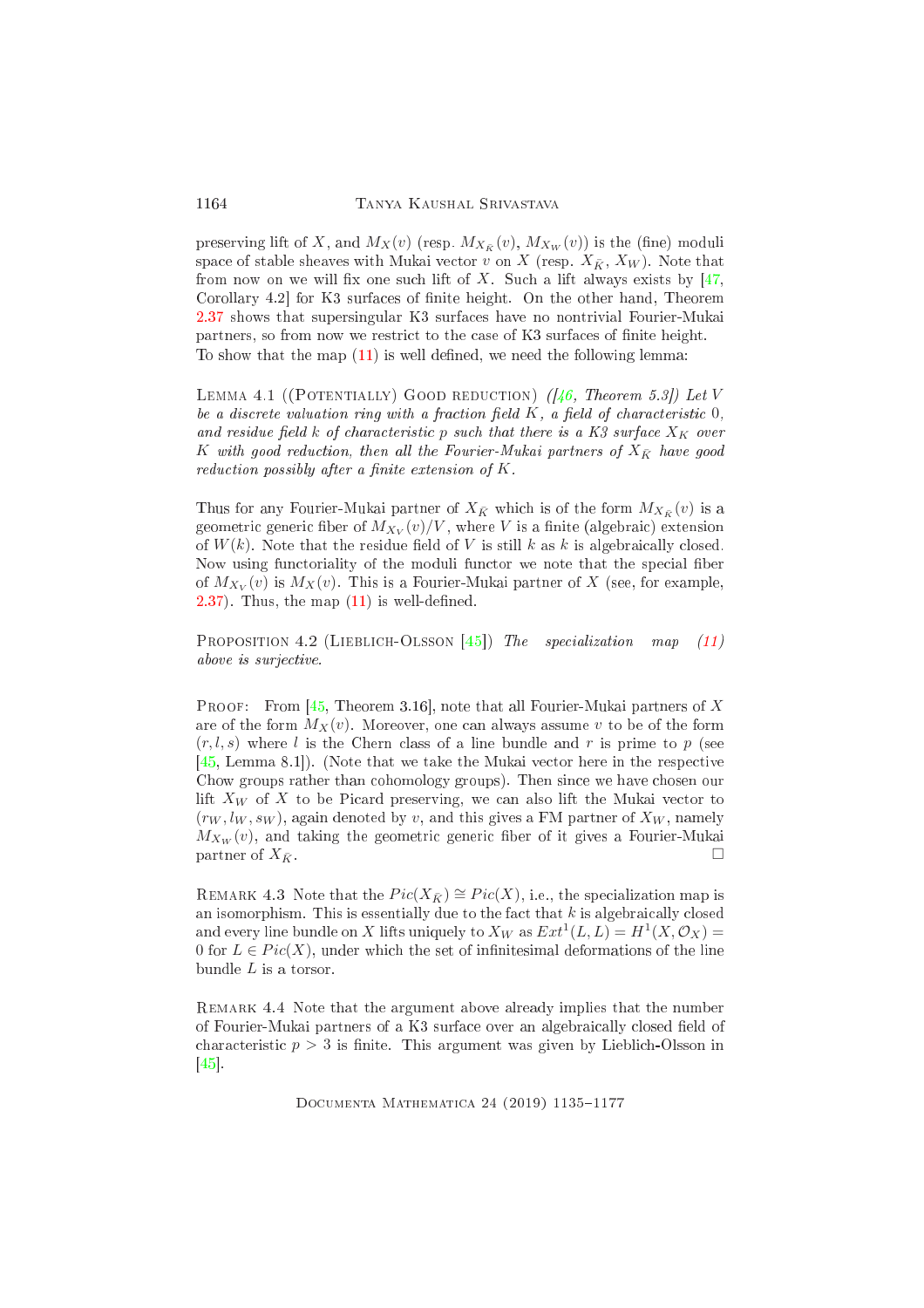*Injectivity*: We need to show that if  $M_X(v) \cong X$ , then  $M_{X_W}(v) \cong X_W$ . For this statement we will restrict to the case of ordinary K3 surfaces.

<span id="page-30-0"></span>Before proving injectivity we prove that the automorphisms of an ordinary K3 surface lift always to characteristic zero.

THEOREM 4.5 Every isomorphism  $\varphi: X \to Y$  of ordinary K3 surfaces over an algebraically closed field of characteristic p lifts to an isomorphism of the canonical lift of the ordinary K3's  $\varphi_W : X_{can} \to Y_{can}$ . In particular, every automorphism of X lifts to an automorphism of  $X_{can}$ .

REMARK 4.6 Note that the above statement is stronger than the tautological statement: If X and X' are two isomorphic ordinary  $K3$  surfaces over a perfect field  $k$ , then their canonical lifts are isomorphic.

REMARK 4.7 This statement should be compared with the results of Esnault-Oguiso  $[19,$  Theorems 5.1, 6.4 and 7.5, who constructed automorphisms which do not lift to characteristic 0.

PROOF: [Proof of Theorem 4.5] Let  $\varphi : X \to Y$  be an isomorphism of ordinary K3 surfaces. Consider the graph of this isomorphism as a coherent sheaf (or even as a perfect complex) on the product  $X \times Y$ , then from Theorem [3.4](#page-19-0) the deformation of isomorphism as a morphism and as a sheaf are equivalent so we use Theorem [3.7](#page-22-0) to construct a lifting of the isomorphism for the canonical lift  $X_{can}$  of X. As isomorphisms preserve the ample cone, the induced Fourier-Mukai transform satisfies the assumptions of Theorem [3.7.](#page-22-0) Note that the Liebli
h-Olsson lifting of perfe
t omplexes allows us to be only able to choose the lifting of  $X$  and then it constructs a unique lifting  $Y'$  of Y to which the perfect complex lifts. So, now the only remaining statement to show is that  $Y'$  is the canonical lift of  $Y$ . This follows from the criteria of canonical lift  $[68,$  Theorem C and the observation that the isomorphism between  $\varphi_{\bar{K}} : X_{can,\bar{K}} \to Y_{\bar{K}}'$  induces an isomorphism of Galois module on the second *p*-adic étale cohomology. This isomorphism of Galois modules provides us with the required decomposition of  $H^2_{et}(Y_{\bar K}, \mathbb{Z}_p)$ , which shows that  $Y'$  is the canonical lift of  $Y$ .

REMARK 4.8 This gives a fixed point of the  $\delta$  functor constructed by [45] (see Theorem [3.7\)](#page-22-0).

COROLLARY 4.9 Every isomorphism of ordinary K3 surfaces over an algebraically closed field of characteristic p preserves the Hodge filtration induced by the canonical lift. In particular, every automorphism of an ordinary K3 surface over an algebraically closed field of characteristic p preserves the Hodge filtration induced by the canonical lift.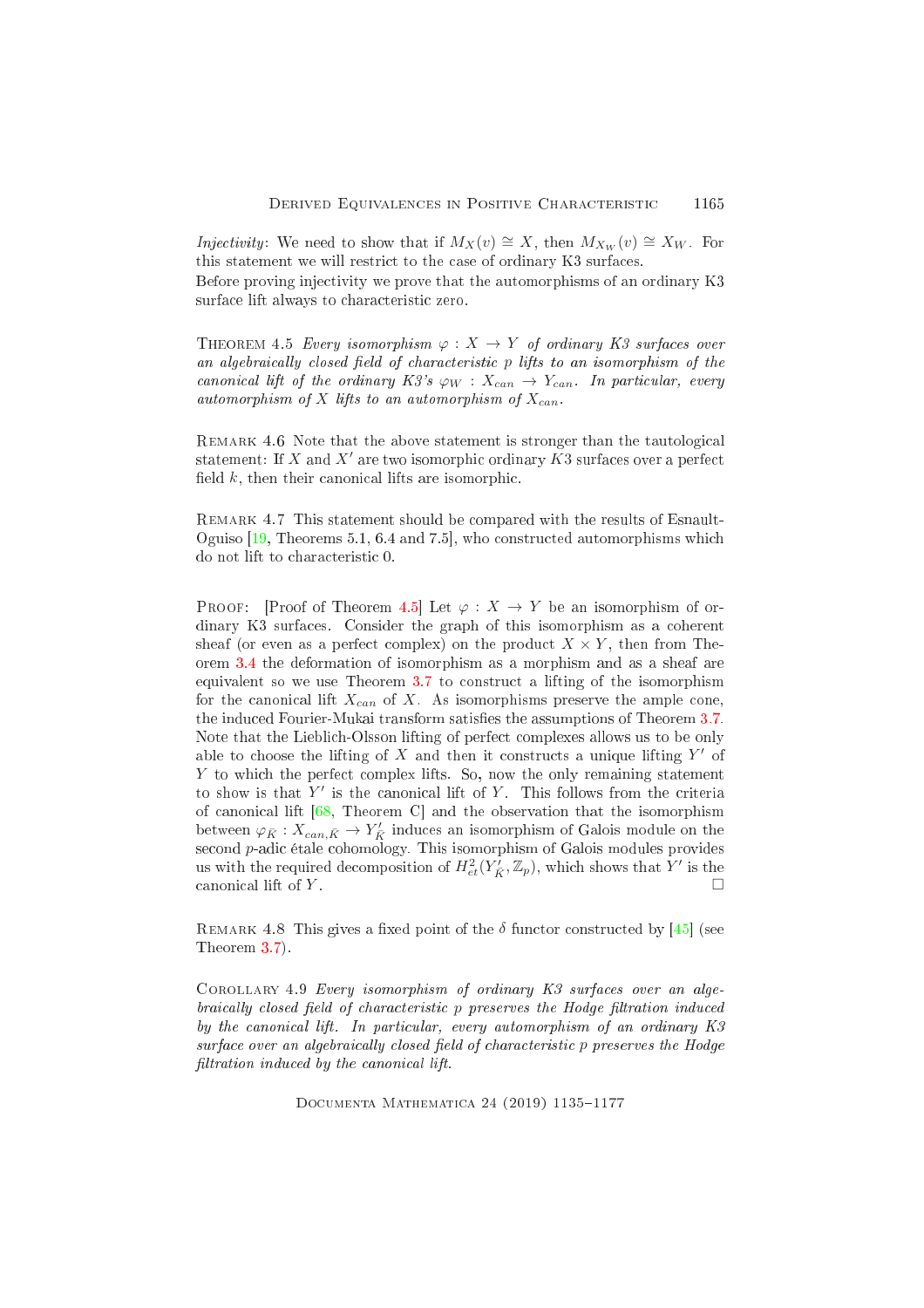<span id="page-31-1"></span>PROOF: This follows from [4.5](#page-30-0) and [\[19,](#page-38-8) Remark 6.5].

THEOREM 4.10 Let X be an ordinary  $K3$  surface, then the canonical lift of the moduli space of stable sheaves with a fixed Mukai vector is the moduli space of stable sheaves with the same Mukai vector on the canonical lift:

$$
(M_X(v))_{can} \cong M_{X_{can}}(v). \tag{12}
$$

**PROOF:** We use the criteria for canonical lift  $[68,$  Theorem C to show that  $M_{X_{can}}(v)$  is indeed the canonical lift of  $M_X(v)$ . To use the criteria, we note that

$$
H_{\acute{e}t}^{2}(M_{X_{can}}(v)_{\bar{K}},\mathbb{Z}_{p}) = v^{\perp}/v\mathbb{Z}_{p}
$$
  

$$
\subset H_{\acute{e}t}^{0}(X_{can,\bar{K}},\mathbb{Z}_{p}) \oplus H_{\acute{e}t}^{2}(X_{can,\bar{K}},\mathbb{Z}_{p}) \oplus H_{\acute{e}t}^{4}(X_{can,\bar{K}},\mathbb{Z}_{p}),
$$

where the orthogonal complement is taken with respect to the extended pairing on the étale Mukai lattice. As  $X_{can}$  is the canonical lift of X, we have the following de
omposition of

$$
H^2_{\acute{e}t}(X_{can,\bar{K}},\mathbb{Z}_p) = M_X^0 \oplus M_X^1(-1) \oplus M_X^2(-2)
$$

as Galois modules. We define the decomposition of  $H^2_{\acute{e}t}(M_{X_{can}}(v)_{\bar{K}},\mathbb{Z}_p)$  =  $M^0 \oplus M^1(-1) \oplus M^2(-2)$  as Galois modules, where

$$
M^{0} = M_{X}^{0}
$$
  
\n
$$
M^{2} = M_{X}^{2}
$$
  
\n
$$
M^{1} = H_{\acute{e}t}^{0}(X_{can,\bar{K}}, \mathbb{Z}_{p}) \oplus H_{\acute{e}t}^{4}(X_{can,\bar{K}}, \mathbb{Z}_{p}) \oplus (v^{+}/v\mathbb{Z}_{p} \cap M_{X}^{1}).
$$
\n(13)

The last relation above holds using Proposition [2.27](#page-13-3) and the fact that  $H^0_{\acute{e}t}(X_{can,\bar{K}},\mathbb{Z}_p)$  and  $H^4_{\acute{e}t}(X_{can,\bar{K}},\mathbb{Z}_p)$  are orthogonal to  $M^1_X$ . Now, we finally prove the injectivity.

<span id="page-31-0"></span>THEOREM 4.11 If X is an ordinary  $K3$  surface over an algebraically closed field of char p, then the number of  $FM$  partners of  $X$  are the same as the number of Fourier-Mukai partners of the geometric generic fiber of the canonical lift of  $X$  over  $W$ .

PROOF: From the discussion in the Chapter [4](#page-28-1) Section [4.2,](#page-29-0) we see that all that is left to show is the injectivity of the specialization map on the set of Fourier-Mukai partners. That is, we need to show that if  $M_X(v)$  is isomorphic to X, then the lifts of both of them are also isomorphic  $X_{can} \cong M_{X_{can}}(v)$ . This follows from the definition of canonical lifts and Theorem [4.10](#page-31-1) that  $M_{X_{can}}(v)$ is the canonical lift of  $M_X(v)$ .

COROLLARY 4.12 Let  $X$  be an ordinary  $K3$  surface over  $k$ , then the derived autoequivalen
es satisfying the assumptions of Theorem [3.7](#page-22-0) lift uniquely to a derived autoequivalence of  $X_{can}$ .

DOCUMENTA MATHEMATICA 24 (2019) 1135-1177

1166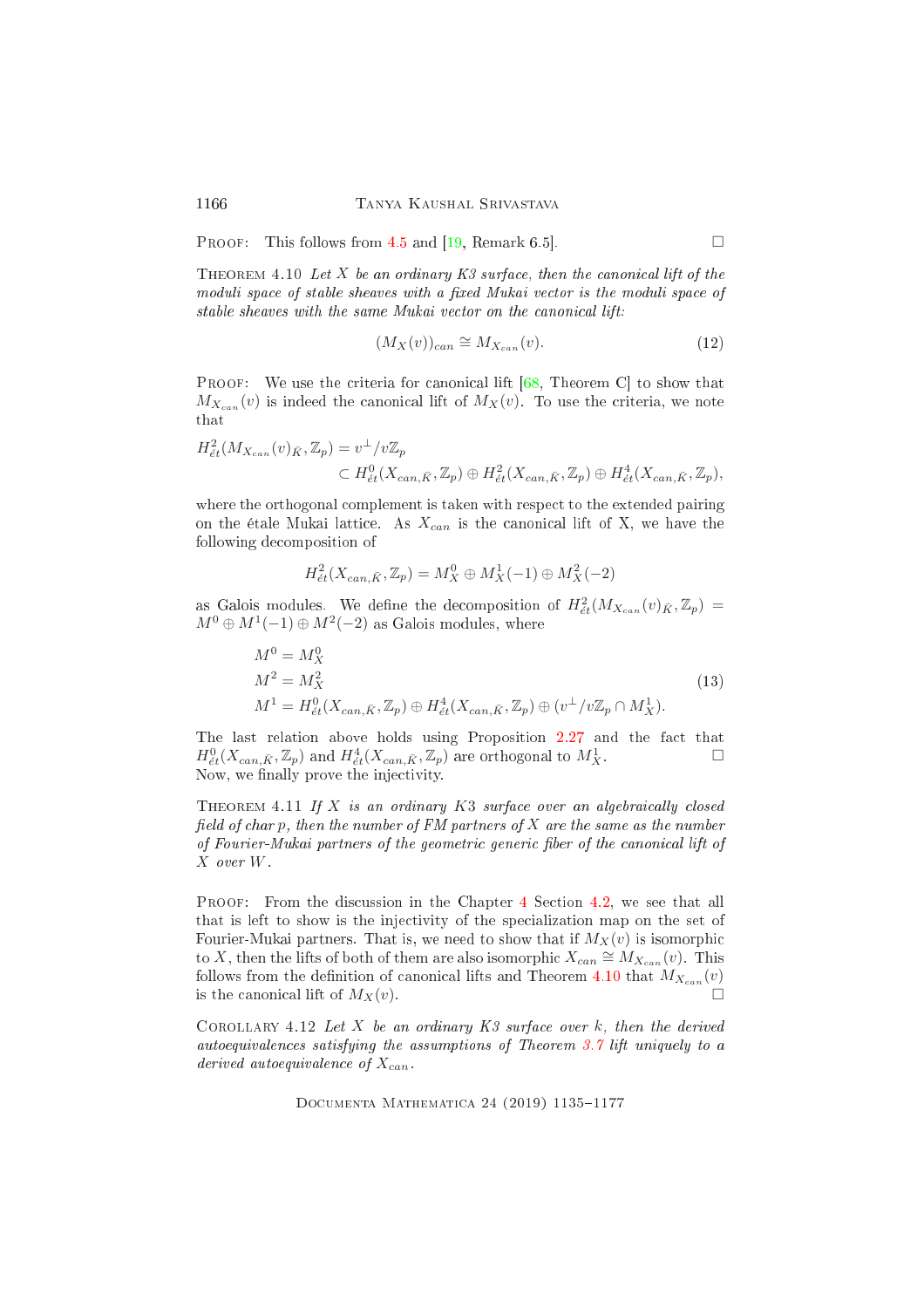Proof: The argument is going to be similar to the one used to show that every automorphism lifts, but now we will use the proof of Theorem [4.10.](#page-31-1) Let  $\mathcal{P} \in D^b(X \times X)$  induce a derived autoequivalence on X, then, using Theorem 3.7, there exists an  $X'/W$  such that we can lift  $P$  to a kernel  $P_W \in D^b(X_{can} \times$ X'). Now we need to show that X' is just  $X_{can}$ . Note that  $(\mathcal{P}_W)_{\bar{K}}$  gives a derived equivalence between  $D^b(X_{can,\bar{K}}) \cong D^b(X'_{\bar{K}})$ , this implies that  $X'$ is isomorphic to some moduli space of stable sheaves with Mukai vector  $v$ ,  $M_{X_{can,\bar{K}}}(v)$ . Now by functoriality of the moduli spaces, we have  $M_{X_{can,\bar{K}}}(v) \cong$  $M_{X_{can}}(v)_{\bar{K}}$  and by Theorem [4.10,](#page-31-1) we have  $M_{X_{can}}(v)_{\bar{K}} \cong M_X(v)_{can,\bar{K}}$ . This implies that we get the required decomposition of the second p-adic integral étale cohomology of  $X'_{\bar{K}}$ , which using [\[68,](#page-42-0) Theorem C] gives us the result.

COROLLARY 4.13 Every autoequivalence of an ordinary  $K3$  surface that satisfies the assumptions of Theorem  $3.7$  preserves the Hodge filtration induced by the canonical lift.

PROOF: Follows from the corollary above and Theorem [3.8.](#page-22-1)

# 4.1 The Class Number Formula

<span id="page-32-0"></span>Lastly, we give the corresponding class number formula in characteristic  $p$  to orollary [2.31.](#page-14-0)

THEOREM 4.14 Let X be a K3 surface of finite height over an algebraically field of positive characteristic (say  $q > 3$ ). If the Néron-Severi lattice of X has rank 2 and determinant  $-p$  (p and q can also be same), then the number of Fourier-Mukai partners of X is  $(h(p) + 1)/2$ .

**PROOF:** We lift X to characteristic 0 using the Lieblich-Maulik Picard preserving lift and then base changing to the geometric generic fiber to get  $X_{\bar{K}}$ . Choose an embedding of  $\bar{K}$  to  $\mathbb C$  (complex numbers) and base change to  $\mathbb C$ , to get  $X_{\mathbb{C}}$ . Now, from Proposition [4.2,](#page-29-0) we get that every Fourier-Mukai partner of X lifts to a Fourier-Mukai partner of  $X_{\mathbb{C}}$ . So, we just need to show that if any Fourier-Mukai partner, say  $Y_{\mathbb{C}}$ , of  $X_{\mathbb{C}}$  reduces mod q to an isomorphic K3 surface, say Y, to X, then it is isomorphic to  $X_{\mathbb{C}}$ . This follows from noting that if  $Y_{\mathbb{C}}$  becomes isomorphic mod q, then the Picard lattices of  $X_{\mathbb{C}}$  and  $Y_{\mathbb{C}}$ are isomorphic. The number of Fourier Mukai partners of  $X_{\mathbb{C}}$  with isomorphic Picard lattices is given by the order of the quotient of the orthogonal group of discriminant group of  $NS(X_{\mathbb{C}})$  by the Hodge isometries of the transcen-dental lattice (cf. Theorem [2.30\)](#page-14-1), but in this case the discriminant group of  $NS(X_{\mathbb{C}}) = \mathbb{Z}/p$  so the orthogonal group is just  $\pm id$  and there is always  $\pm id$  in the hodge isometries, so we get the quotient to be a group of order 1. Thus the result. □

REMARK 4.15 Note that the Picard lattice  $Pic(X_K)$  and  $Pic(X_{\bar{K}})$  are indeed isomorphic as after reduction we are over an algebraically closed field and the line bundles lift uniquely as  $Pic_X^0$  is trivial for a K3 surface.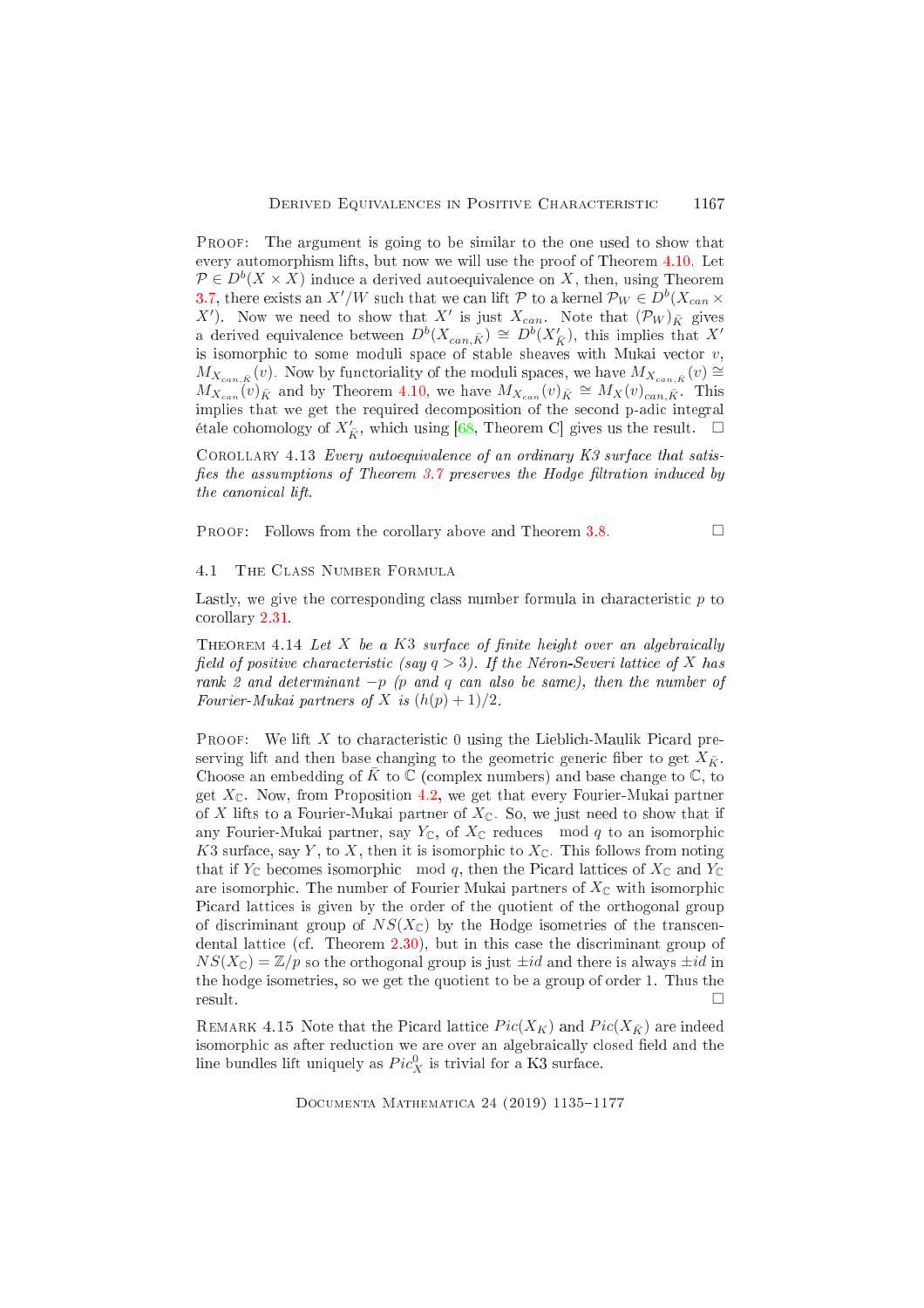# <span id="page-33-0"></span>A F-CRYSTAL ON CRYSTALLINE COHOMOLOGY

In this appendix, we analyze the possibility of having a "naive" F-crystal structure on the Mukai isocrystal of a K3 surface. We begin by recalling a few results about rystalline ohomology and the a
tion of Frobenius on it, for details we refer to  $[1, Tag 07GI and Tag 07N0], [8], [10], [49, Section 1.5].$  $[1, Tag 07GI and Tag 07N0], [8], [10], [49, Section 1.5].$  $[1, Tag 07GI and Tag 07N0], [8], [10], [49, Section 1.5].$  $[1, Tag 07GI and Tag 07N0], [8], [10], [49, Section 1.5].$ 

Let X be a smooth and proper variety over a perfect field  $k$  of positive characteristic p. Let  $W(k)$  (resp.  $W_m(k)$ ) be the associated ring of (resp. truncated) Witt vectors with the field of fraction K. Let us denote by  $Frob_k : k \to k$ ;  $x \mapsto x^p$ , the Frobenius morphism of k, which induces a ring homomorphism  $Frob_W : W(k) \to W(k)$ , by functoriality, and there exists an additive map  $V: W(k) \to W(k)$  such that  $p = V \circ Frob_W = Frob_W \circ V$ . Thus,  $Frob_W$ is injective. For any  $m > 0$ , we have cohomology groups  $H^*_{crys}(X/W_m(k))$ . These are finitely generated  $W_m(k)$ -modules. Taking the inverse limit of these groups gives us the rystalline ohomology:

$$
H^n_{crys}(X/W(k)) := \varprojlim H^n_{crys}(X/W_m(k)).
$$

It has the following properties as a Weil cohomology theory:

- 1.  $H^n_{crys}(X/W(k))$  is a contravariant functor in X and the groups are finitely generated as  $W(k)$ -modules. Moreover,  $H^n_{crys}(X/W(k))$  is 0 if  $n < 0$  or  $n > 2dim(X)$ .
- 2. Poincaré Duality: The cup-product induces a perfect pairing:

<span id="page-33-1"></span>
$$
\frac{H_{crys}^n(X/W(k))}{torsion} \times \frac{H_{crys}^{2dim(X)-n}(X/W(k))}{torsion} \to H_{crys}^{2dim(X)}(X/W(k)) \quad (14)
$$
  

$$
\cong W(k).
$$

- 3.  $H^n_{crys}(X/W(k))$  defines an integral structure on  $H^n_{crys}(X/W(k))\otimes_{W(k)} K$ .
- 4. If there exists a proper lift of X to  $W(k)$ , that is, a smooth and proper scheme  $X_W \to \text{Spec}(W(k))$  such that its special fiber is isomorphic to X. Then we have, for each  $n$ ,

$$
H_{DR}^n(X_W/W(k)) \cong H_{crys}^n(X/W(k)).
$$

5. Consider the ommutative square given by absolute Frobenius:

$$
X \xrightarrow{F} X
$$
  
\n
$$
\downarrow \qquad \qquad \downarrow
$$
  
\n
$$
k \xrightarrow{Frob_k} k.
$$

This, by the functoriality of the crystalline cohomology, gives us a  $Frob_W$ linear endomorphism on  $H^{i}(X/W)$  of  $W(k)$ -modules, denoted by  $F^*$ . Moreover,  $F^*$  is injective modulo the torsion, i.e.,

$$
F^*:H^i(X/W)/torsion\to H^i(X/W)/torsion
$$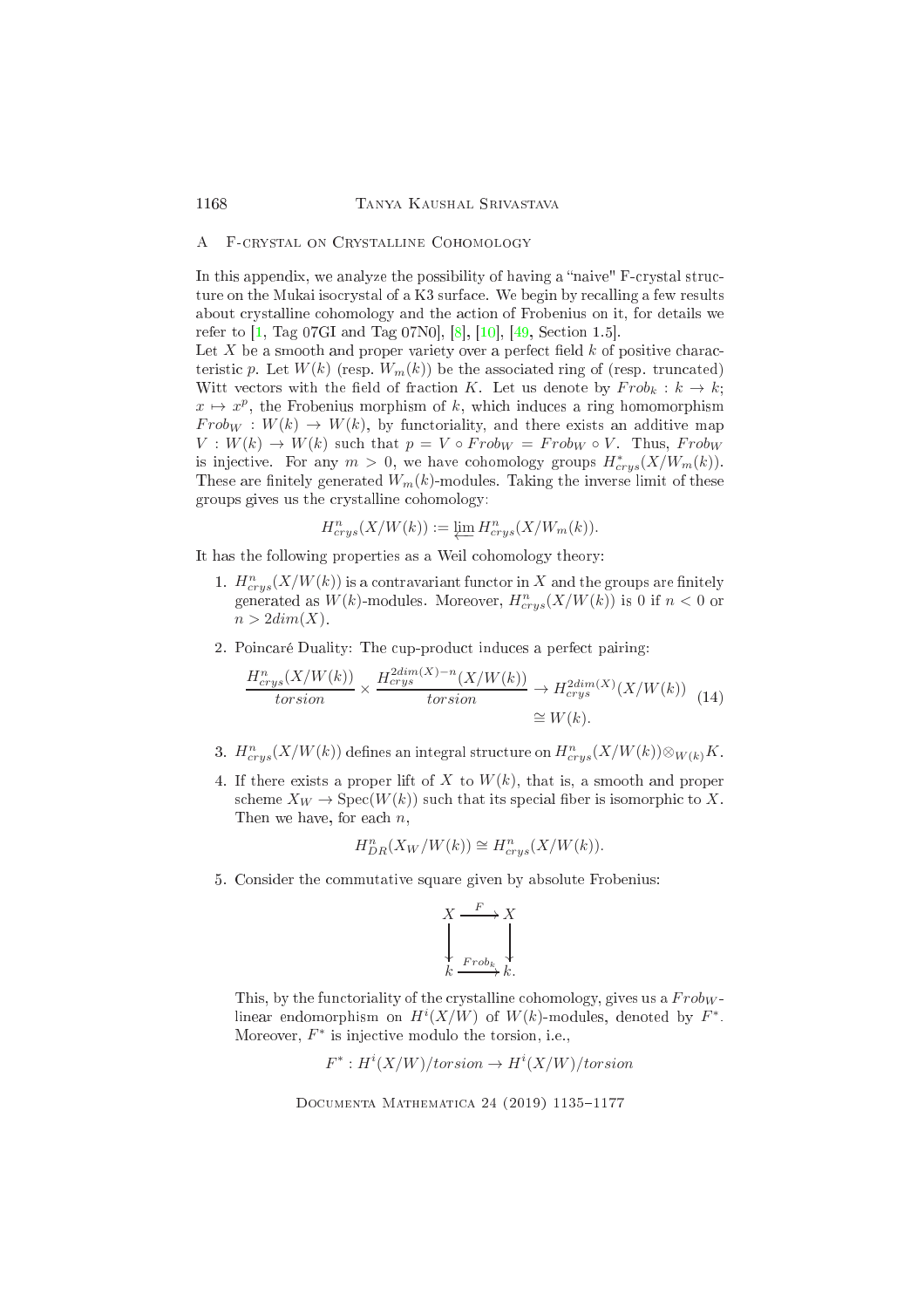### is inje
tive.

THEOREM A.1 (CRYSTALLINE RIEMANN-ROCH) Let X and Y be smooth varieties over k, a field of characteristic p, and  $f : X \to Y$  be a proper map. Then the following diagram commutes:

$$
K_0(X) \xrightarrow{f_*} K_0(Y)
$$
  
\n
$$
\downarrow_{ch(\ ).td_X} \qquad \qquad \downarrow_{ch(\ ).td_Y}
$$
  
\n
$$
\oplus_i H^{2i}_{crys}(X/K) \xrightarrow{f_*} \oplus_i H^{2i}_{crys}(Y/K),
$$

*i.e.*,  $ch(f_*\alpha).td_Y = f_*(ch(\alpha).td_X) \in \bigoplus_i H^i_{crys}(Y/K)$  for all  $\alpha \in K_0(X)$ , where  $K_0(X)$  is the Grothendieck group of coherent sheaves on X.

REMARK A.2 The map  $f_*$  does not preserve the cohomological grading but does preserve the homological grading, i.e., if the dimensions of  $X$  and  $Y$  are  $n$  and  $m$  respectively, then we have the following commutative square:

$$
K_0(X) \xrightarrow{f_*} K_0(Y)
$$
  
\n
$$
\downarrow ch(\cdot).td_X \qquad \qquad \downarrow ch(\cdot).td_Y
$$
  
\n
$$
\oplus_i H^{2i}_{crys}(X/K) \xrightarrow{f_*} \oplus_i H^{2i+(n-m)}_{crys}(Y/K),
$$

and here the grading is respected. If X and Y are K3 surfaces, then  $n = m = 2$ and we do not have to worry about this remark, as then the usual cohomological grading is preserved.

Next we state a few main results about the ompatibility of the Frobenius action with the various relations :

PROPOSITION A.3 (CRYSTALLINE KÜNNETH FORMULA) Let  $X, Y$  be proper and smooth varieties over  $k$ . Then there is a canonical isomorphism in  $D(W)$ , the derived category of  $W$  modules, given as follows:

$$
\mathbb{R}\Gamma(X/W) \otimes^{\mathbb{L}}_{W} \mathbb{R}\Gamma(Y/W) \cong \mathbb{R}\Gamma(X \times_{k} Y/W),
$$

yielding exa
t sequen
es

$$
0 \to \bigoplus_{p+q=n} (H^p(X/W) \otimes H^q(Y/W)) \to H^n(X \times Y/W) \to
$$
  

$$
\to \bigoplus_{p+q=n+1} Tor_1^W(H^p(X/W), H^q(Y/W)) \to 0.
$$

For a proof see  $[8,$  Chapitre 5, Théorème 4.2.1 C and  $[37,$  Section 3.3.

Remark A.4 Note that in the ase of K3 surfa
es the torsion is zero, so we have the following isomorphism:

$$
\oplus_{p+q=n}(H^p(X/W)\otimes H^q(Y/W)) \xrightarrow{\sim} H^n(X\times Y/W).
$$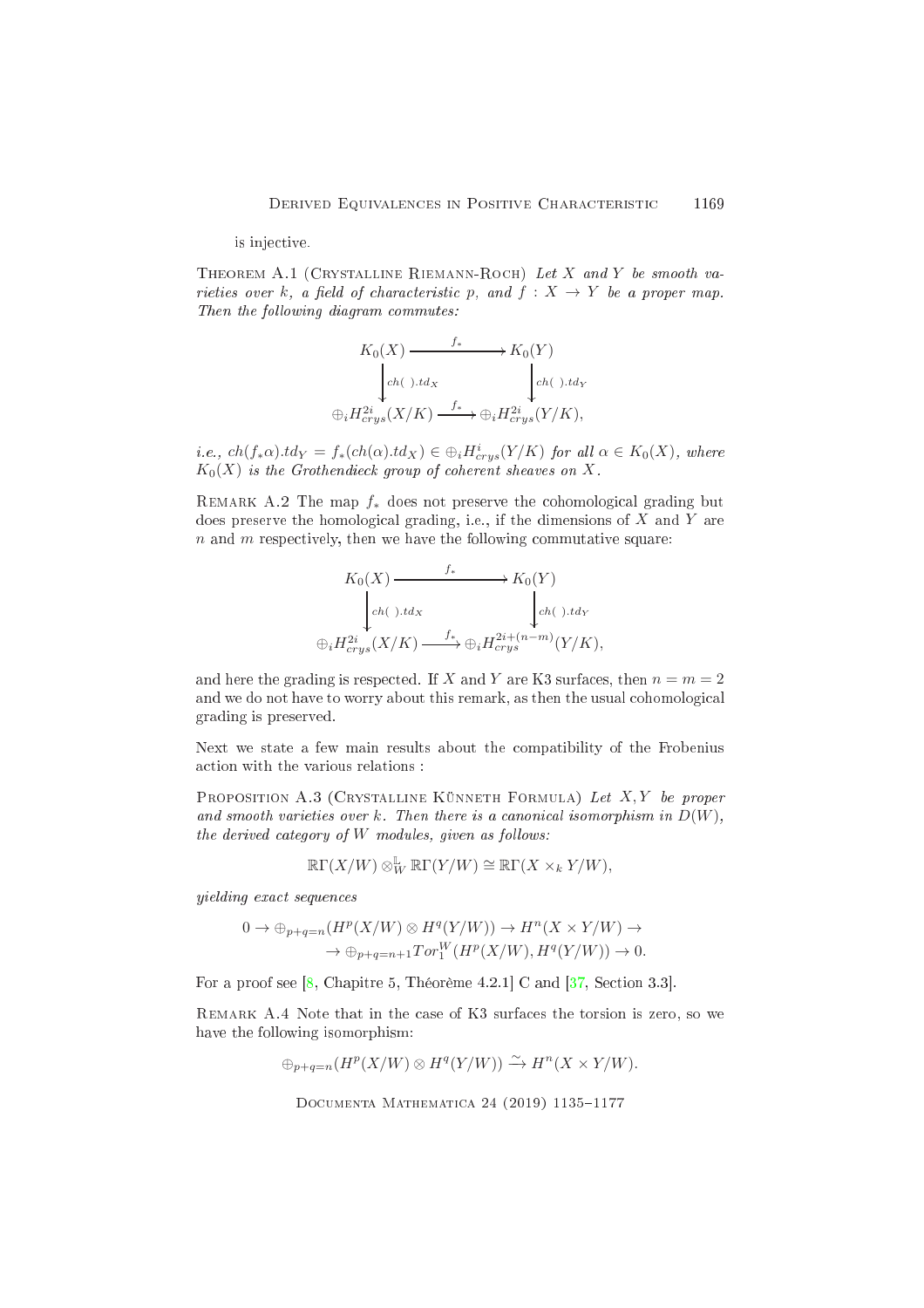The action of Frobenius gives the following map:

$$
\begin{array}{ccc}\nF^*H^n(X\times Y/W) & \xrightarrow{\quad} & H^n(X\times Y/W) \\
\downarrow^{\cong} & & \downarrow^{\cong} \\
\oplus(F^*H^p(X/W)\otimes F^*H^q(Y/W)) & \xrightarrow{\quad} & \oplus (H^p(X/W)\otimes H^q(Y/W)),\n\end{array}
$$

where the direct sum is over all  $p + q = n$ .

PROPOSITION A.5 The Künneth formula is compatible with the Frobenius action in the following way:

Let  $\gamma \in H^n(X \times Y/W)$  be written (uniquely) as  $\gamma = \sum \alpha_p \otimes \beta_q$ , then

$$
F^*\gamma = F^*\alpha_p \otimes F^*\beta_q,
$$

where  $\alpha_p \in H^p(X/W)$  and  $\beta_q \in H^q(Y/W)$ .

Let  $p_X$  (resp.  $p_Y$ ) denote the projection  $X \times Y \to X$  (resp.  $X \times Y \to Y$ ).

PROPOSITION A.6 The Frobenius has the following compatibility with the proje
tion morphism:

$$
p_X^*(F^*(\alpha)) = F^*(p_X^*\alpha).
$$

Similarly, for the other projection  $p_Y$ .

Let the denote the cup-product as follows:

$$
H^i(X/W) \times H^j(X/W) \to H^{i+j}(X/W)
$$

given by

$$
(\alpha,\beta)\mapsto \alpha\cup\beta.
$$

<span id="page-35-0"></span>PROPOSITION A.7 The Frobenius action is compatible with the cup-product in the following way:

$$
F^*(\alpha \cup \beta) = F^*(\alpha) \cup F^*(\beta).
$$

Moreover, the Poincaré duality induces a perfect pairing as in relation  $[14]$ 

$$
\langle -, -\rangle \colon \frac{H^n}{torsion} \times \frac{H^{2dim(X)-n}}{torsion} \to H^{2dim(X)} \cong W(k)
$$

which satisfies the following compatibility with Frobenius:

$$
\langle F^*(x), F^*(y) \rangle = p^{\dim(X)} Frob_W(\langle x, y \rangle), \tag{15}
$$

where  $n \in [0, 2dim(X)]$ .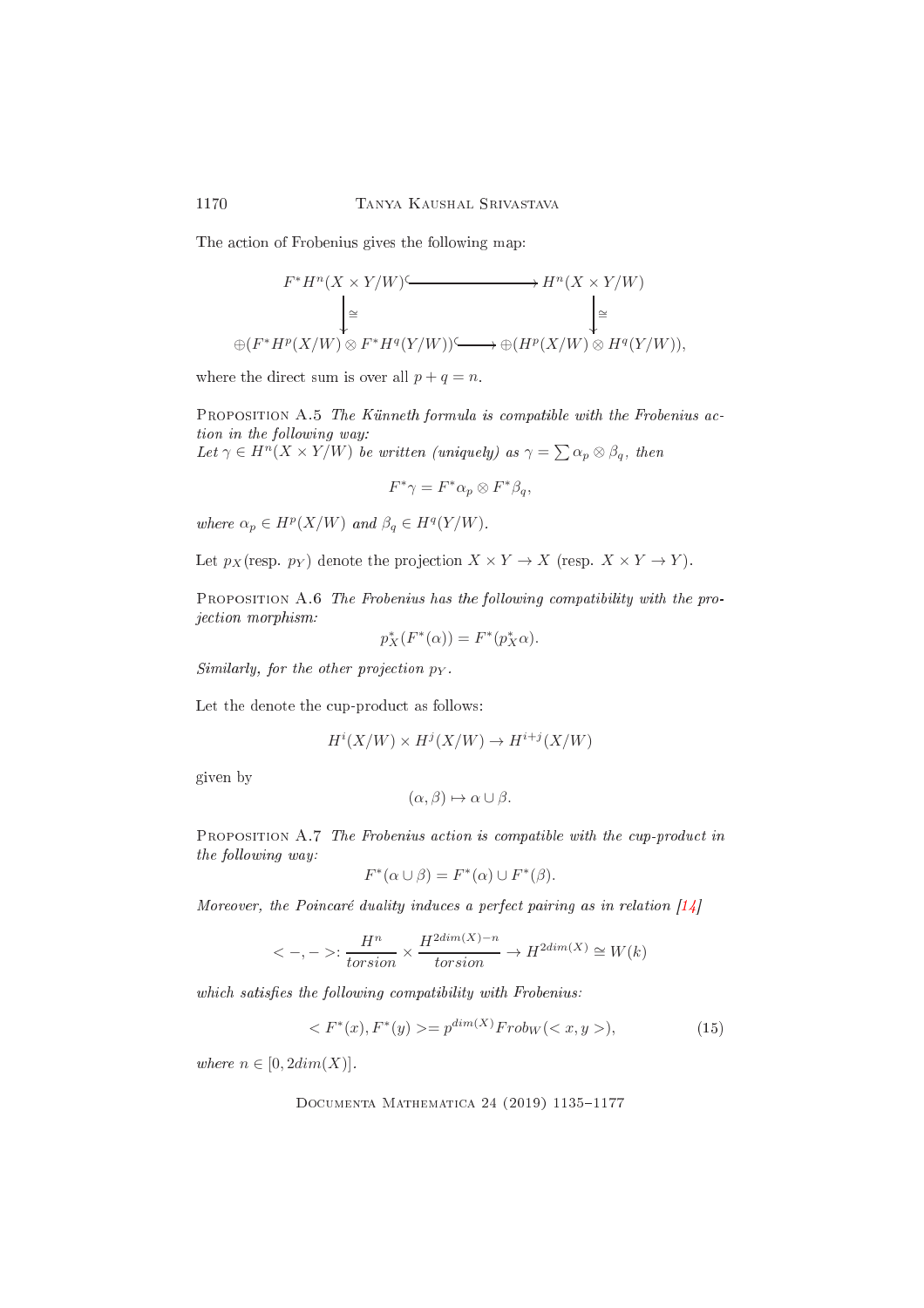Now we define an F-crystal (see Definition [2.1\)](#page-4-2) structure on the Mukai Fisocrystal of crystalline cohomology for a K3 surface.

Let X be a K3 surface over an algebraically closed field k of characteristic  $p > 3$ . Let  $ch = ch_{cris} : K(X) \to H^{2*}(X/K)$  be the crystalline Chern character and  $ch<sup>i</sup>$  the  $2i - th$  component of  $ch$ . Reducing to the case of a line bundle via the splitting principle, we see that the Frobenius  $\varphi_X$  acts in the following manner on the Chern character of a line bundle  $E$ :

<span id="page-36-0"></span>
$$
\varphi_X(ch^i(E)) = p^i ch^i(E). \tag{16}
$$

We normalize the Frobenius action on the F-isocrystal  $H^*(X/K)$  using the Tate twist to get the *Mukai F-isocrystal*  $\bigoplus_i H^i(X/K)(i-1)$ .

We make the following observation, which shows that how the Frobenius action works on  $H^4_{crys}(X/W)$ , i.e., we will compute  $\varphi_X([1])$ . Note that for a perfect field  $k$  of characteristic  $p$ , Serre [\[65,](#page-41-12) Theorem 8 on page 43] showed that the Witt ring W(k) has p as its uniformizer. Now for  $H^4_{crys}(X/K)(1)$  the action of Frobenius is given by  $\varphi_X/p$ . But note that  $ch^2(E) = 1/2(c_1^2(E) - 2c_2(E)),$ for  $E \in K(X)$ , where  $c_i(E)$  are the Chern classes of E, and as the intersection paring is even for a K3 surface, this is integral, i.e.,  $ch^2(E) \in H^4(X/W)$ . This along with the fact that  $rank_W(H^4(X/W)) = 1$  implies that  $ch^2(E) = up^n[1]$ , where  $u \in W^{\times}$ , p is the characteristic of k and [1] is the generator of  $H^4(X/W)$ as a W−module. Hen
e, we have

$$
\varphi_X(ch^2(E)) = \varphi_X(up^n[1]) = \sigma(up^n)\varphi_X([1]) \text{ (via semi-linearity)}
$$
  
= 
$$
\sigma(u)p^n\varphi_X([1]) \text{ (as } \sigma \text{ is a ring map)}
$$
  
= 
$$
p^2 \cdot ch^2(E) = p^2up^n[1].
$$

On the other hand, from the equation [16](#page-36-0) above, we have  $\varphi_X(ch^2(E))$  =  $p^2up^n[1]$ . This gives us that

$$
\varphi_X([1]) = u(\sigma(u))^{-1} p^2[1],
$$

where  $u(\sigma(u))^{-1} \in W^\times$  as  $\sigma$  is a ring map. Therefore, we have the Frobenius action on  $H^4(X/W) \otimes K(1)$  given by  $\varphi'_X([1]) = u(\sigma(u))^{-1}p[1]$ . Thus, it indeed has a F-crystal inducing this F-isocrystal given by  $(H^4(X/W),\varphi_X^{\prime})$ . We remark that we are implicitly using the fact that  $A \otimes_K K \cong A$ , for any K-module A. Note that the Mukai vector of a sheaf P in  $D^b(X)$  for a K3 surface X is by definition the class

$$
v(P) = ch(P)\sqrt{td(X)} = (v_0(P), v_1(P), v_2(P)) \in \mathcal{H}_{crys}^*(X/W).
$$

Indeed, we have  $c_1(X) = 0$  and  $2 = \chi(X, \mathcal{O}_X) = td_{2,X}$ , which gives us that the Todd genus  $td_X = (1, 0, 2)$  and thus  $\sqrt{td_X} = (1, 0, 1)$ . This then implies that

$$
v(P) = (rk(P), c_1(P), rk(P) + c_1^2(P)/2 - c_2(P)).
$$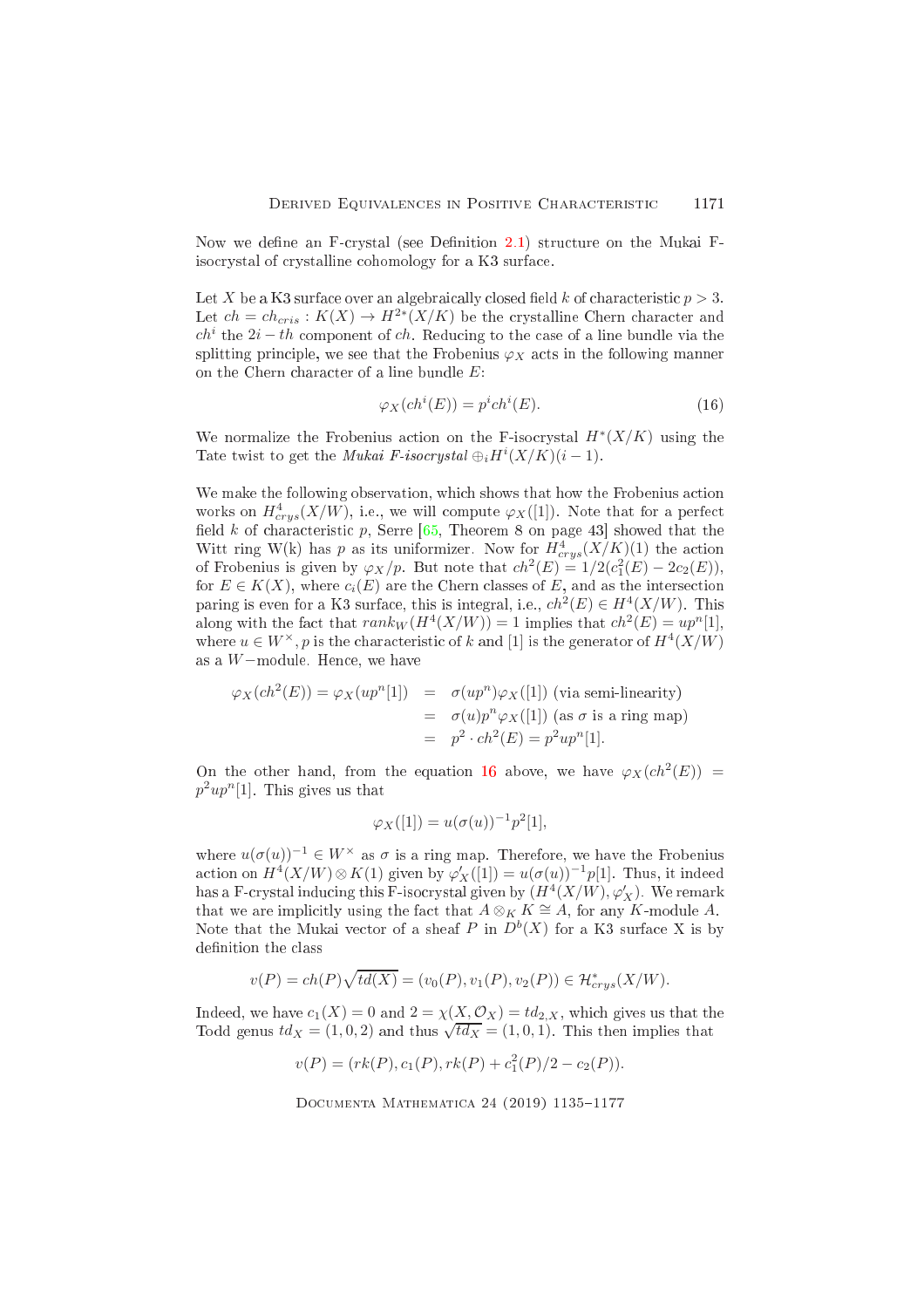Note that the intersection pairing on  $H^2_{crys}(X/W)$  is even, which gives us the above conclusion as  $c_i(P) \in H^{2i}_{crys}(X/W)$  (see [11]).

LEMMA A.8 The Mukai vector of any object  $P \in D^b(X \times Y)$  is a F-crystal ohomology lass.

PROOF: (cf.  $[53]$ ) Note that from the definition of the F-crystal structure we just need to show that  $ch(P) \in H^*_{crys}(X\times Y/W)$  as the square root of the Todd genus for a K3 surfa
e is omputed as follows:

$$
\sqrt{td_{X\times Y}} = p_1^* \sqrt{td_X} p_2^* \sqrt{td_Y} = p_1^*(1,0,1).p_2^*(1,0,1).
$$

We write the exponential chern character as follows:

$$
ch(P) = (rk(P), c1(P), 1/2(c12(P) – 2c2(P)), ch3(P), ch4(P))
$$

where

$$
ch3(P) = 1/6(c13(P) - 3c1c2 + 3c3(P))
$$

and

$$
ch4(P) = 1/24(c14 - 4c12c2 + 4c1c3 + 2c22 - 4c4).
$$

Note that if  $char(k) \neq 2, 3$ , then 2, 3 are invertible in  $W(k)$ , so  $ch(P) \in H^*$   $(X \times Y/W)$  as again we know  $c_i(P) \in H^{2i}$   $(X \times Y/W)$ .  $H^*_{crys}(X \times Y/W)$  as again we know  $c_i(P) \in H^{2i}_{crys}(X \times Y/W)$ .

REMARK A.9 Thus, it makes sense to talk about the descent of a Fourier-Mukai transform to the F-crystal level but note that the new Frobenius structure on  $H^4(X/W)(1)$  fails to be compatible with the intersection pairing as defined in Theorem [A.7.](#page-35-0) This causes the failure of existence of an  $F-crystal$ structure on the Mukai-isocrystal and also the failure to have a cohomological criteria of derived equivalences of K3 surfaces with crystalline cohomology.

### <span id="page-37-2"></span>**REFERENCES**

- [1] de Jong A. et al., *Stacks Project*, http://stacks.math.columbia.edu, 2018
- [2] Artin M., *Versal deformation and algebraic stacks*, Inventiones Math. 27, 165-189, 1974.
- [3] Artin M., Mazur B., Formal groups arising from algebraic varieties, Ann. S
. É
. Norm. Sup. 4e série 10, 87-132, 1977.
- <span id="page-37-0"></span>[4] Barth B., Hulek K., Peters C. A. M., Van De Ven A., Compact complex surfaces, A Series of Modern Surveys in Mathematics 4, Springer, 2003.
- <span id="page-37-1"></span>[5] Bartocci C., Bruzzo U., Ruipérez D. H., Fourier-Mukai and Nahm transforms in geometry and mathematical physics, Progress in Mathematics 276, Birkhäuser, 2009.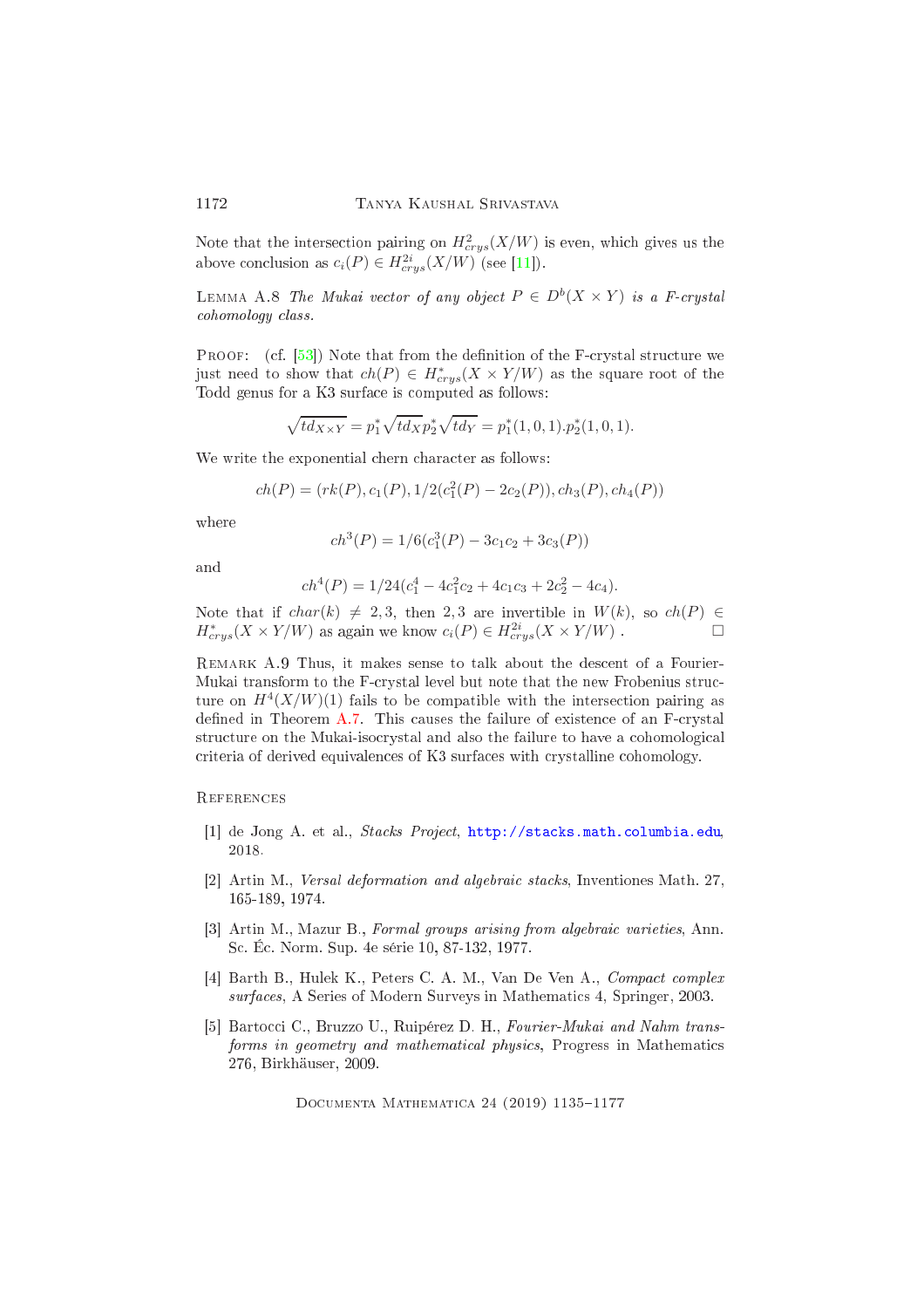- <span id="page-38-1"></span>[6] Bayer A., Bridgeland T., Derived automorphism groups of K3 surfaces of Picard rank 1, Duke Math. J. 166, no. 1, 75-124, 2017.
- <span id="page-38-10"></span>[7] Beilinson A. A., Bernstein J., Deligne P., Faisceaux pervers, Astérisque, Soc. Math. France 100, 5-171, 1982.
- <span id="page-38-5"></span>[8] Berthelot P., Cohomologie cristalline des schémas de caractéristique  $p > 0$ , Lecture Notes in Math. 407, Springer, 1974.
- [9] Berthelot P., Ogus A., Notes on crystalline cohomology, Annals of Math. Lecture Notes, Princeton University Press, 1978.
- <span id="page-38-9"></span>[10] Berthelot P., Ogus A., *F-isocrystals and de Rham cohomology. I.* Inventiones Mathematicae 72, 159-200, 1983.
- <span id="page-38-11"></span>[11] Berthelot P., Illusie L., Classes de Chern en cohomologie cristalline, C.R. Acad Sci. Series A 270, 1695-1697, 1750-1752, 1970.
- <span id="page-38-0"></span>[12] Bondal A., Orlov D., Reconstruction of a variety from the derived category and groups of autoequivalences, Comp. Math. 125, 327-344, 2001.
- <span id="page-38-7"></span><span id="page-38-2"></span>[13] Bridgeland T., *Stability conditions on triangulated categories*, Annals of Mathematics, Second Series 166, no. 2, 317-345, 2007.
- [14] Bridgeland T., *Stability conditions on K3 surfaces*, Duke Math. J. 141, no. 2, 241-291, 2008.
- [15] Bridgeland T., Spaces of stability conditions, Algebraic geometry, Seattle 2005. Part 1, 1-21, Proc. Sympos. Pure Math. 80, Amer. Math. Soc., Providence, RI, 2009.
- <span id="page-38-4"></span>[16] Deligne P., Relevement des surfaces  $K3$  en characteristique nulle, In: Surfaces Algebriques, Seminar Orsay, 1976-78. Lecture Notes in Math. 868, 58-79, Springer, 1981.
- [17] Deligne P., Illusie L., Cristaux ordinaires et coordonées canoniques, In: Surfaces Algebriques, Seminar Orsay, 1976-78. Lecture Notes in Math. 868, Springer, 1981.
- <span id="page-38-3"></span>[18] Dieudonné J., Lie groups and Lie hyperalgebras over a field of character*istic*  $p > 0$ . IV, American Journal of Mathematics 77 (3), 429 $\hat{A}$ \$452, 1955.
- <span id="page-38-8"></span>[19] Esnault H., Oguiso K., Non-liftability of automorphism groups of K3 surface in positive characteristic, Math. Ann. 363, 1187-1206, 2015.
- <span id="page-38-6"></span>[20] Gelfand S., Manin Y., Methods of homological algebra, Springer Monographs in Mathematics, 1997.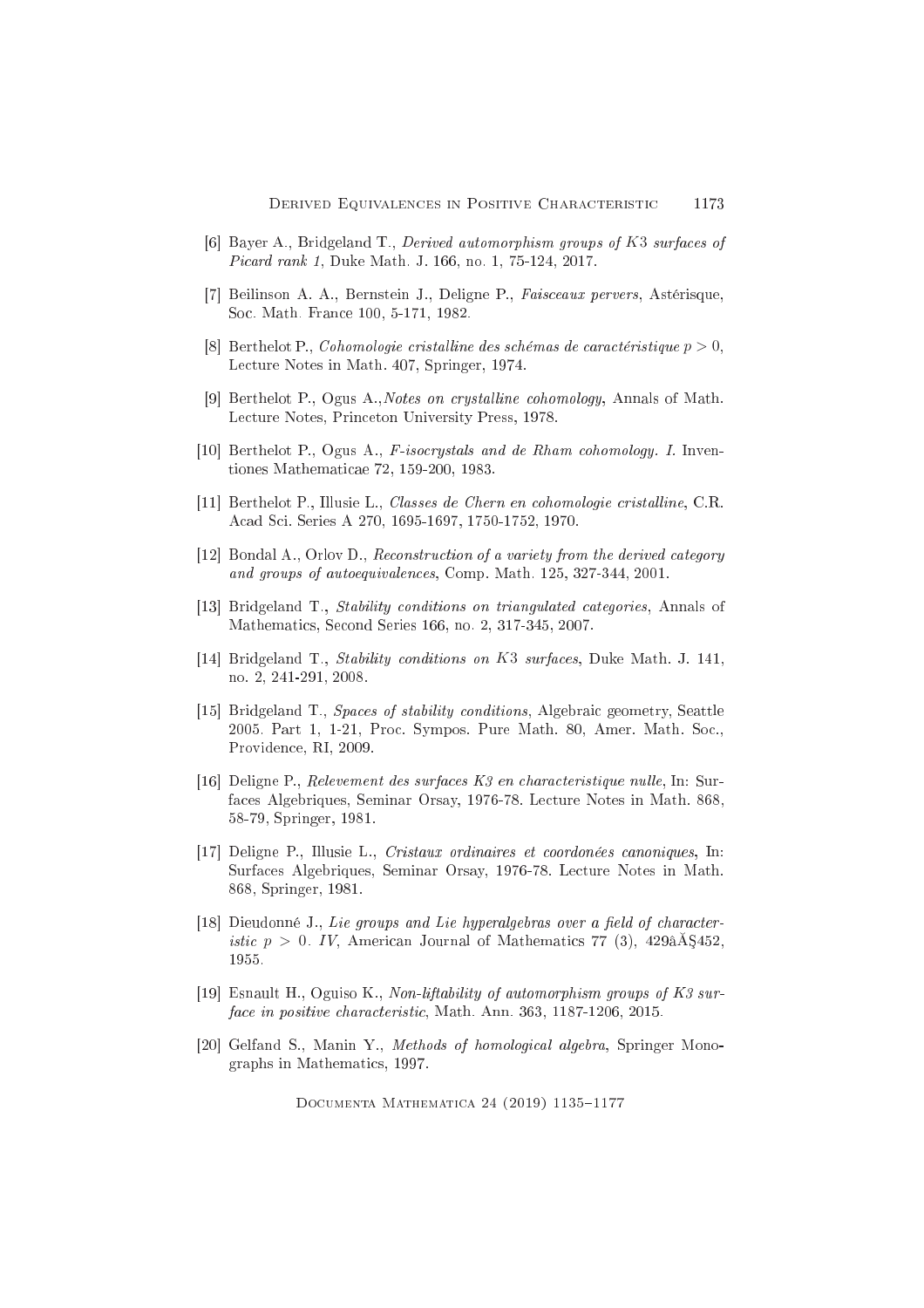- <span id="page-39-4"></span>[21] Grothendieck A., Éléments de géométrie algébrique, III, Étude cohomologique des fais
eaux ohérents. I. Inst. Hautes Études S
i. Publ. Math. 11, 1961.
- <span id="page-39-7"></span>[22] Grothendieck A., Théorie des topos et cohomologie étale des schémas, SGA 4, Tome III, Le
ture Notes in Mathemati
s 305, 1972.
- <span id="page-39-11"></span><span id="page-39-5"></span>[23] Grothendieck A., Sur quelques points d'algèbre homologique, I. Tohoku Math. J., Second Series 9, 119-221, 1957.
- [24] Gómez T., *Algebraic stacks*, Proc. Indian Acad. Sci. Math. Sci. 111 (1), 1-31, 2001.
- <span id="page-39-10"></span>[25] Hartshorne R., On the De Rham cohomology of algebraic varieties, Publiations Mathematiques de l'IHÉS 45, 5-99, 1975.
- [26] Hartshorne R., Algebraic geometry, Graduate Texts in Mathematics  $52$ , Springer, 1977.
- <span id="page-39-9"></span>[27] Hartshorne R., *Deformation theory*, Graduate Texts in Mathematics 257, Springer, 2010.
- <span id="page-39-2"></span>[28] Hosono S., Lian B. H., Oguiso K., Yau S.-T., Autoequivalences of derived ategory of a K3 surfa
e and monodromy transformations, J. Alg. Geom. 13, 513-545, 2004.
- <span id="page-39-1"></span>[29] Hosono S., Lian B. H., Oguiso K., Yau S.-T., Fourier-Mukai number of a K3 surfa
e, CRM Pro
. Le
ture Notes 38, 177-192, 2004.
- <span id="page-39-0"></span>[30] Huybrechts D., Fourier Mukai transforms in algebraic geometry, Oxford Science Publication, 2006.
- <span id="page-39-6"></span>[31] Huybrechts D., Lehn M., The geometry of moduli spaces of sheaves, Second edition, Cambridge Mathemati
al Library, Cambridge University Press, 2010.
- <span id="page-39-3"></span>[32] Huybrechts D., Marci E., Stellari P., Derived equivalences of K3 surfaces and orientation, Duke Math. J. 149, 461-507, 2009.
- <span id="page-39-8"></span>[33] Huybrechts D., Marci E., Stellari P., Stability conditions for generic K3 ategories, Comp. Math. 144, 134-162, 2008.
- [34] Huybrechts D., *Introduction to stability conditions*. In: Moduli Spaces, Cambridge University Press, edited by Brambila-Paz, Gar
ía-Prada, Newstead and Thomas. Lectures at the Newton Institute January 2011. London Mathemati
al So
iety Le
ture Note Series 411, 179-229, 2014.
- <span id="page-39-12"></span>[35] Huybrechts D., Richard T., *Deformation-obstruction theory for complexes* via Atiyah and Kodaira-Spen
er lasses, Math. Ann. 346, 545-569, 2013.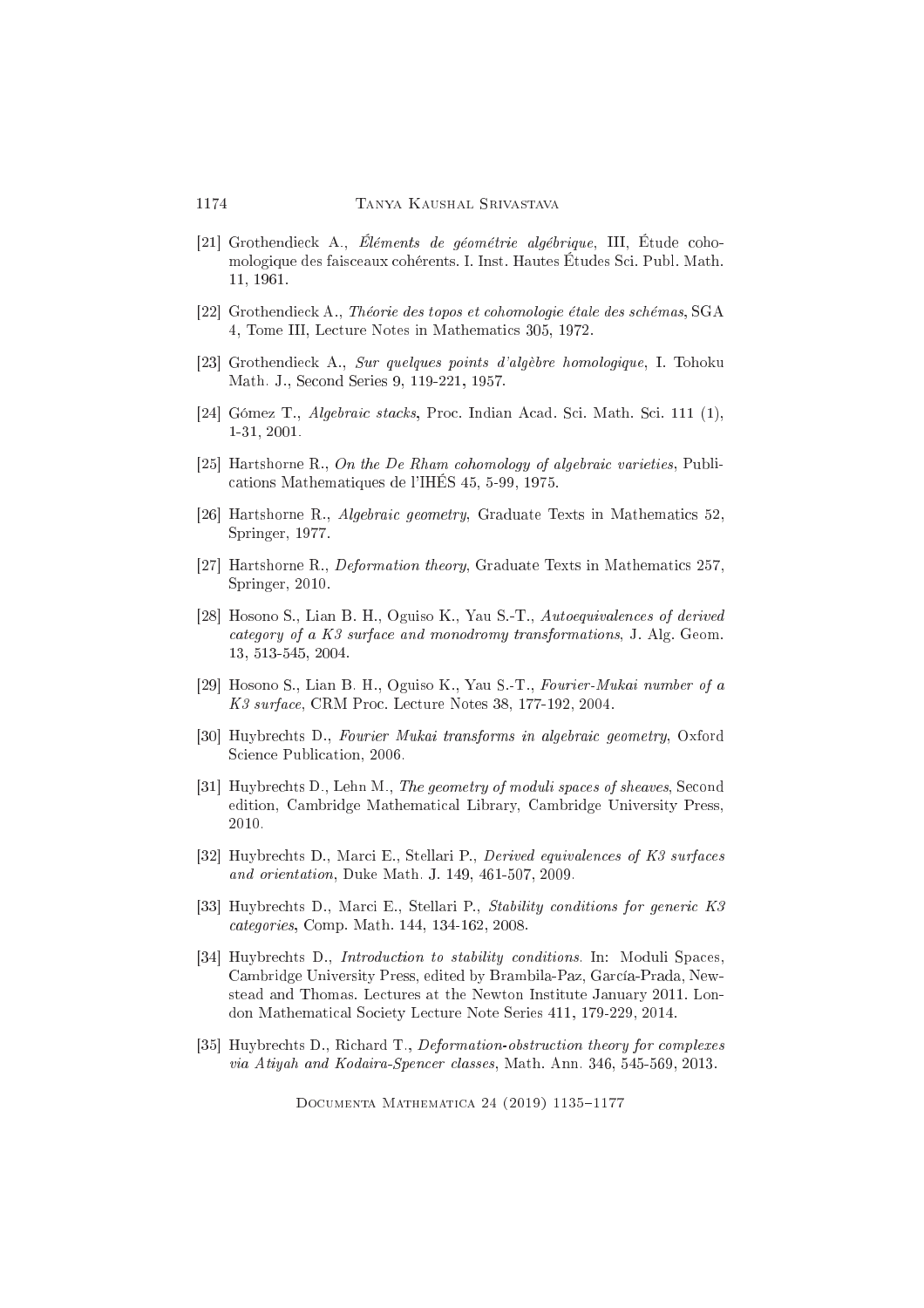- <span id="page-40-10"></span><span id="page-40-0"></span>[36] Huybrechts D., Lectures on K3 surfaces, Cambridge University Press, 2016.
- [37] Illusie L., Report on crystalline cohomology. In: Algebraic geometry (Proc. Sympos. Pure Math., Vol. 29, Humboldt State Univ., Arcata, Calif., 1974), American Mathematical Society, Providence, R.I., 459-478, 1975.
- <span id="page-40-7"></span>[38] Katz N., Slope filtration of F-crystals, Astérisque 63, 113-164, 1979.
- [39] Kashiwara M., Schapira P., *Sheaves on manifolds*, Grundlehren der Mathematischen Wissenschaften 292, Springer, 1990.
- <span id="page-40-3"></span>[40] Knutson D., *Algebraic spaces*, Lecture Notes in Mathematics 203, 1971.
- [41] Kontsevich M., *Homological algebra of mirror symmetry*, Proceedings of the International Congress of Mathematicians (Zürich 1994), Birkhäuser,  $120-139, 1995.$
- <span id="page-40-8"></span>[42] Langer A., Semistable sheaves in positive characteristic, Annals of Math. 159, 251-276, 2004.
- [43] Lieblich M., *Moduli of complexes on a proper morphism*, J. Algebraic Geometry 15, 175-206, 2006.
- <span id="page-40-6"></span><span id="page-40-1"></span>[44] Lieblich M., *Moduli of twisted sheaves*, Duke Math. J. 138, 23-118, 2007.
- [45] Lieblich M., Olsson M., Fourier Mukai partners of K3 surfaces in positive *characteristic*, Annales Scientifiques de lâ $\tilde{A}$ ZENS 48, fascicule 5, 1001-1033, 2015.
- <span id="page-40-2"></span>[46] Lieblich M., Olsson M., A stronger derived Torelli theorem for K3 surfaces, In: Bogomolov F., Hassett B., Tschinkel Y. (eds), Geometry Over Nonclosed Fields. Simons Symposia. Springer, Cham, 2017.
- <span id="page-40-9"></span>[47] Lieblich M., Maulik D., A note on the cone conjecture for  $K3$  surfaces in positive characteristic, Math. Res. Lett. 25, no. 6, 1879-1891, 2018.
- [48] Liedtke C., Matsumoto Y., Good reduction of K3 surfaces, Compos. Math. 154, 1-35, 2018.
- <span id="page-40-4"></span>[49] Liedtke C., Lectures on supersingular K3 surfaces and the crystalline Torelli theorem, In: K3 surfaces and their moduli, Progress in Mathematics 315, Birkhäuser, 171-325, 2016.
- <span id="page-40-5"></span>[50] Manin Y., Theory of commutative formal groups over fields of finite char*acteristic*, Uspekhi Mat. Nauk SSSR 18(6 (114)), 3-90, 1963.
- [51] Matsumoto Y., Good reduction criterion for K3 surfaces, Math. Z. 279, no. 1-2, 241-266, 2015.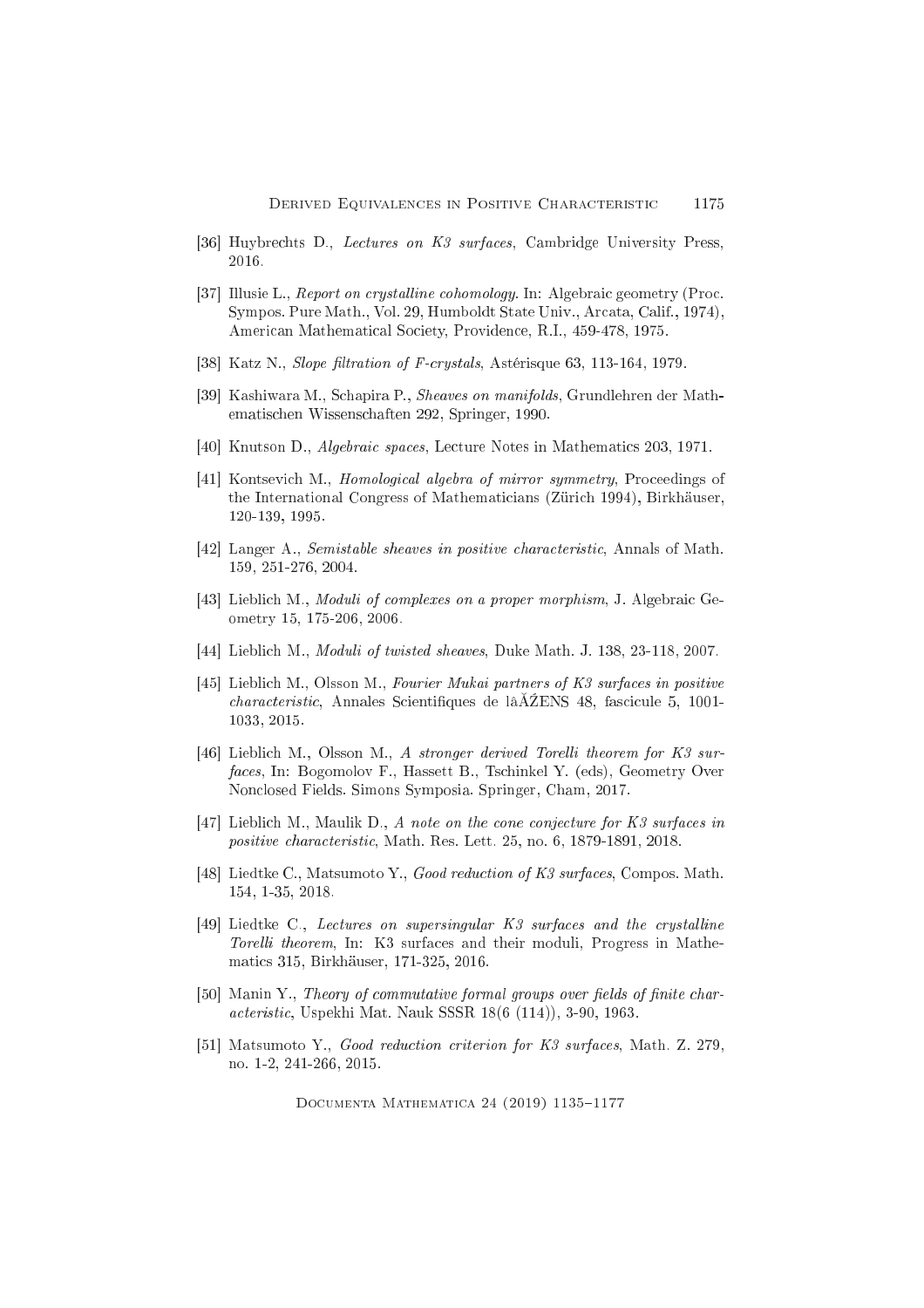- <span id="page-41-0"></span>[52] Mukai S., Duality between  $D(X)$  and  $D(\hat{X})$  with its applications to Picard sheaves, Nagoya Math. J. 81, 153-175, 1981.
- <span id="page-41-1"></span>[53] Mukai S., On the moduli space of bundles on  $K3$  surfaces I., In: Vector bundles on algebraic varieties, Pap. Colloq., Bombay 1984, Stud. Math., Tata Inst. Fundam. Res. 11, 341-413, 1984.
- <span id="page-41-10"></span><span id="page-41-3"></span>[54] Matsusaka T., Mumford D., Two theorems on deformations of polarized varities, Amer. J. Math. 86, 668-684, 1964.
- [55] Neukirch J., Algebraic number theory, Grundlehren der mathematischen Wissens
haften 322, Springer, 1999.
- <span id="page-41-8"></span>[56] Nitsure N., Construction of Hilbert and Quot schemes, Fundamental algebraic geometry: Grothendieckâ $\overline{A}Z$ s FGA explained, Mathematical Surveys and Monographs 123, American Mathematical Society, 105âÅ\$137, 2005.
- <span id="page-41-6"></span><span id="page-41-5"></span>[57] Nygaard N., Tate conjecture for ordinary K3 surfaces over finite fields, Inv. Math. 74, 213-237, 1983.
- [58] Olsson M., *Algebraic spaces and stacks*, Colloquium Publications 62, American Mathematical Society, 2016.
- <span id="page-41-2"></span>[59] Orlov D., On equivalences of derived categories and K3 surfaces. J. Math Sci. (New York) 84, 1361-1381, 1997.
- <span id="page-41-11"></span>[60] Orlov D., Derived categories and coherent sheaves and equivalences between them, Russian Math. Surveys 58, 511-591, 2003.
- [61] Ogus A., Supersingular K3 crystals, Journées de Géométrie Algébraique de Rennes Vol. II, Astérisque 64, 3-86, 1979.
- <span id="page-41-9"></span>[62] Ogus A., A crystalline Torelli theorem of supersingular K3 surfaces, Arithmeti and Geometry II, Progress in Mathemati
s 36, 361-394, Birkhäuser, 1983.
- <span id="page-41-4"></span>[63] Ploog D., Group of autoequivalences of derived categories of smooth proje
tive varieties, PhD thesis, Freie Universität Berlin, 2005.
- [64] Rudakov A. N., Shaferevich I. R., Inseparable morphisms of algebraic surfa
es, Izv. Akad. Nauk SSSR 40, 1269-1307 (1976).
- <span id="page-41-12"></span>[65] Serre J.P., A course in arithmetic, Graduate Text in Mathematics 7, Springer, 1973.
- [66] Sernesi E., *Deformation of algebraic varieties*, Grundlehren der mathematis
hen Wissens
haften 334, Springer, Berlin, Heidelberg, 2006.
- <span id="page-41-7"></span>[67] Srivastava T.K., On derived equivalences of  $K3$  surfaces in positive chara
teristi
, PhD Thesis, Freie Universität Berlin, 2018.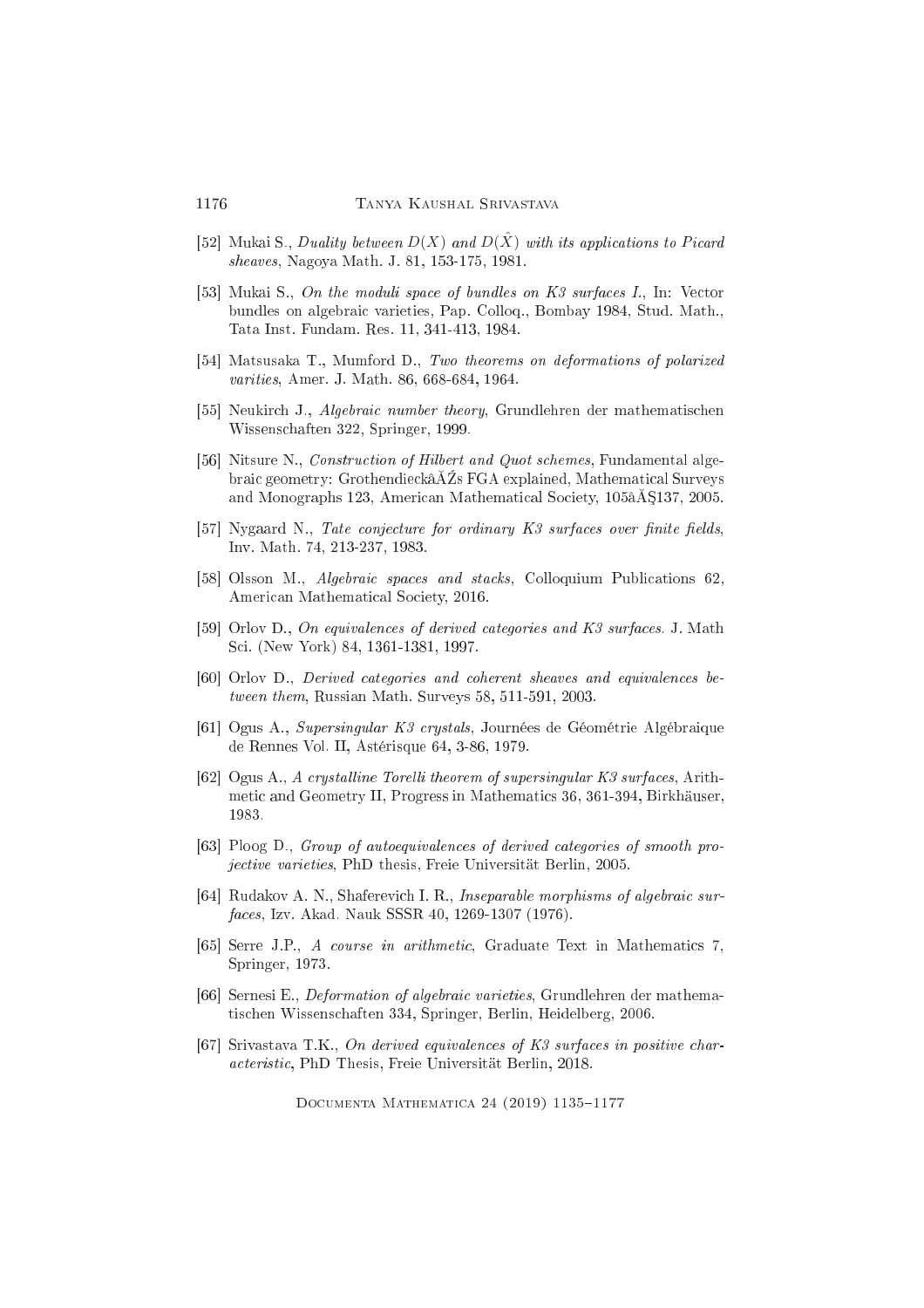- <span id="page-42-0"></span>[68] Taelman L., Ordinary K3 surfaces over finite fields, preprint: https://arxiv.org/abs/1711.09225, 2017.
- <span id="page-42-1"></span>[69] Ward M., Arithmetic properties of the derived category for Calabi-Yau varieties, PhD thesis, University of Washington, 2014.

Tanya Kaushal Srivastava Institute of Science and Technology (IST) Austria Am Campus 1 3400 Klosterneuburg Austria